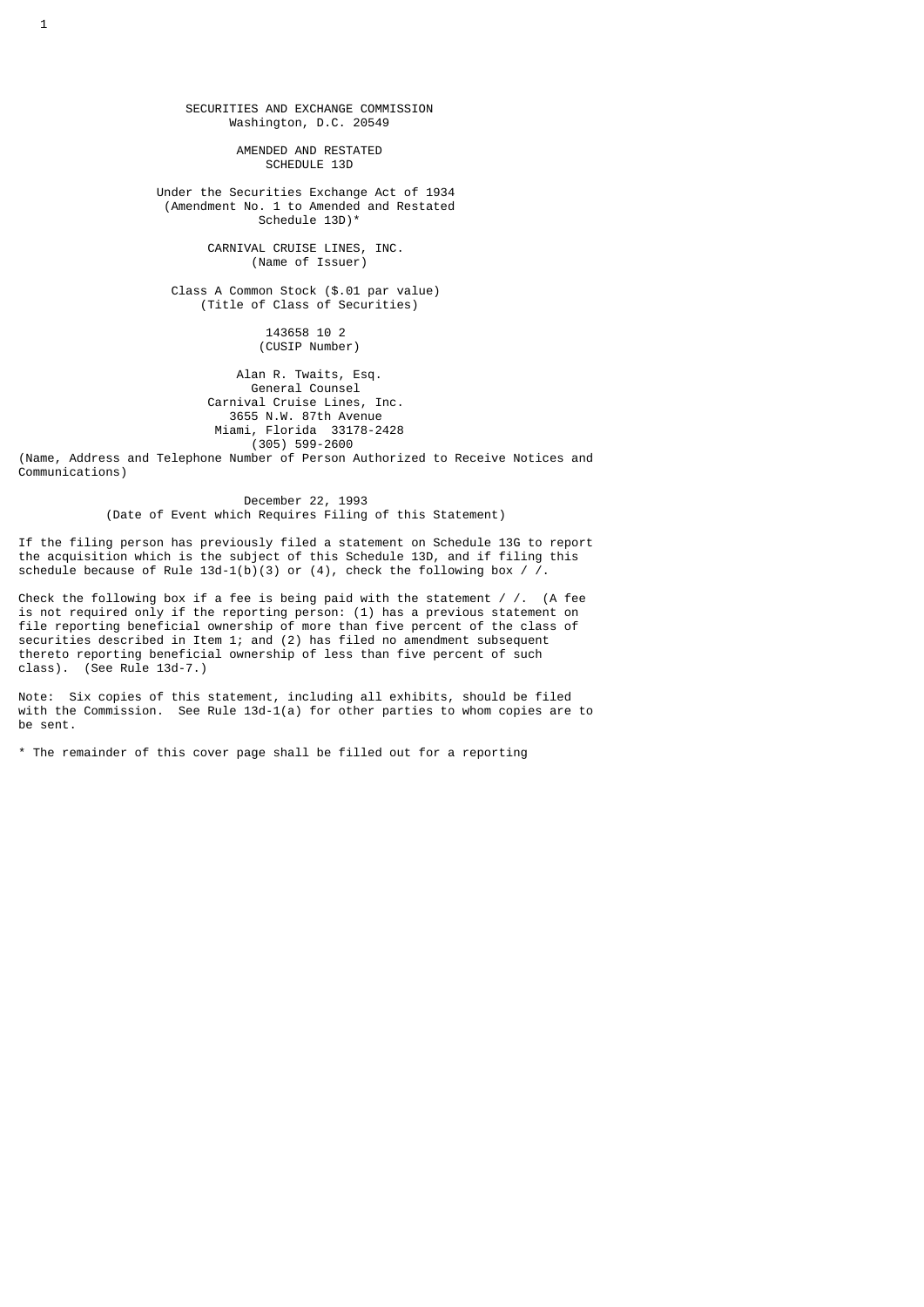person's initial filing on this form with respect to the subject class of securities, and for any subsequent amendment containing information which would alter disclosures provided in a prior cover page.

The information required on the remainder of this cover page shall not be deemed to be "filed" for the purpose of Section 18 of the Securities Exchange Act of 1934 ("Act") or otherwise subject to the liabilities of that section of the Act but shall be subject to all other provisions of the Act (however, see the Notes).

Exhibit Index on Page 34

Page 2 of 54

2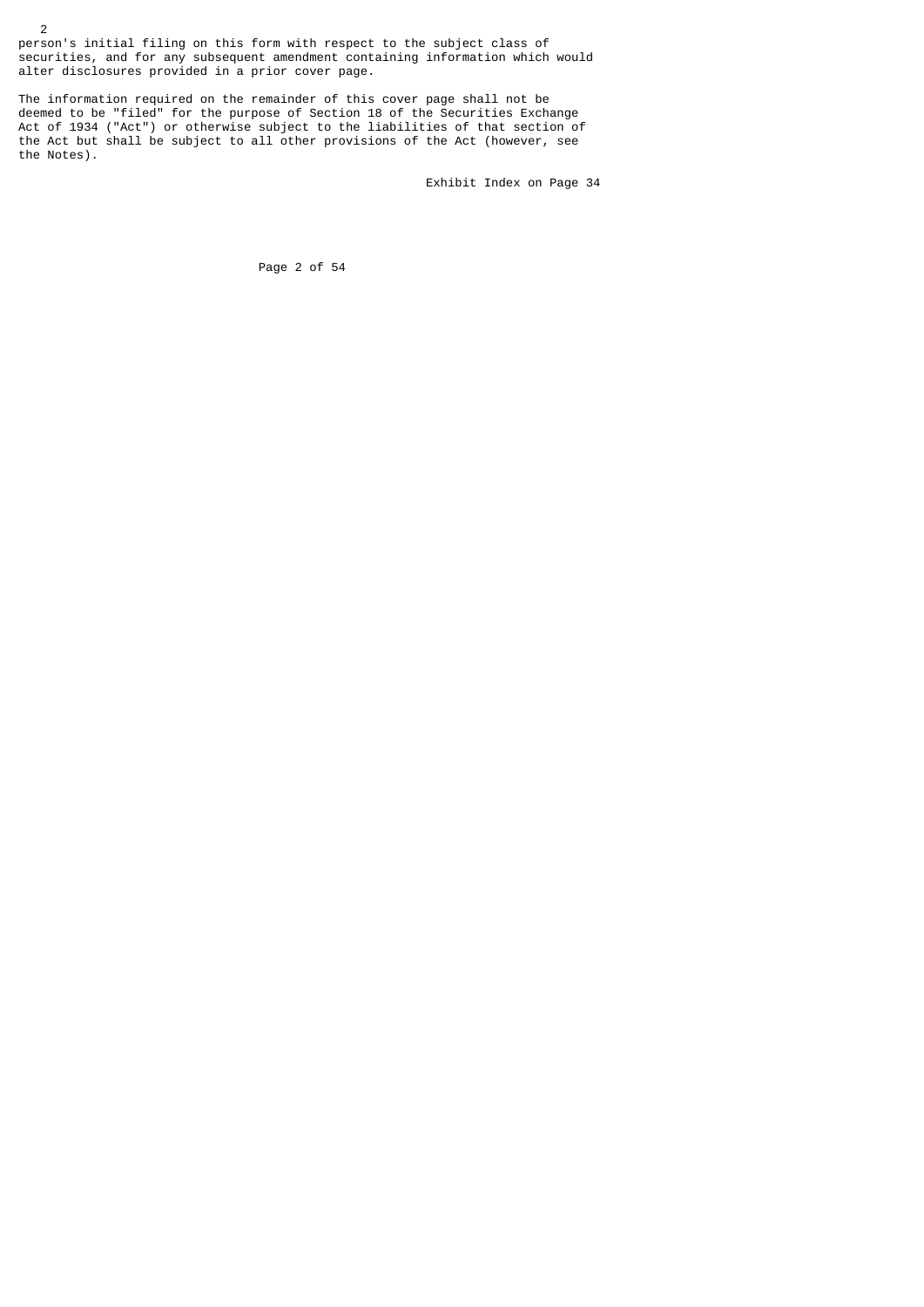| 1)                         | Names of Reporting Persons S.S. or I.R.S. Identification Nos. of Above Persons:<br>TAMMS INVESTMENT COMPANY, LIMITED PARTNERSHIP |  |  |  |
|----------------------------|----------------------------------------------------------------------------------------------------------------------------------|--|--|--|
| 2)                         | Check the Appropriate Box if a Member of a Group (See Instructions)<br>(a)<br>$\prime$ /<br>/ X/<br>(b)                          |  |  |  |
| 3)                         | SEC Use Only                                                                                                                     |  |  |  |
| 4)                         | Source of Funds (See Instructions): Not Applicable                                                                               |  |  |  |
| 5)                         | Check if Disclosure of Legal Proceedings is Required Pursuant to Items $2(d)$ or $2(e)$ / /                                      |  |  |  |
| 6)                         | Citizenship or Place of Organization: Delaware                                                                                   |  |  |  |
| Number of<br>Shares Bene-  | 7)<br>Sole Voting Power: 1,681,658                                                                                               |  |  |  |
| ficially<br>Owned by       | <u>.</u><br>Shared Voting Power: -0-<br>8)                                                                                       |  |  |  |
| Each Report-<br>ing Person | 9)<br>Sole Dispositive Power: 1,681,658                                                                                          |  |  |  |
| With                       | Shared Dispositive Power: 5,750,000<br>10)                                                                                       |  |  |  |
|                            | <u>.</u><br>Aggregate Amount Beneficially Owned by Each Reporting Person: 1,681,658<br>11)                                       |  |  |  |
|                            | 12)<br>Check if the Aggregate Amount in Row (11) Excludes Certain Shares (See Instructions) /X/                                  |  |  |  |
|                            | 13)<br>Percent of Class Represented by Amount in Row (11):<br>1.5%<br>$- - - -$                                                  |  |  |  |
|                            | Type of Reporting Person (See Instructions): PN<br>14)                                                                           |  |  |  |

Page 3 of 54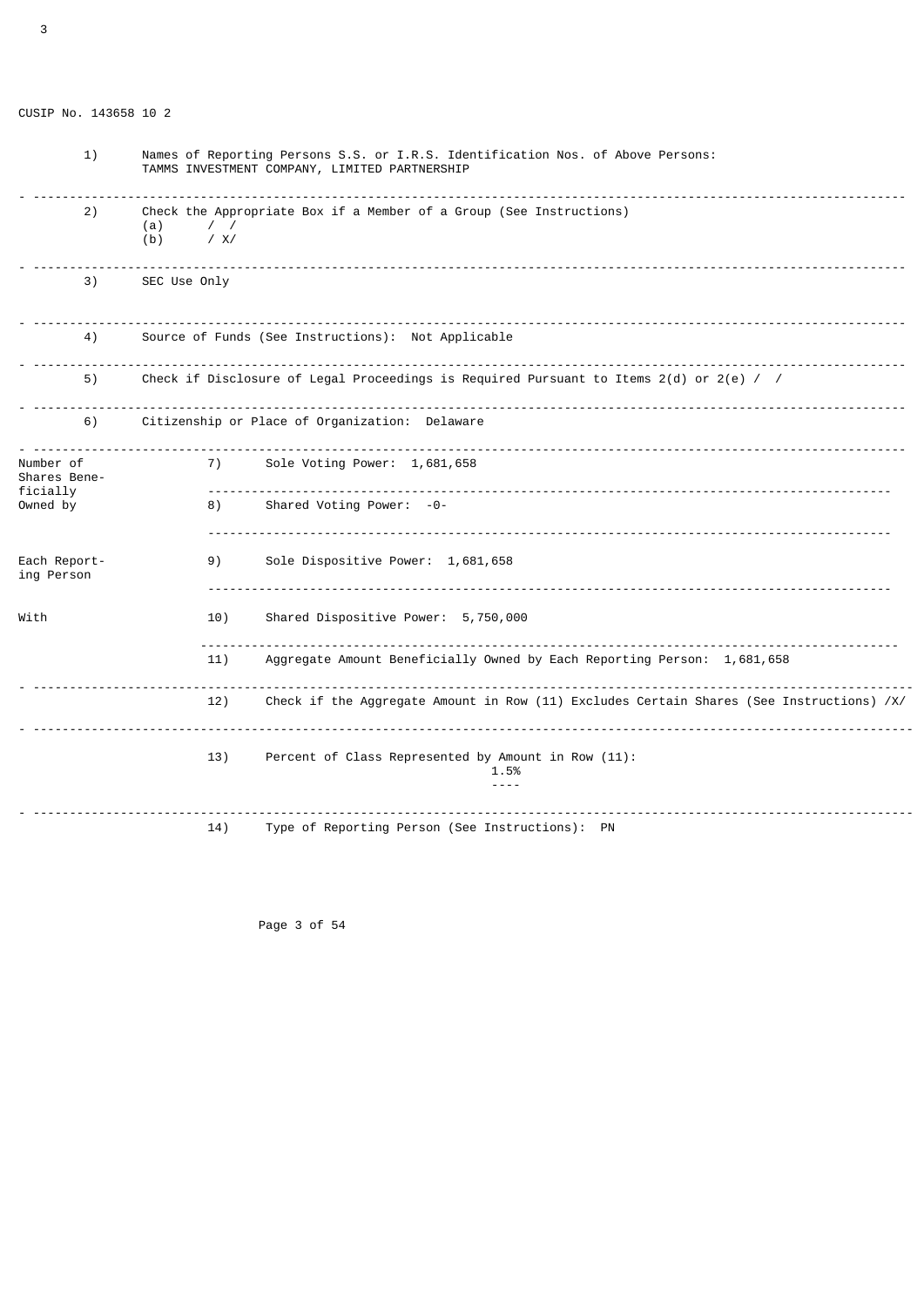| 1)                                    | Names of Reporting Persons S.S. or I.R.S. Identification Nos. of Above Persons:<br>TAMMS MANAGEMENT CORPORATION |  |  |  |  |
|---------------------------------------|-----------------------------------------------------------------------------------------------------------------|--|--|--|--|
| 2)                                    | Check the Appropriate Box if a Member of a Group (See Instructions)<br>(a)<br>$\prime$ /<br>/ X/<br>(b)         |  |  |  |  |
| 3)                                    | SEC Use Only                                                                                                    |  |  |  |  |
| 4)                                    | Source of Funds (See Instructions): Not Applicable                                                              |  |  |  |  |
| 5)                                    | Check if Disclosure of Legal Proceedings is Required Pursuant to Items $2(d)$ or $2(e)$ / /                     |  |  |  |  |
| 6)                                    | Citizenship or Place of Organization: Delaware                                                                  |  |  |  |  |
| Number of<br>Shares Bene-<br>ficially | Sole Voting Power: 1,681,658<br>7)                                                                              |  |  |  |  |
| Owned by                              | Shared Voting Power: -0-<br>8)                                                                                  |  |  |  |  |
| Each Report-<br>ing Person            | 9)<br>Sole Dispositive Power: 168,166                                                                           |  |  |  |  |
| With                                  | Shared Dispositive Power: 7,263,492<br>10)                                                                      |  |  |  |  |
| 11)                                   | Aggregate Amount Beneficially Owned by Each Reporting Person: 1,681,658                                         |  |  |  |  |
| 12)                                   | Check if the Aggregate Amount in Row (11) Excludes Certain Shares (See Instructions) /X/                        |  |  |  |  |
| 13)                                   | Percent of Class Represented by Amount in Row (11):<br>1.5%<br>$- - - -$                                        |  |  |  |  |
| 14)                                   | Type of Reporting Person (See Instructions): CO                                                                 |  |  |  |  |

Page 4 of 54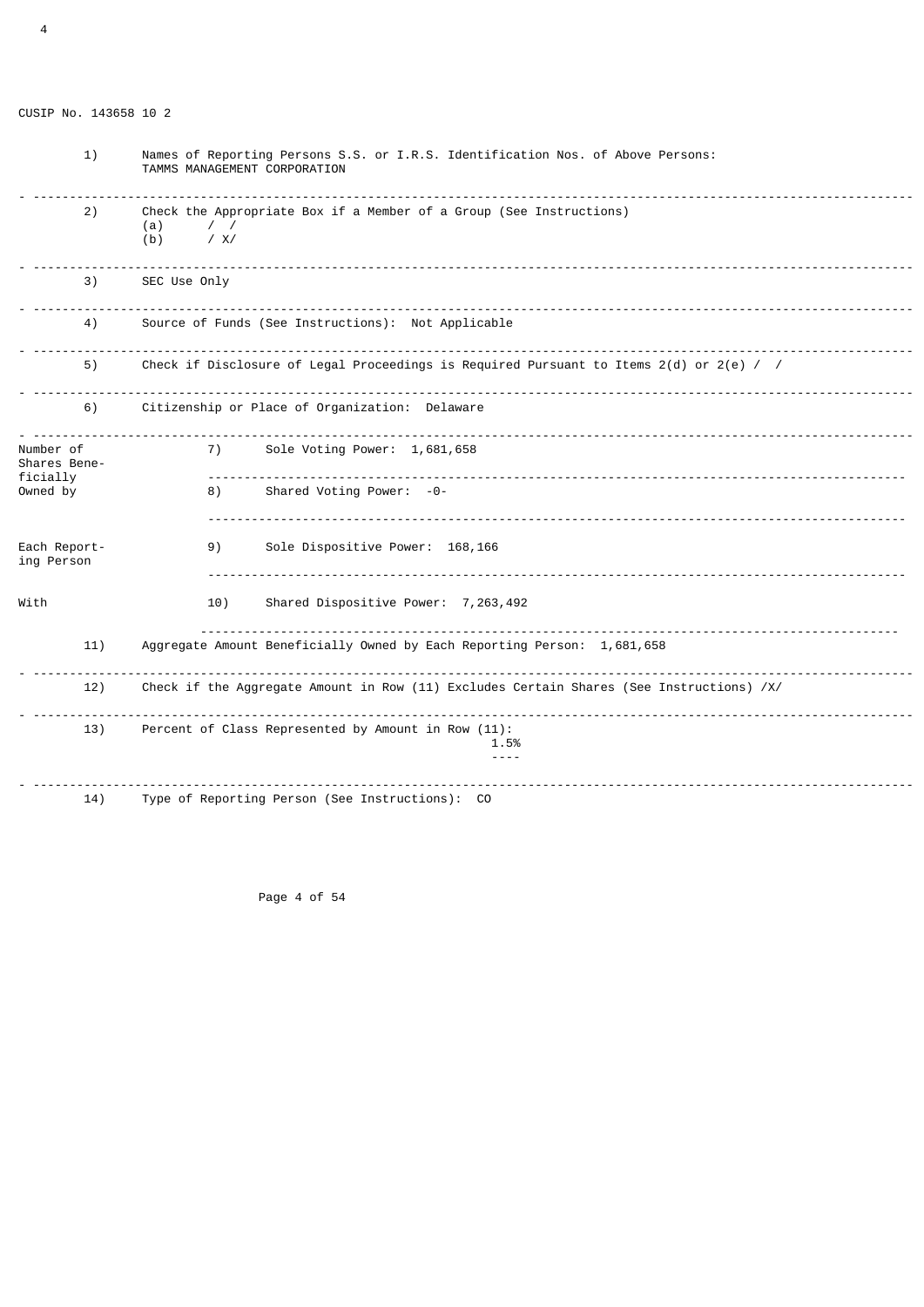| 1)                                    | Names of Reporting Persons S.S. or I.R.S. Identification Nos. of Above Persons:<br><b>TED ARISON</b>    |  |  |  |
|---------------------------------------|---------------------------------------------------------------------------------------------------------|--|--|--|
| 2)                                    | Check the Appropriate Box if a Member of a Group (See Instructions)<br>$\prime$ /<br>(a)<br>/ X/<br>(b) |  |  |  |
| 3)                                    | SEC Use Only                                                                                            |  |  |  |
| 4)                                    | Source of Funds (See Instructions): Not Applicable                                                      |  |  |  |
| 5)                                    | Check if Disclosure of Legal Proceedings is Required Pursuant to Items $2(d)$ or $2(e)$ / /             |  |  |  |
| 6)                                    | Citizenship or Place of Organization: Israel                                                            |  |  |  |
| Number of<br>Shares Bene-<br>ficially | 7)<br>Sole Voting Power: 8,200,000                                                                      |  |  |  |
| Owned by                              | 8)<br>Shared Voting Power: 1,681,658                                                                    |  |  |  |
| Each Report-<br>ing Person            | Sole Dispositive Power: 8,200,000<br>9)                                                                 |  |  |  |
| With                                  | 10)<br>Shared Dispositive Power: 56,031,658                                                             |  |  |  |
| 11)                                   | Aggregate Amount Beneficially Owned by Each Reporting Person: 8,461,047                                 |  |  |  |
| 12)                                   | Check if the Aggregate Amount in Row (11) Excludes Certain Shares (See Instructions) /x/                |  |  |  |
| 13)                                   | Percent of Class Represented by Amount in Row (11):<br>7.4%<br>$- - - - -$                              |  |  |  |
| 14)                                   | Type of Reporting Person (See Instructions): IN                                                         |  |  |  |

Page 5 of 54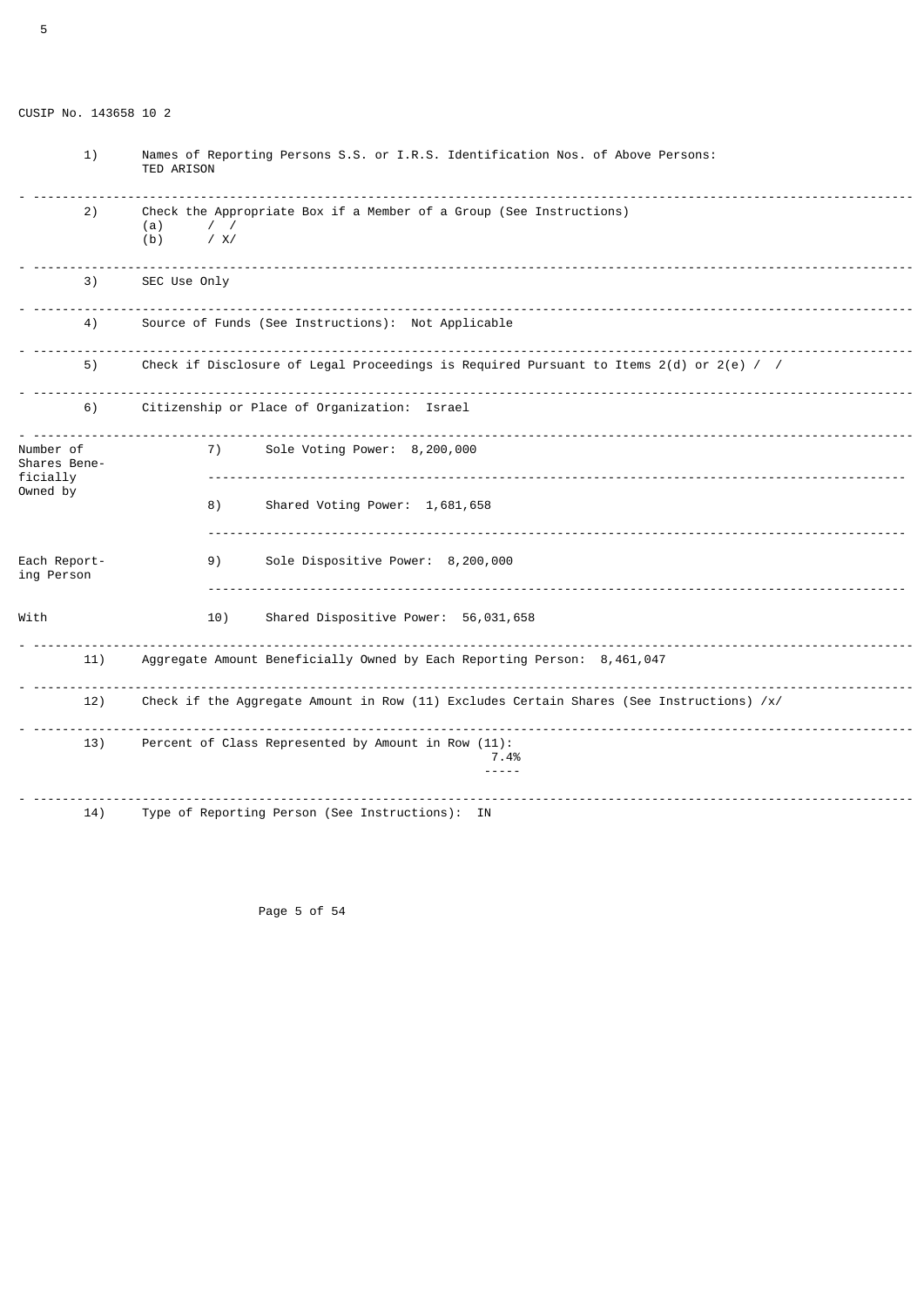| 1)                         | Names of Reporting Persons S.S. or I.R.S. Identification Nos. of Above Persons:<br>ARISON FOUNDATION, INC. |                                                                         |  |  |  |
|----------------------------|------------------------------------------------------------------------------------------------------------|-------------------------------------------------------------------------|--|--|--|
| 2)                         | Check the Appropriate Box if a Member of a Group (See Instructions)<br>$\prime$ /<br>(a)<br>/ X/<br>(b)    |                                                                         |  |  |  |
| 3)                         | SEC Use Only                                                                                               |                                                                         |  |  |  |
| 4)                         | Source of Funds (See Instructions): Not Applicable                                                         |                                                                         |  |  |  |
| 5)                         | Check if Disclosure of Legal Proceedings is Required Pursuant to Items $2(d)$ or $2(e)$ / /                |                                                                         |  |  |  |
| 6)                         | Citizenship or Place of Organization: Florida                                                              |                                                                         |  |  |  |
| Number of<br>Shares Bene-  | 7)                                                                                                         | Sole Voting Power: 1,800,000                                            |  |  |  |
| ficially<br>Owned by       | 8)                                                                                                         | Shared Voting Power: -0-                                                |  |  |  |
| Each Report-<br>ing Person | 9)                                                                                                         | Sole Dispositive Power: 1,800,000                                       |  |  |  |
| With                       | 10)                                                                                                        | Shared Dispositive Power: -0-                                           |  |  |  |
| 11)                        |                                                                                                            | Aggregate Amount Beneficially Owned by Each Reporting Person: 1,800,000 |  |  |  |
| 12)                        | Check if the Aggregate Amount in Row (11) Excludes Certain Shares (See Instructions) / /                   |                                                                         |  |  |  |
| 13)                        | Percent of Class Represented by Amount in Row (11):<br>1.6%                                                |                                                                         |  |  |  |
| 14)                        |                                                                                                            | Type of Reporting Person (See Instructions): CO                         |  |  |  |

Page 6 of 54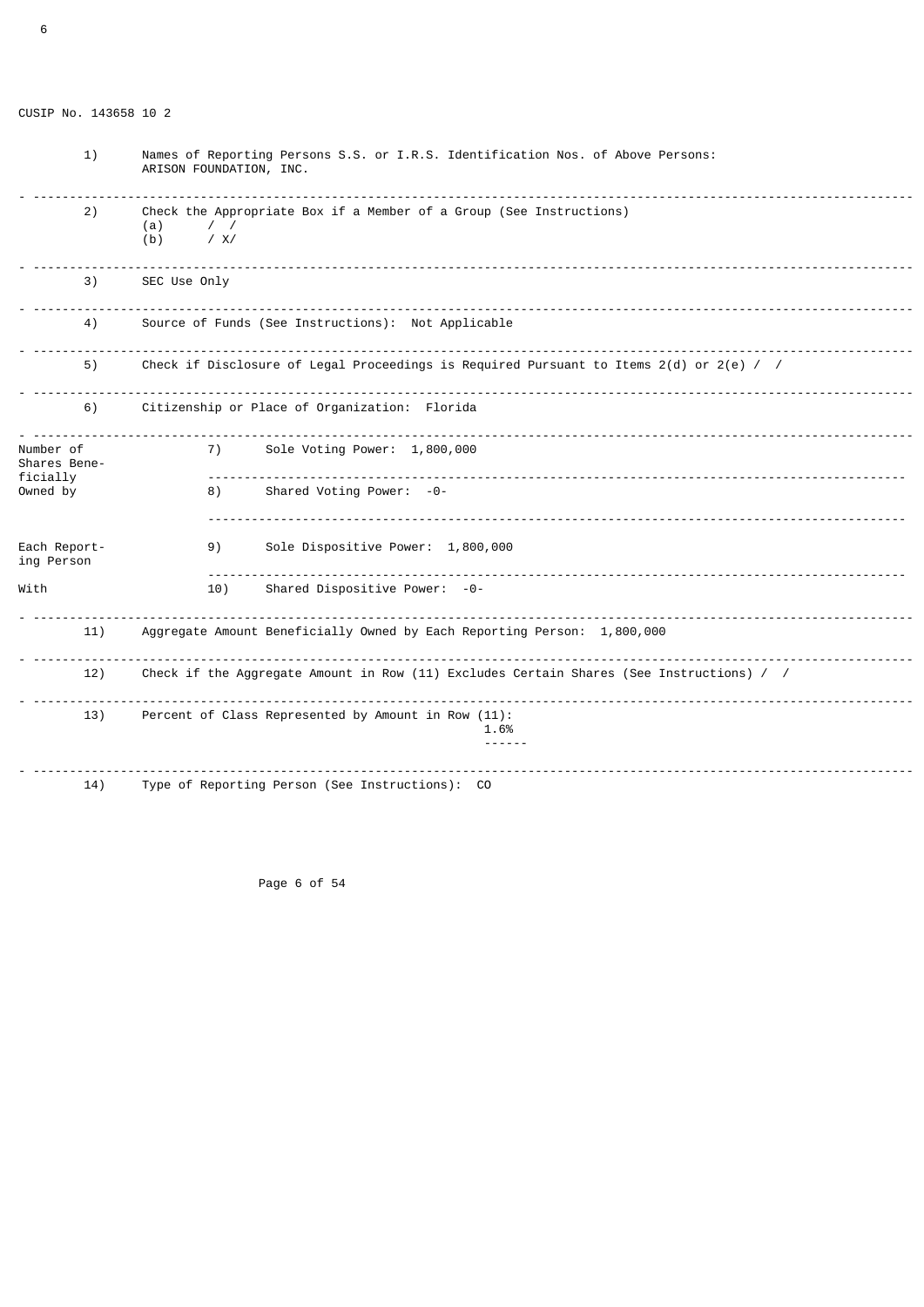| 1)                                    | Names of Reporting Persons S.S. or I.R.S. Identification Nos. of Above Persons:<br>CONTINUED TRUST FOR MICHAEL ARISON |  |  |  |
|---------------------------------------|-----------------------------------------------------------------------------------------------------------------------|--|--|--|
| 2)                                    | Check the Appropriate Box if a Member of a Group (See Instructions)<br>(a)<br>$\prime$ /<br>/ X/<br>(b)               |  |  |  |
| 3)                                    | SEC Use Only                                                                                                          |  |  |  |
| 4)                                    | Source of Funds (See Instructions): Not Applicable                                                                    |  |  |  |
| 5)                                    | Check if Disclosure of Legal Proceedings is Required Pursuant to Items $2(d)$ or $2(e)$ / /                           |  |  |  |
| 6)                                    | Citizenship or Place of Organization: Delaware                                                                        |  |  |  |
| Number of<br>Shares Bene-<br>ficially | Sole Voting Power: 1,000,000<br>7)<br><u>.</u>                                                                        |  |  |  |
| Owned by                              | Shared Voting Power: -0-<br>8)                                                                                        |  |  |  |
| Each Report-<br>ing Person            | Sole Dispositive Power: -0-<br>9)                                                                                     |  |  |  |
| With                                  | Shared Dispositive Power: 1, 189, 752.34<br>10)                                                                       |  |  |  |
| 11)                                   | Aggregate Amount Beneficially Owned by Each Reporting Person: 1,189,752.34                                            |  |  |  |
| 12)                                   | Check if the Aggregate Amount in Row (11) Excludes Certain Shares (See Instructions) / /                              |  |  |  |
| 13)                                   | Percent of Class Represented by Amount in Row (11):<br>1.1%<br>$- - - -$                                              |  |  |  |
| 14)                                   | Type of Reporting Person (See Instructions): 00                                                                       |  |  |  |

Page 7 of 54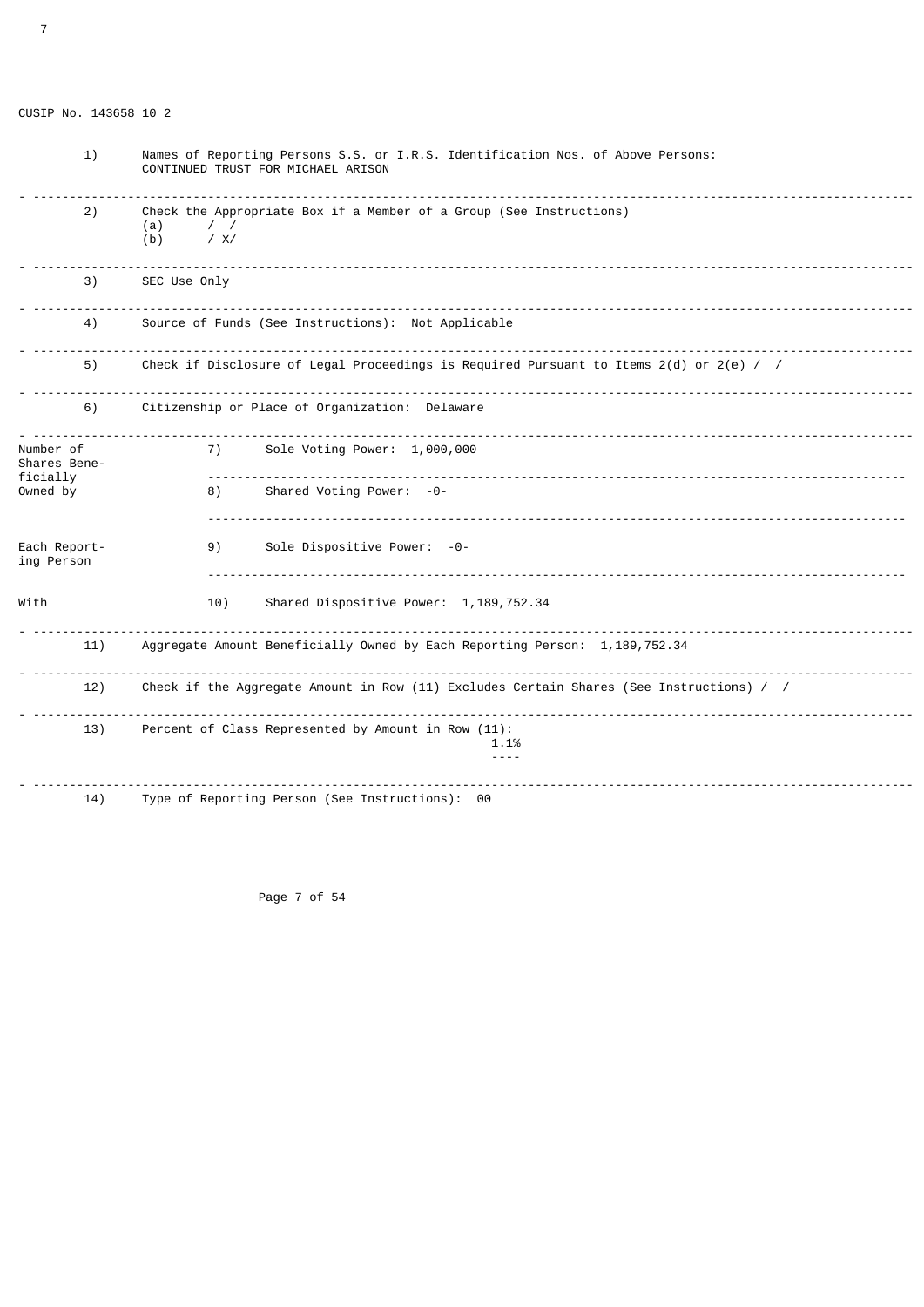| 1)                         | Names of Reporting Persons S.S. or I.R.S. Identification Nos. of Above Persons:<br>SHARI ARISON IRREVOCABLE GUERNSEY TRUST |              |                                                                                          |  |
|----------------------------|----------------------------------------------------------------------------------------------------------------------------|--------------|------------------------------------------------------------------------------------------|--|
| 2)                         | Check the Appropriate Box if a Member of a Group (See Instructions)<br>(a)<br>$\prime$ /<br>/ X/<br>(b)                    |              |                                                                                          |  |
| 3)                         |                                                                                                                            | SEC Use Only |                                                                                          |  |
| 4)                         | Source of Funds (See Instructions): Not Applicable                                                                         |              |                                                                                          |  |
| 5)                         | Check if Disclosure of Legal Proceedings is Required Pursuant to Items $2(d)$ or $2(e)$ / /                                |              |                                                                                          |  |
| 6)                         | Citizenship or Place of Organization: Guernsey                                                                             |              |                                                                                          |  |
| Number of<br>Shares Bene-  |                                                                                                                            | 7)           | Sole Voting Power: 1,500,000                                                             |  |
| ficially<br>Owned by       |                                                                                                                            | 8)           | Shared Voting Power: -0-                                                                 |  |
| Each Report-<br>ing Person |                                                                                                                            | 9)           | Sole Dispositive Power: -0-                                                              |  |
| With                       |                                                                                                                            | 10)          | Shared Dispositive Power: 1,775,677                                                      |  |
| 11)                        |                                                                                                                            |              | Aggregate Amount Beneficially Owned by Each Reporting Person: 1,775,677                  |  |
| 12)                        |                                                                                                                            |              | Check if the Aggregate Amount in Row (11) Excludes Certain Shares (See Instructions) / / |  |
| 13)                        |                                                                                                                            |              | Percent of Class Represented by Amount in Row (11):<br>1.6%<br>$- - - -$                 |  |
| 14)                        |                                                                                                                            |              | Type of Reporting Person (See Instructions): 00                                          |  |

Page 8 of 54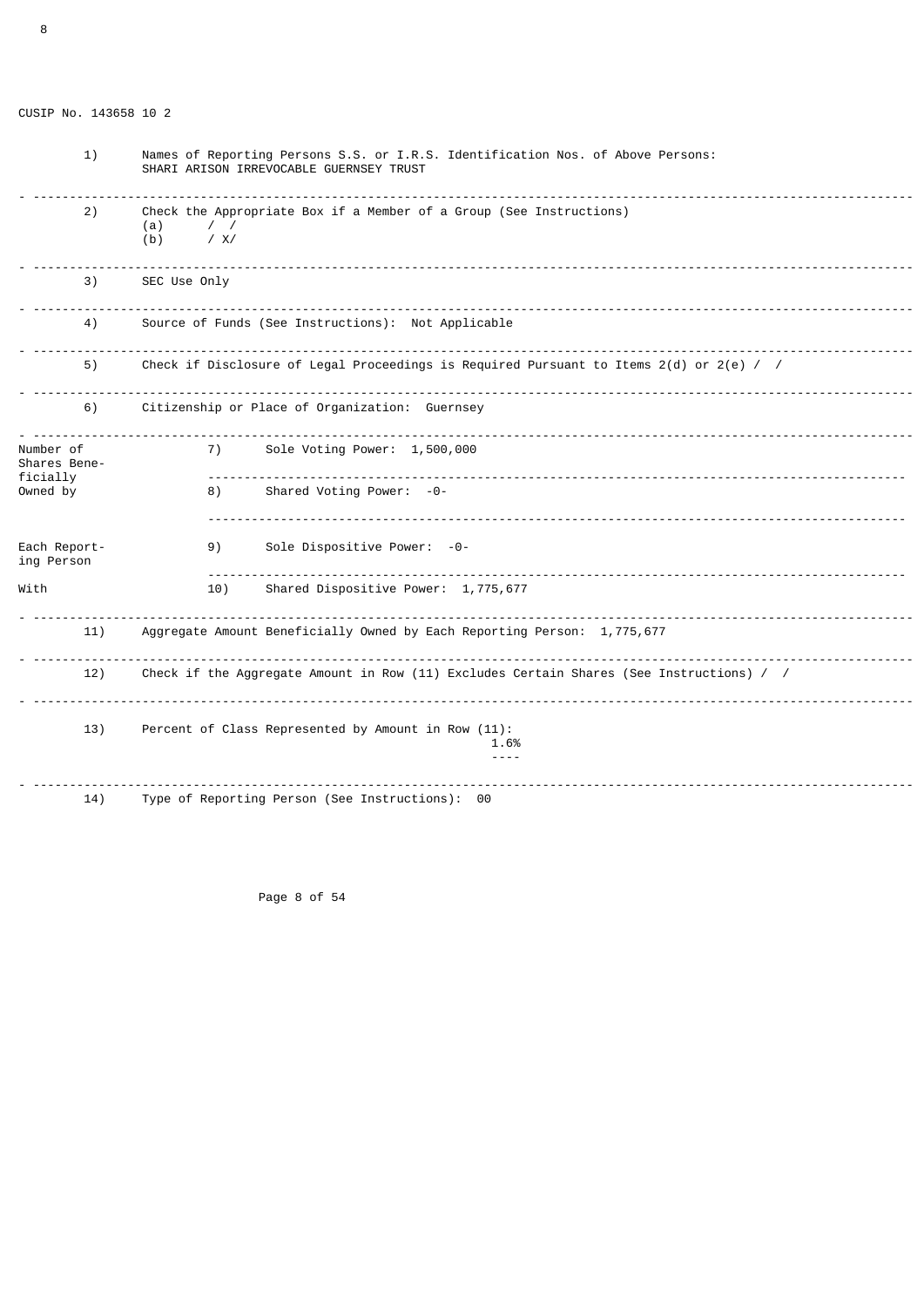9

 1) Names of Reporting Persons S.S. or I.R.S. Identification Nos. of Above Persons: CONTINUED TRUST FOR SHARI ARISON DORSMAN - ------------------------------------------------------------------------------------------------------------------------- 2) Check the Appropriate Box if a Member of a Group (See Instructions)  $(a)$  / / (b) / X/ - ------------------------------------------------------------------------------------------------------------------------- 3) SEC Use Only - ------------------------------------------------------------------------------------------------------------------------- Source of Funds (See Instructions): Not Applicable - ------------------------------------------------------------------------------------------------------------------------- Check if Disclosure of Legal Proceedings is Required Pursuant to Items 2(d) or 2(e) / / - ------------------------------------------------------------------------------------------------------------------------- 6) Citizenship or Place of Organization: Delaware - ------------------------------------------------------------------------------------------------------------------------- Sole Voting Power: 1,000,000 Shares Beneficially ----------------------------------------------------------------------------------------------- 8) Shared Voting Power: -0- ----------------------------------------------------------------------------------------------- Each Report- 9) Sole Dispositive Power: -0 ing Person ----------------------------------------------------------------------------------------------- With 10) Shared Dispositive Power: 1,189,752.33 - ------------------------------------------------------------------------------------------------------------------------- 11) Aggregate Amount Beneficially Owned by Each Reporting Person: 1,189,752.33 - ------------------------------------------------------------------------------------------------------------------------- 12) Check if the Aggregate Amount in Row (11) Excludes Certain Shares (See Instructions) / / - ------------------------------------------------------------------------------------------------------------------------- 13) Percent of Class Represented by Amount in Row (11): 1.1% ---- - ------------------------------------------------------------------------------------------------------------------------- 14) Type of Reporting Person (See Instructions): 00

Page 9 of 54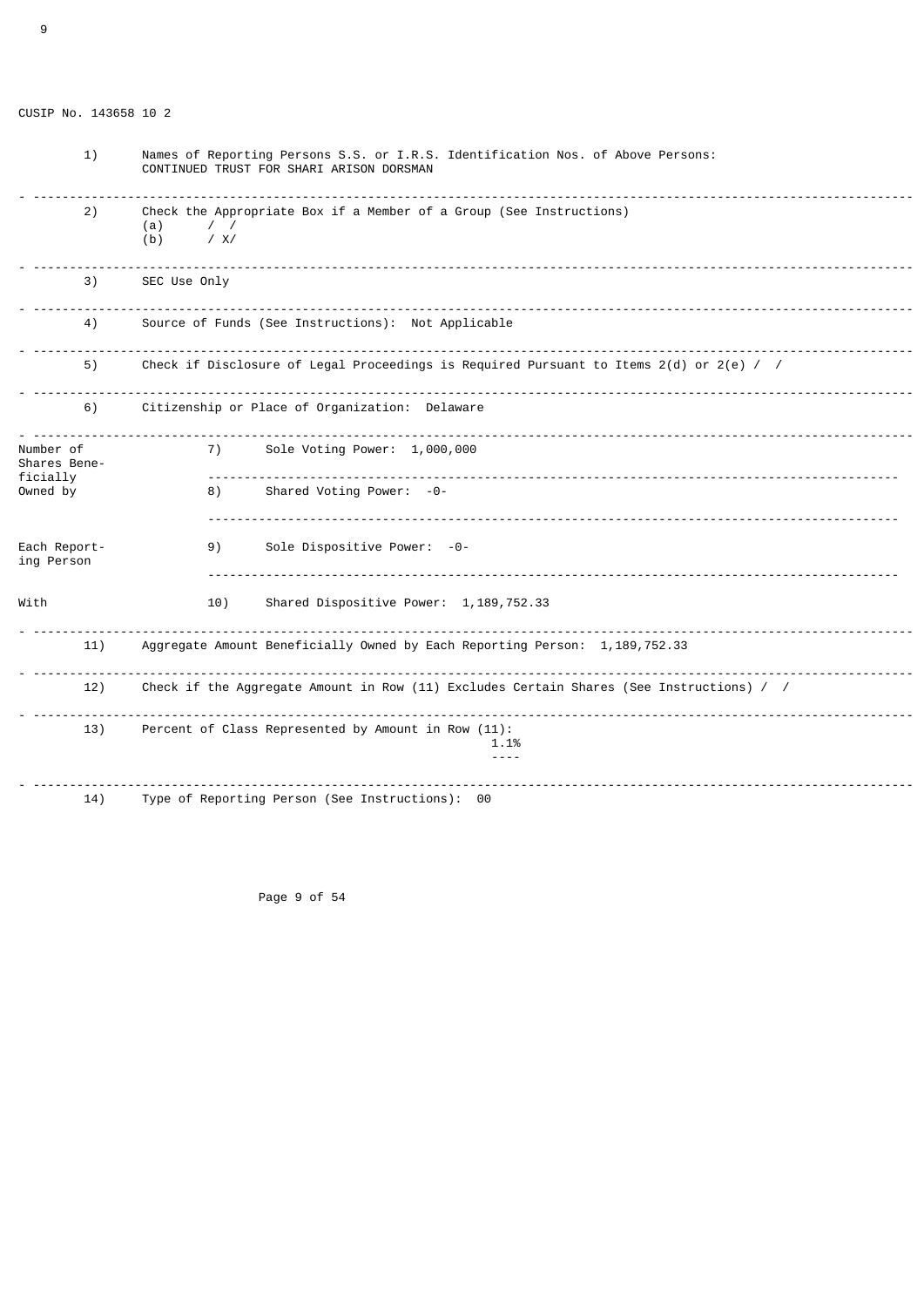CUSIP No. 143658 10 2 1) Names of Reporting Persons S.S. or I.R.S. Identification Nos. of Above Persons: MARILYN B. ARISON IRREVOCABLE DELAWARE TRUST - ------------------------------------------------------------------------------------------------------------------------- 2) Check the Appropriate Box if a Member of a Group (See Instructions)  $(a)$  / / (b) / X/ - ------------------------------------------------------------------------------------------------------------------------- SEC Use Only - ------------------------------------------------------------------------------------------------------------------------- 4) Source of Funds (See Instructions): Not Applicable - ------------------------------------------------------------------------------------------------------------------------- Check if Disclosure of Legal Proceedings is Required Pursuant to Items 2(d) or 2(e) / / - ------------------------------------------------------------------------------------------------------------------------- Citizenship or Place of Organization: Delaware - ------------------------------------------------------------------------------------------------------------------------- 7) Sole Voting Power: 1,250,000 Shares Bene-<br>ficially ficially ----------------------------------------------------------------------------------------------- Shared Voting Power: -0- ----------------------------------------------------------------------------------------------- Each Report- 9) Sole Dispositive Power: -0ing Person ----------------------------------------------------------------------------------------------- With  $10)$  Shared Dispositive Power: 1,500,000 - ------------------------------------------------------------------------------------------------------------------------- 11) Aggregate Amount Beneficially Owned by Each Reporting Person: 1,500,000 - ------------------------------------------------------------------------------------------------------------------------- Check if the Aggregate Amount in Row (11) Excludes Certain Shares (See Instructions) / / - ------------------------------------------------------------------------------------------------------------------------- 13) Percent of Class Represented by Amount in Row (11): 1.3% ---- - ------------------------------------------------------------------------------------------------------------------------- 14) Type of Reporting Person (See Instructions): 00

Page 10 of 54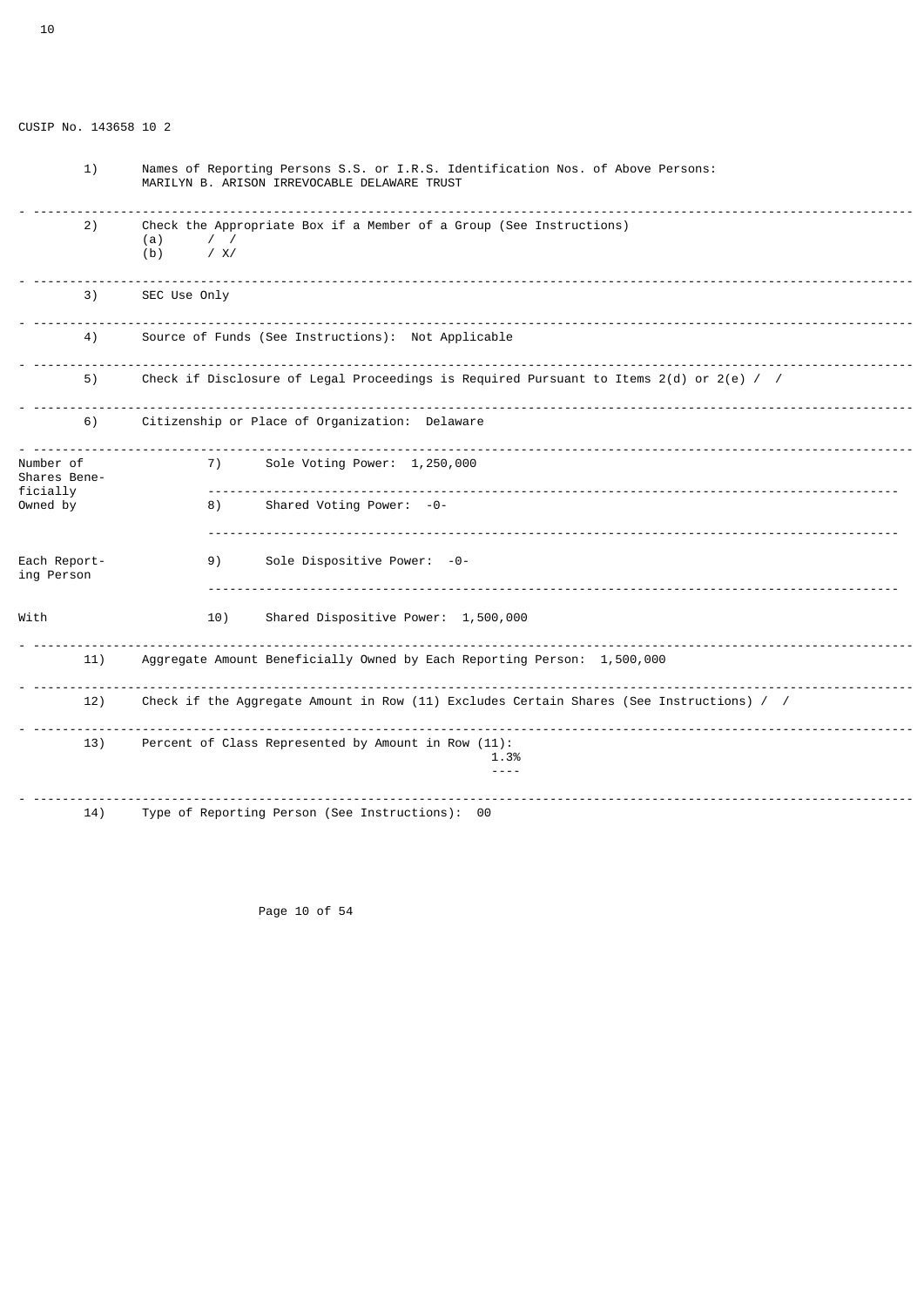| 1)                         | Names of Reporting Persons S.S. or I.R.S. Identification Nos. of Above Persons:<br>CONTINUED TRUST FOR MICKY ARISON |  |  |  |  |
|----------------------------|---------------------------------------------------------------------------------------------------------------------|--|--|--|--|
| 2)                         | Check the Appropriate Box if a Member of a Group (See Instructions)<br>(a)<br>$\prime$ /<br>/ X/<br>(b)             |  |  |  |  |
| 3)                         | SEC Use Only                                                                                                        |  |  |  |  |
| 4)                         | Source of Funds (See Instructions): Not Applicable                                                                  |  |  |  |  |
| 5)                         | Check if Disclosure of Legal Proceedings is Required Pursuant to Items $2(d)$ or $2(e)$ / /                         |  |  |  |  |
| 6)                         | Citizenship or Place of Organization: Delaware                                                                      |  |  |  |  |
| Number of<br>Shares Bene-  | .<br>Sole Voting Power: 1,000,000<br>7)                                                                             |  |  |  |  |
| ficially<br>Owned by       | Shared Voting Power: -0-<br>8)                                                                                      |  |  |  |  |
| Each Report-<br>ing Person | Sole Dispositive Power: -0-<br>9)                                                                                   |  |  |  |  |
| With                       | 10)<br>Shared Dispositive Power: 1, 189, 752.33                                                                     |  |  |  |  |
| 11)                        | Aggregate Amount Beneficially Owned by Each Reporting Person: 1,189,752.33                                          |  |  |  |  |
| 12)                        | Check if the Aggregate Amount in Row (11) Excludes Certain Shares (See Instructions) / /                            |  |  |  |  |
| 13)                        | Percent of Class Represented by Amount in Row (11):<br>1.1%<br>$- - - -$                                            |  |  |  |  |
| 14)                        | Type of Reporting Person (See Instructions): 00                                                                     |  |  |  |  |

Page 11 of 54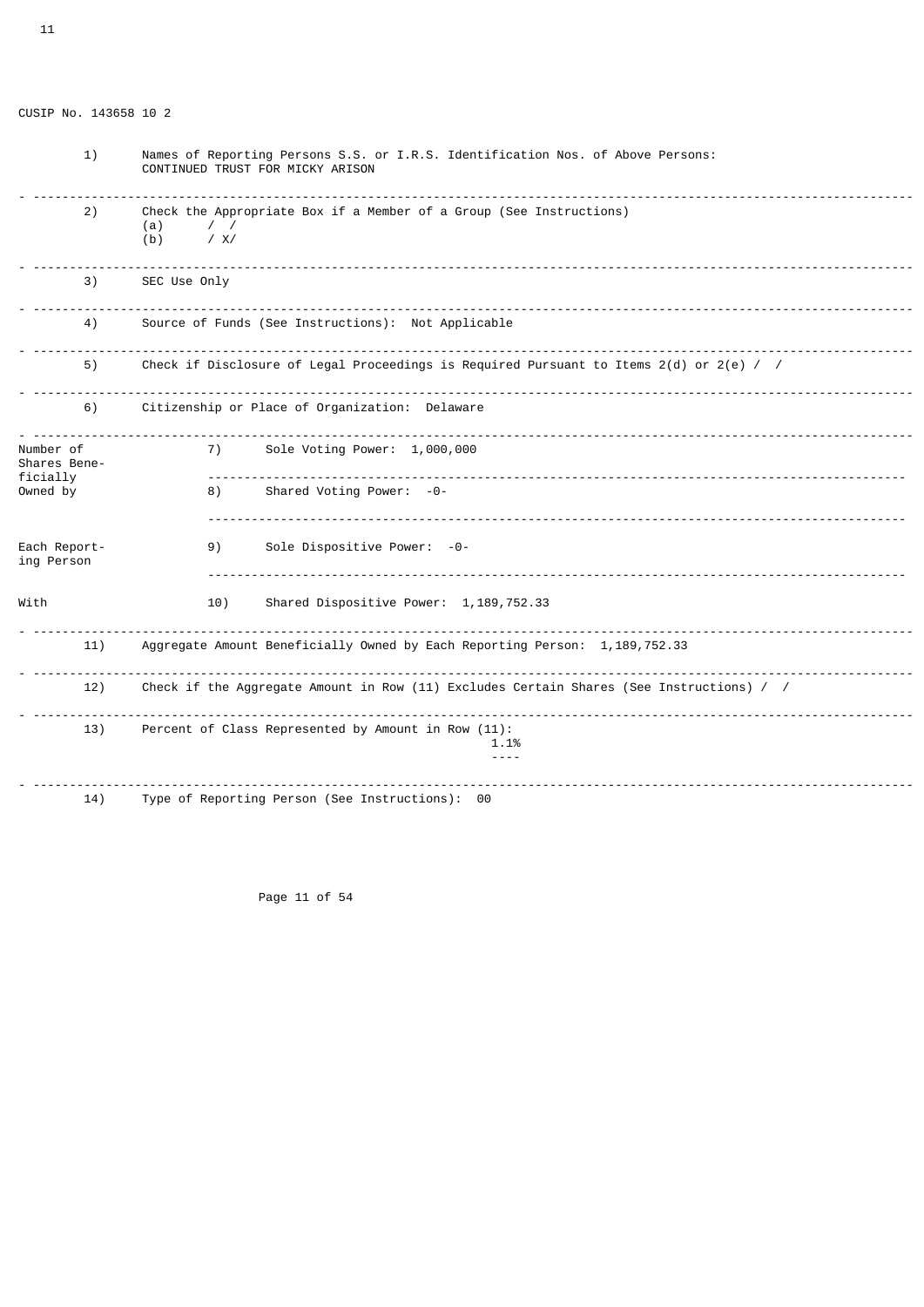| 1)                         | Names of Reporting Persons S.S. or I.R.S. Identification Nos. of Above Persons:<br>M. MICKY ARISON |                                                                                             |  |  |
|----------------------------|----------------------------------------------------------------------------------------------------|---------------------------------------------------------------------------------------------|--|--|
| 2)                         | (a)<br>$\prime$ /<br>(b)<br>/ X/                                                                   | Check the Appropriate Box if a Member of a Group (See Instructions)                         |  |  |
| 3)                         | SEC Use Only                                                                                       |                                                                                             |  |  |
| 4)                         | Source of Funds (See Instructions): Not Applicable                                                 |                                                                                             |  |  |
| 5)                         |                                                                                                    | Check if Disclosure of Legal Proceedings is Required Pursuant to Items $2(d)$ or $2(e)$ / / |  |  |
| 6)                         |                                                                                                    | Citizenship or Place of Organization: United States                                         |  |  |
| Number of<br>Shares Bene-  | 7)                                                                                                 | Sole Voting Power: 46,000,000                                                               |  |  |
| ficially<br>Owned by       | 8)                                                                                                 | Shared Voting Power: 4,581,658                                                              |  |  |
| Each Report-<br>ing Person | 9)                                                                                                 | Sole Dispositive Power: 1,300,000                                                           |  |  |
| With                       | 10)                                                                                                | Shared Dispositive Power: 55,031,658                                                        |  |  |
| 11)                        |                                                                                                    | Aggregate Amount Beneficially Owned by Each Reporting Person: 1,625,677                     |  |  |
| 12)                        | Check if the Aggregate Amount in Row (11) Excludes Certain Shares (See Instructions) [X]           |                                                                                             |  |  |
| 13)                        | Percent of Class Represented by Amount in Row (11):<br>1.4%                                        |                                                                                             |  |  |
| 14)                        |                                                                                                    | Type of Reporting Person (See Instructions): IN                                             |  |  |

Page 12 of 54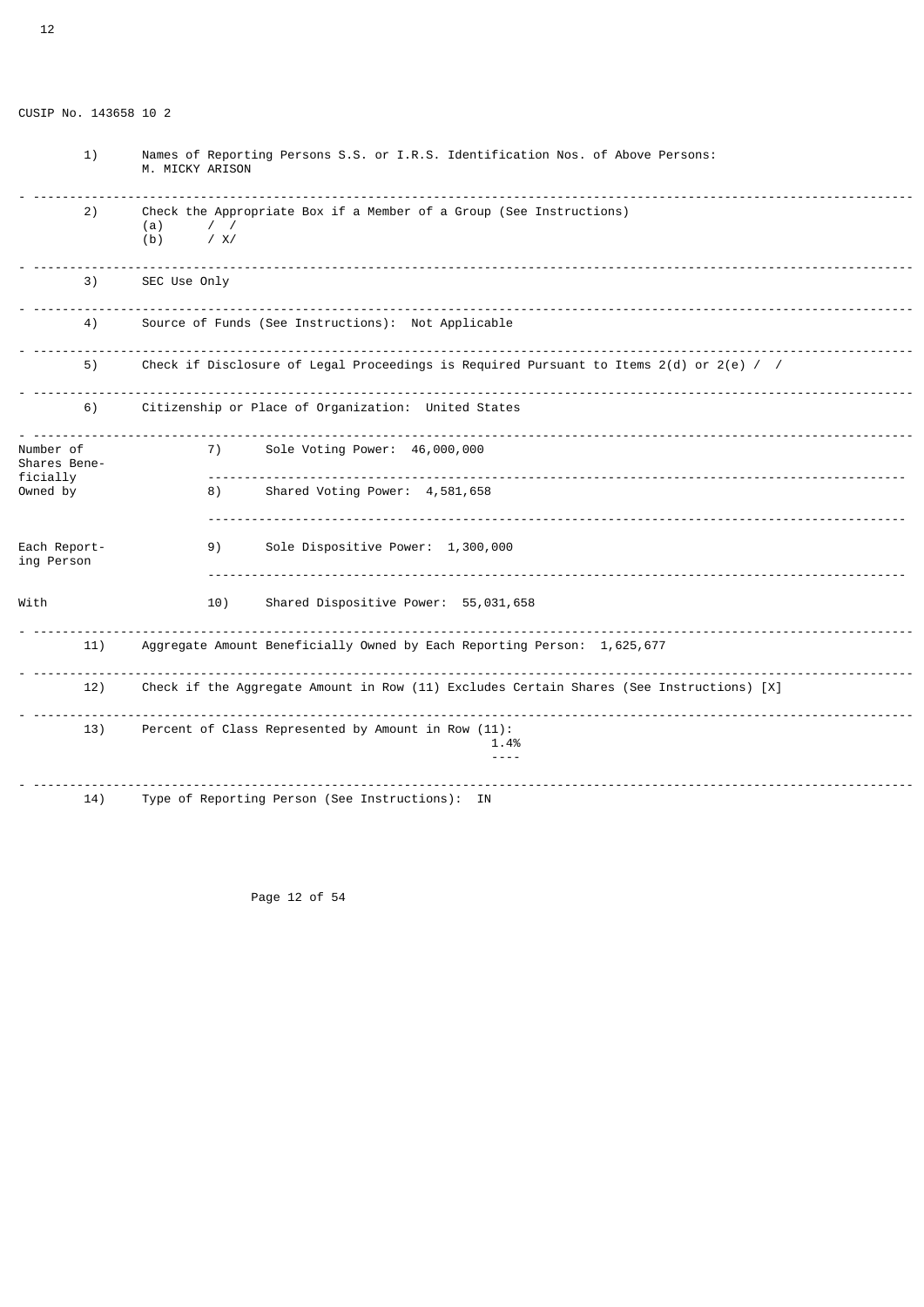| 1)                                    | Names of Reporting Persons S.S. or I.R.S. Identification Nos. of Above Persons:<br>THE TED ARISON 1992 IRREVOCABLE TRUST FOR MICKY |  |  |  |  |
|---------------------------------------|------------------------------------------------------------------------------------------------------------------------------------|--|--|--|--|
| 2)                                    | Check the Appropriate Box if a Member of a Group (See Instructions)<br>(a)<br>/ X/<br>(b)                                          |  |  |  |  |
| 3)                                    | SEC Use Only                                                                                                                       |  |  |  |  |
| 4)                                    | Source of Funds (See Instructions): Not Applicable                                                                                 |  |  |  |  |
| 5)                                    | Check if Disclosure of Legal Proceedings is Required Pursuant to Items $2(d)$ or $2(e)$ / /                                        |  |  |  |  |
| 6)                                    | Citizenship or Place of Organization: Jersey                                                                                       |  |  |  |  |
| Number of<br>Shares Bene-<br>ficially | Sole Voting Power: -0-<br>7)                                                                                                       |  |  |  |  |
| Owned by                              | Shared Voting Power: 1,000,000<br>8)                                                                                               |  |  |  |  |

 ------------------------------------------------------------------------------------------------ Each Report- 9) Sole Dispositive Power: -0ing Person ------------------------------------------------------------------------------------------------ With  $10)$  Shared Dispositive Power: 1,000,000 - ------------------------------------------------------------------------------------------------------------------------- 11) Aggregate Amount Beneficially Owned by Each Reporting Person: 1,000,000 - ------------------------------------------------------------------------------------------------------------------------- Check if the Aggregate Amount in Row (11) Excludes Certain Shares (See Instructions) / / - ------------------------------------------------------------------------------------------------------------------------- 13) Percent of Class Represented by Amount in Row (11): .9% --- - -------------------------------------------------------------------------------------------------------------------------

14) Type of Reporting Person (See Instructions): 00

Page 13 of 54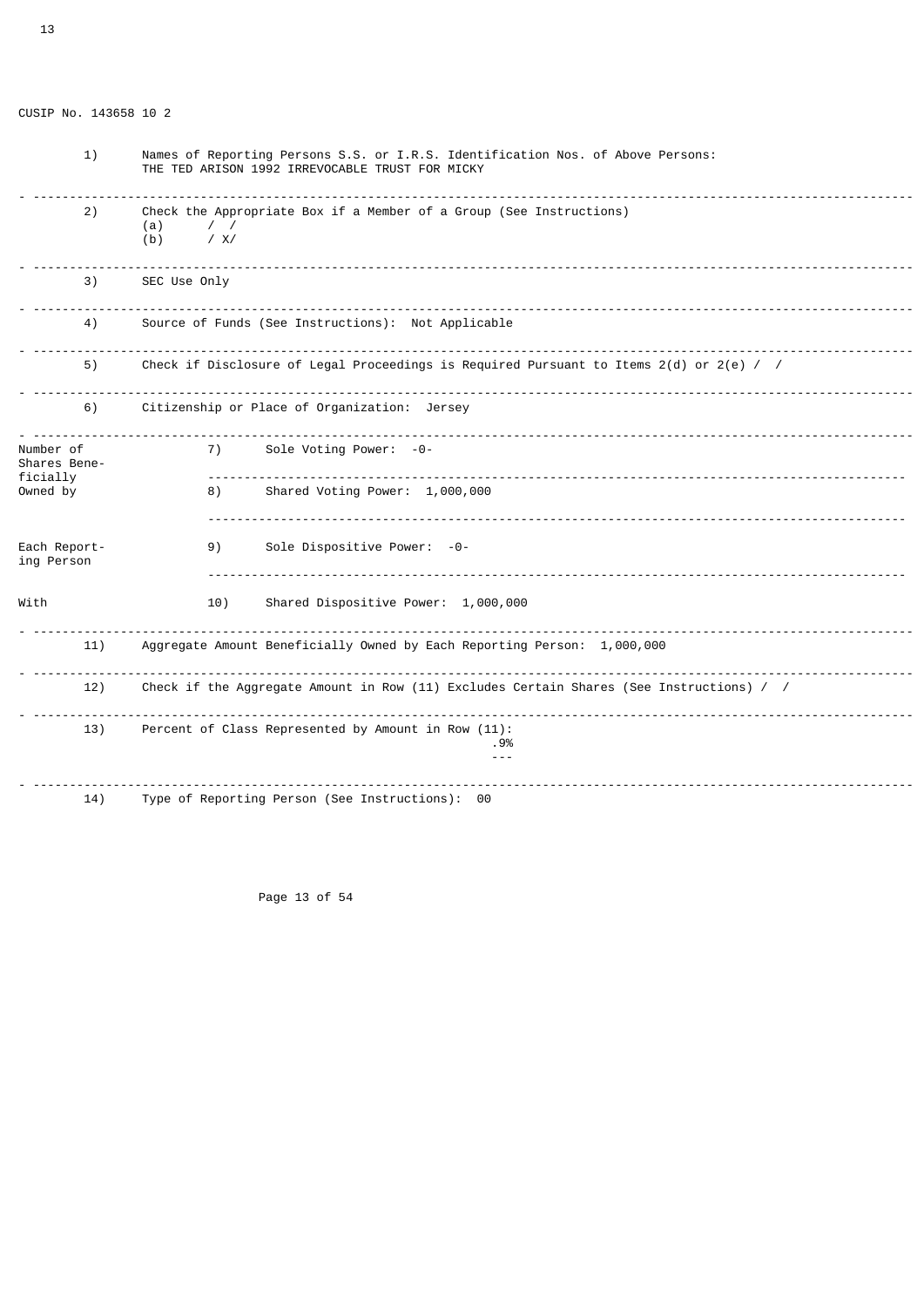|  | CUSIP No. 143658 10 2 |  |  |
|--|-----------------------|--|--|
|  |                       |  |  |

| 1)                         | Names of Reporting Persons S.S. or I.R.S. Identification Nos. of Above Persons:<br>THE TED ARISON 1992 IRREVOCABLE TRUST FOR SHARI |  |  |  |  |
|----------------------------|------------------------------------------------------------------------------------------------------------------------------------|--|--|--|--|
| 2)                         | Check the Appropriate Box if a Member of a Group (See Instructions)<br>(a)<br>$\prime$ /<br>/ X/<br>(b)                            |  |  |  |  |
| 3)                         | SEC Use Only                                                                                                                       |  |  |  |  |
| 4)                         | Source of Funds (See Instructions): Not Applicable                                                                                 |  |  |  |  |
| 5)                         | Check if Disclosure of Legal Proceedings is Required Pursuant to Items $2(d)$ or $2(e)$ / /                                        |  |  |  |  |
| 6)                         | Citizenship or Place of Organization: Jersey                                                                                       |  |  |  |  |
| Number of<br>Shares Bene-  | 7)<br>Sole Voting Power: -0-                                                                                                       |  |  |  |  |
| ficially<br>Owned by       | Shared Voting Power: 900,000<br>8)                                                                                                 |  |  |  |  |
| Each Report-<br>ing Person | Sole Dispositive Power: -0-<br>9)                                                                                                  |  |  |  |  |
| With                       | Shared Dispositive Power: 900,000<br>10)                                                                                           |  |  |  |  |
| 11)                        | <u>.</u><br>Aggregate Amount Beneficially Owned by Each Reporting Person: 900,000                                                  |  |  |  |  |
| 12)                        | Check if the Aggregate Amount in Row (11) Excludes Certain Shares (See Instructions) / /                                           |  |  |  |  |
| 13)                        | Percent of Class Represented by Amount in Row (11):<br>. 8%<br>$- - -$                                                             |  |  |  |  |
| 14)                        | Type of Reporting Person (See Instructions): 00                                                                                    |  |  |  |  |

Page 14 of 54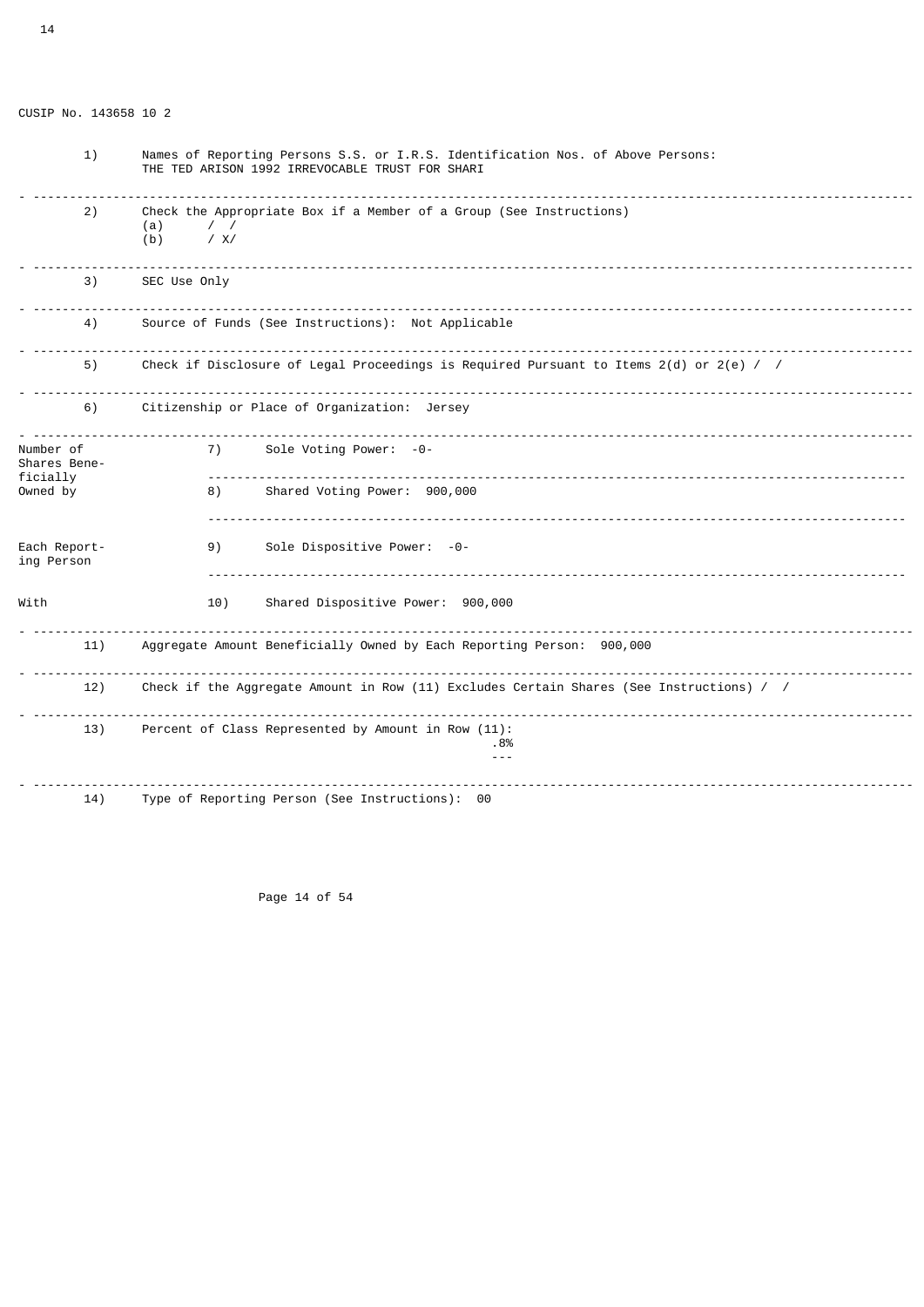| 1)                         | Names of Reporting Persons S.S. or I.R.S. Identification Nos. of Above Persons:<br>THE TED ARISON 1992 IRREVOCABLE TRUST FOR LIN No. 2 |  |  |  |  |
|----------------------------|----------------------------------------------------------------------------------------------------------------------------------------|--|--|--|--|
| 2)                         | Check the Appropriate Box if a Member of a Group (See Instructions)<br>(a)<br>$\prime$ /<br>/ X/<br>(b)                                |  |  |  |  |
| 3)                         | SEC Use Only                                                                                                                           |  |  |  |  |
| 4)                         | Source of Funds (See Instructions): Not Applicable                                                                                     |  |  |  |  |
| 5)                         | Check if Disclosure of Legal Proceedings is Required Pursuant to Items $2(d)$ or $2(e)$ / /                                            |  |  |  |  |
| 6)                         | Citizenship or Place of Organization: Jersey                                                                                           |  |  |  |  |
| Number of<br>Shares Bene-  | Sole Voting Power: -0-<br>7)                                                                                                           |  |  |  |  |
| ficially<br>Owned by       | Shared Voting Power: 1,000,000<br>8)                                                                                                   |  |  |  |  |
| Each Report-<br>ing Person | Sole Dispositive Power: -0-<br>9)                                                                                                      |  |  |  |  |
| With                       | 10)<br>Shared Dispositive Power: 1,000,000                                                                                             |  |  |  |  |
| 11)                        | Aggregate Amount Beneficially Owned by Each Reporting Person: 1,000,000                                                                |  |  |  |  |
| 12)                        | Check if the Aggregate Amount in Row (11) Excludes Certain Shares (See Instructions) / /                                               |  |  |  |  |
| 13)                        | Percent of Class Represented by Amount in Row (11):<br>. 9%                                                                            |  |  |  |  |
| 14)                        | Type of Reporting Person (See Instructions): 00                                                                                        |  |  |  |  |

Doc Amend.#12A Page 15 of 54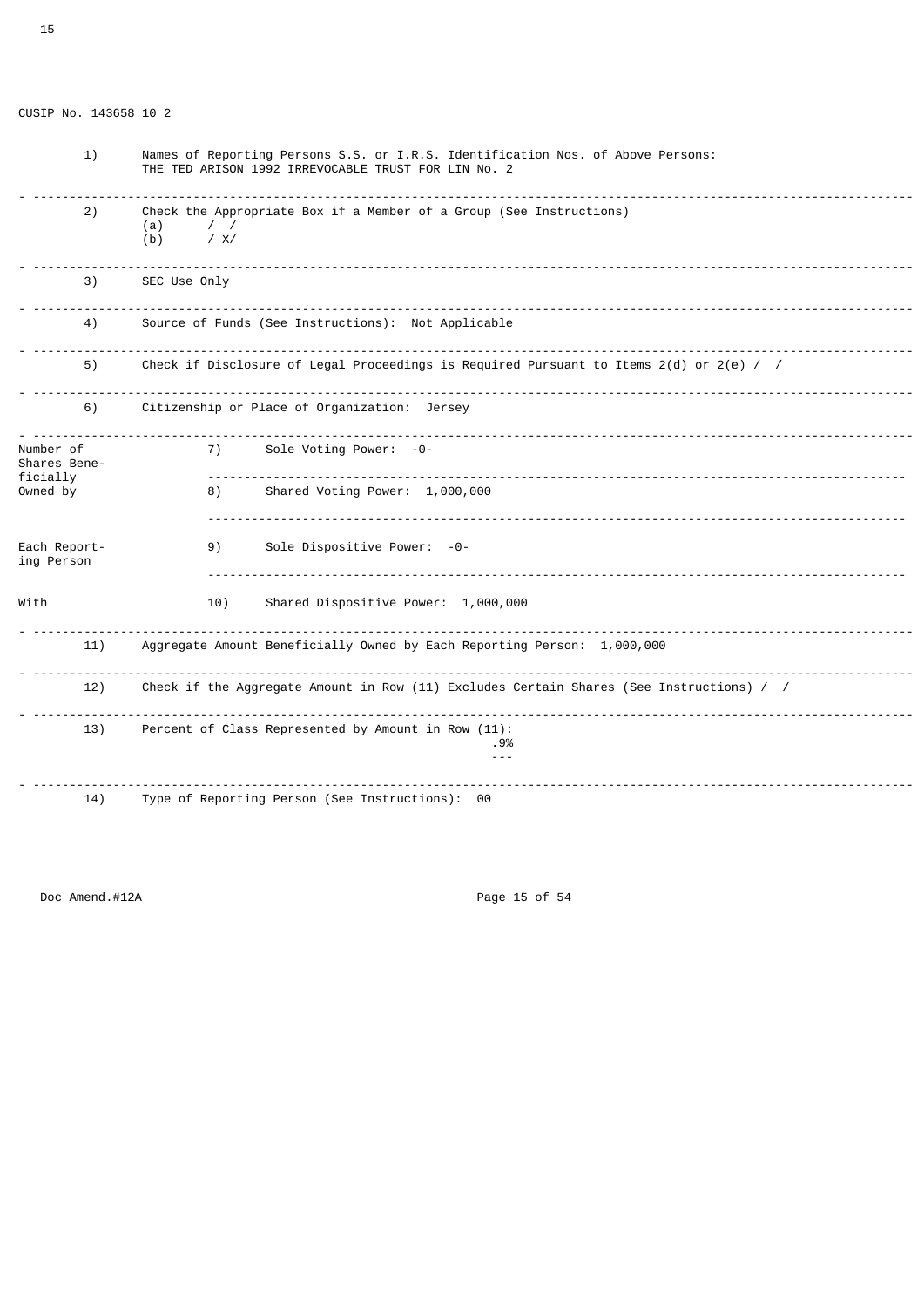| 1)                                                | Names of Reporting Persons S.S. or I.R.S. Identification Nos. of Above Persons:<br>THE TED ARISON CHARITABLE TRUST |  |
|---------------------------------------------------|--------------------------------------------------------------------------------------------------------------------|--|
| 2)                                                | Check the Appropriate Box if a Member of a Group (See Instructions)<br>(a)<br>$\prime$ /<br>(b)<br>/ X/            |  |
| 3)                                                | SEC Use Only                                                                                                       |  |
| 4)                                                | Source of Funds (See Instructions): Not Applicable                                                                 |  |
| 5)                                                | .<br>Check if Disclosure of Legal Proceedings is Required Pursuant to Items $2(d)$ or $2(e)$ / /                   |  |
| 6)                                                | Citizenship or Place of Organization: Jersey                                                                       |  |
| Number of<br>Shares Bene-<br>ficially<br>Owned by | 7)<br>Sole Voting Power: -0-<br>Shared Voting Power: 1,000,000<br>8)                                               |  |
| Each Report-<br>ing Person                        | Sole Dispositive Power: -0-<br>9)                                                                                  |  |
| With                                              | Shared Dispositive Power: 1,000,000<br>10)                                                                         |  |
| 11)                                               | Aggregate Amount Beneficially Owned by Each Reporting Person: 1,000,000                                            |  |
| 12)                                               | Check if the Aggregate Amount in Row (11) Excludes Certain Shares (See Instructions) / /                           |  |
| 13)                                               | Percent of Class Represented by Amount in Row (11):<br>. 9%<br>$- - -$                                             |  |
| 14)                                               | Type of Reporting Person (See Instructions): 00                                                                    |  |

Page 16 of 54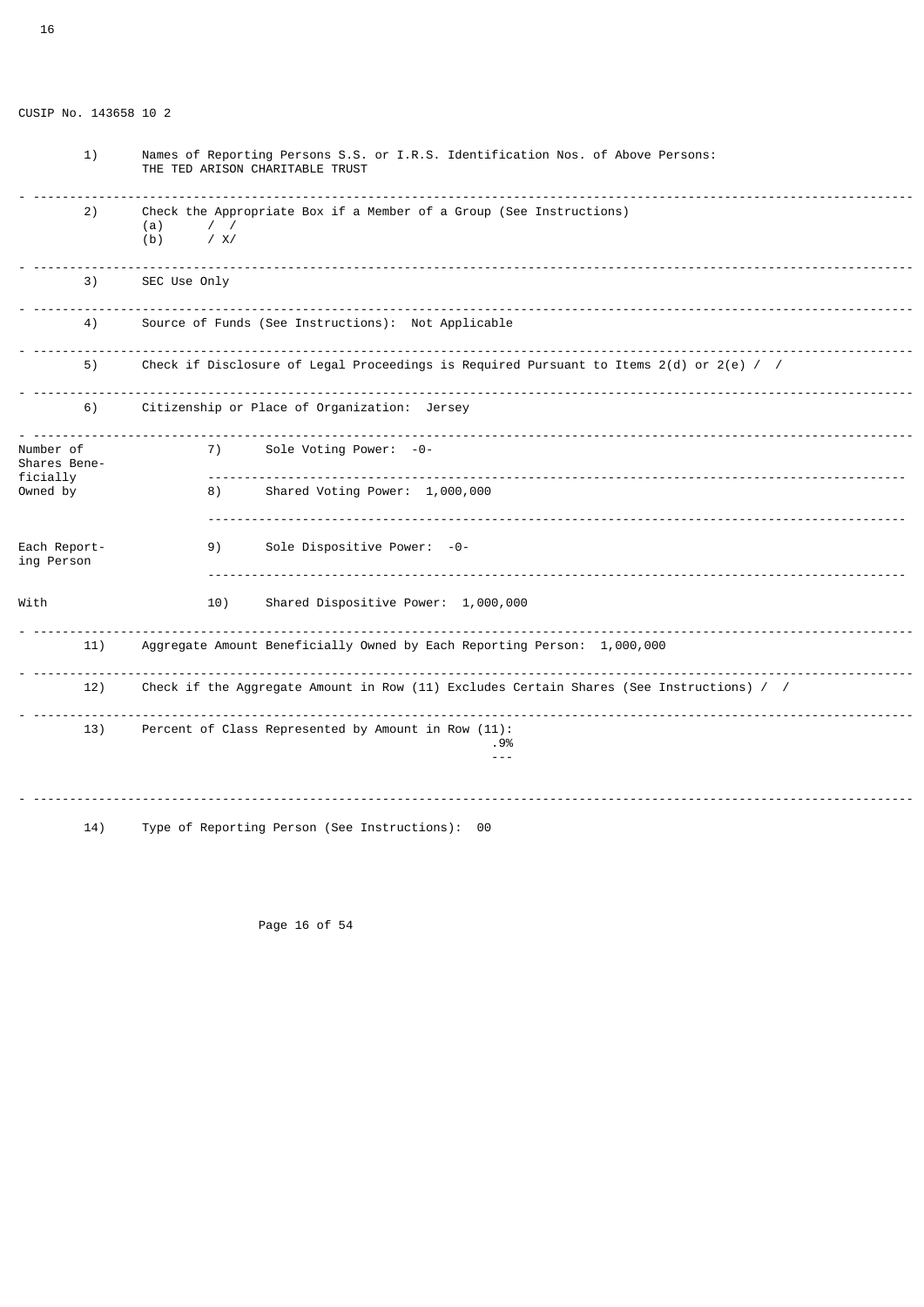| 1)                         | Names of Reporting Persons S.S. or I.R.S. Identification Nos. of Above Persons:<br>A.H.W. LIMITED       |  |  |
|----------------------------|---------------------------------------------------------------------------------------------------------|--|--|
| 2)                         | Check the Appropriate Box if a Member of a Group (See Instructions)<br>(a)<br>$\prime$ /<br>/ X/<br>(b) |  |  |
| 3)                         | SEC Use Only                                                                                            |  |  |
| 4)                         | Source of Funds (See Instructions): Not Applicable                                                      |  |  |
| 5)                         | Check if Disclosure of Legal Proceedings is Required Pursuant to Items $2(d)$ or $2(e)$ / /             |  |  |
| 6)                         | Citizenship or Place of Organization: Guernsey                                                          |  |  |
| Number of<br>Shares Bene-  | Sole Voting Power: -0-<br>7)                                                                            |  |  |
| ficially<br>Owned by       | Shared Voting Power: -0-<br>8)                                                                          |  |  |
| Each Report-<br>ing Person | Sole Dispositive Power: -0-<br>9)                                                                       |  |  |
| With                       | Shared Dispositive Power: 275,677<br>10)                                                                |  |  |
| 11)                        | Aggregate Amount Beneficially Owned by Each Reporting Person: 275,677                                   |  |  |
| 12)                        | Check if the Aggregate Amount in Row (11) Excludes Certain Shares (See Instructions) [ ]                |  |  |
| 13)                        | Percent of Class Represented by Amount in Row (11):<br>.2%<br>$- - -$                                   |  |  |
| 14)                        | Type of Reporting Person (See Instructions): CO                                                         |  |  |

Page 17 of 54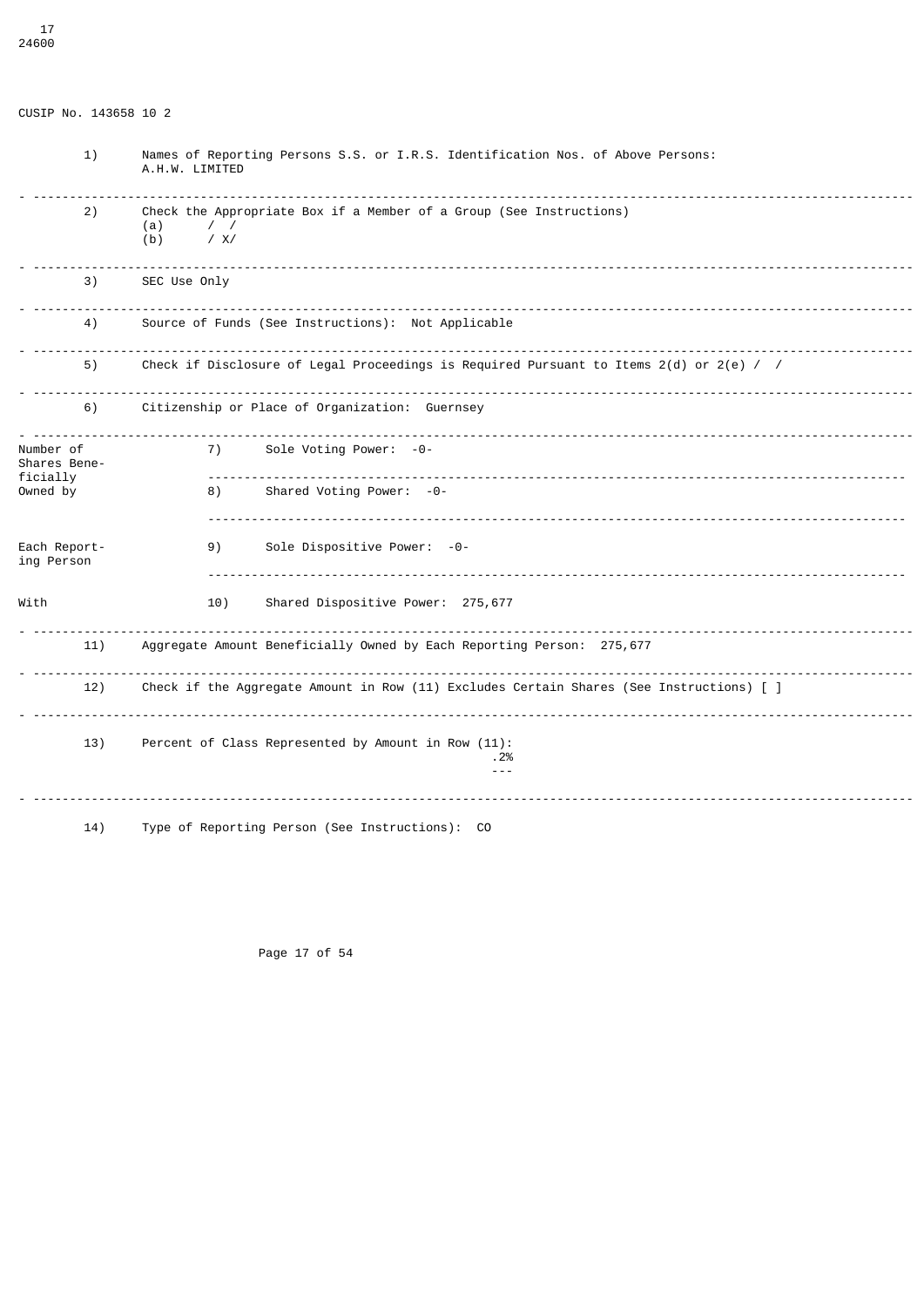| 1)                         | Names of Reporting Persons S.S. or I.R.S. Identification Nos. of Above Persons:<br>ANDREW H. WEINSTEIN  |  |  |
|----------------------------|---------------------------------------------------------------------------------------------------------|--|--|
| 2)                         | Check the Appropriate Box if a Member of a Group (See Instructions)<br>(a)<br>$\prime$ /<br>/ X/<br>(b) |  |  |
| 3)                         | SEC Use Only                                                                                            |  |  |
| 4)                         | Source of Funds (See Instructions): Not Applicable                                                      |  |  |
| 5)                         | Check if Disclosure of Legal Proceedings is Required Pursuant to Items $2(d)$ or $2(e)$ / /             |  |  |
| 6)                         | Citizenship or Place of Organization: United States                                                     |  |  |
| Number of<br>Shares Bene-  | 7)<br>Sole Voting Power: -0-                                                                            |  |  |
| ficially<br>Owned by       | Shared Voting Power: 6,844,934<br>8)                                                                    |  |  |
| Each Report-<br>ing Person | Sole Dispositive Power: -0-<br>9)                                                                       |  |  |
| With                       | Shared Dispositive Power: 6,844,934<br>10)                                                              |  |  |
| 11)                        | .<br>Aggregate Amount Beneficially Owned by Each Reporting Person: 6,844,934                            |  |  |
| 12)                        | Check if the Aggregate Amount in Row (11) Excludes Certain Shares (See Instructions) / /                |  |  |
| 13)                        | Percent of Class Represented by Amount in Row (11):<br>6.0%<br>$- - - -$                                |  |  |
| 14)                        | Type of Reporting Person (See Instructions): IN                                                         |  |  |

Page 18 of 54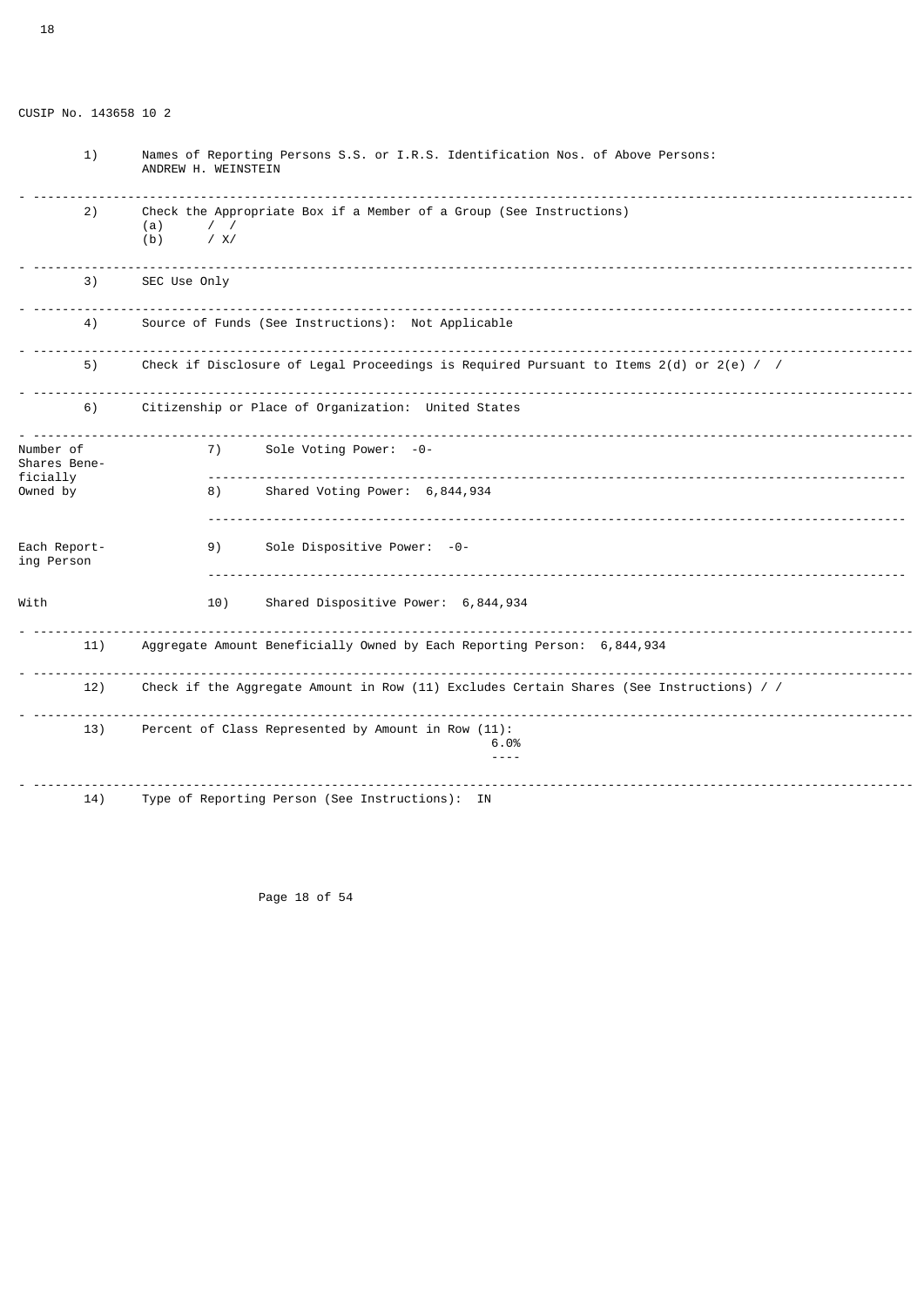19

| 1)                                    | Names of Reporting Persons S.S. or I.R.S. Identification Nos. of Above Persons:<br>TAF MANAGEMENT COMPANY |  |  |
|---------------------------------------|-----------------------------------------------------------------------------------------------------------|--|--|
| 2)                                    | Check the Appropriate Box if a Member of a Group (See Instructions)<br>$\prime$ /<br>(a)<br>/ X/<br>(b)   |  |  |
| 3)                                    | SEC Use Only                                                                                              |  |  |
| 4)                                    | Source of Funds (See Instructions): Not Applicable                                                        |  |  |
| 5)                                    | Check if Disclosure of Legal Proceedings is Required Pursuant to Items $2(d)$ or $2(e)$ / /               |  |  |
| 6)                                    | Citizenship or Place of Organization: Delaware                                                            |  |  |
| Number of<br>Shares Bene-<br>ficially | Sole Voting Power: -0-<br>7)                                                                              |  |  |
| Owned by                              | Shared Voting Power: 5,069,257<br>8)                                                                      |  |  |
| Each Report-<br>ing Person            | Sole Dispositive Power: -0-<br>9)                                                                         |  |  |
| With                                  | Shared Dispositive Power: 5,069,257<br>10)                                                                |  |  |
| 11)                                   | Aggregate Amount Beneficially Owned by Each Reporting Person: 5,069,257                                   |  |  |
| 12)                                   | Check if the Aggregate Amount in Row (11) Excludes Certain Shares (See Instructions) / /                  |  |  |
| 13)                                   | Percent of Class Represented by Amount in Row (11):<br>4.5%<br>$- - - -$                                  |  |  |
| 14)                                   | Type of Reporting Person (See Instructions): CO                                                           |  |  |

Page 19 of 54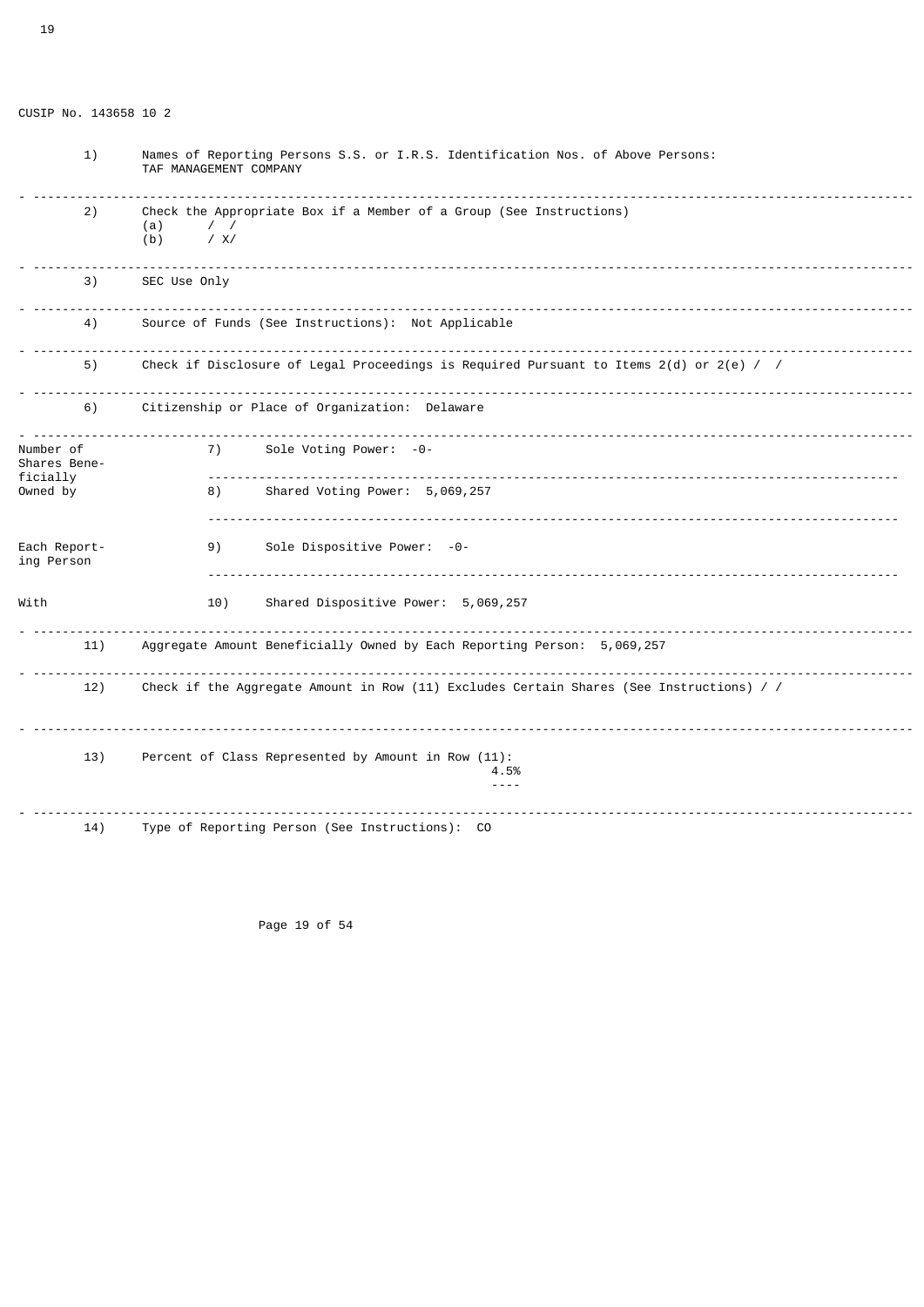| 1)                                    | Names of Reporting Persons S.S. or I.R.S. Identification Nos. of Above Persons:<br>THE TED ARISON FAMILY HOLDING TRUST NO.1 |  |
|---------------------------------------|-----------------------------------------------------------------------------------------------------------------------------|--|
| 2)                                    | Check the Appropriate Box if a Member of a Group (See Instructions)<br>(a)<br>$\prime$ $\prime$<br>/ X/<br>(b)              |  |
| 3)                                    | SEC Use Only                                                                                                                |  |
| 4)                                    | Source of Funds (See Instructions): Not Applicable                                                                          |  |
| 5)                                    | Check if Disclosure of Legal Proceedings is Required Pursuant to Items 2(d) or 2(e) / /                                     |  |
| 6)                                    | Citizenship or Place of Organization: Guernsey, Channel Islands                                                             |  |
| Number of<br>Shares Bene-<br>ficially | Sole Voting Power: -0-<br>7)                                                                                                |  |
| Owned by                              | Shared Voting Power: -0-<br>8)                                                                                              |  |
| Each Report-<br>ing Person            | Sole Dispositive Power: -0-<br>9)                                                                                           |  |
| With                                  | Shared Dispositive Power: 40,000,000<br>10)                                                                                 |  |
| 11)                                   | Aggregate Amount Beneficially Owned by Each Reporting Person: -0-                                                           |  |
| 12)                                   | Check if the Aggregate Amount in Row (11) Excludes Certain Shares (See Instructions) /X/                                    |  |
| 13)                                   | Percent of Class Represented by Amount in Row (11):<br>0%<br>$- - - -$                                                      |  |
| 14)                                   | Type of Reporting Person (See Instructions): 00                                                                             |  |

Page 20 of 54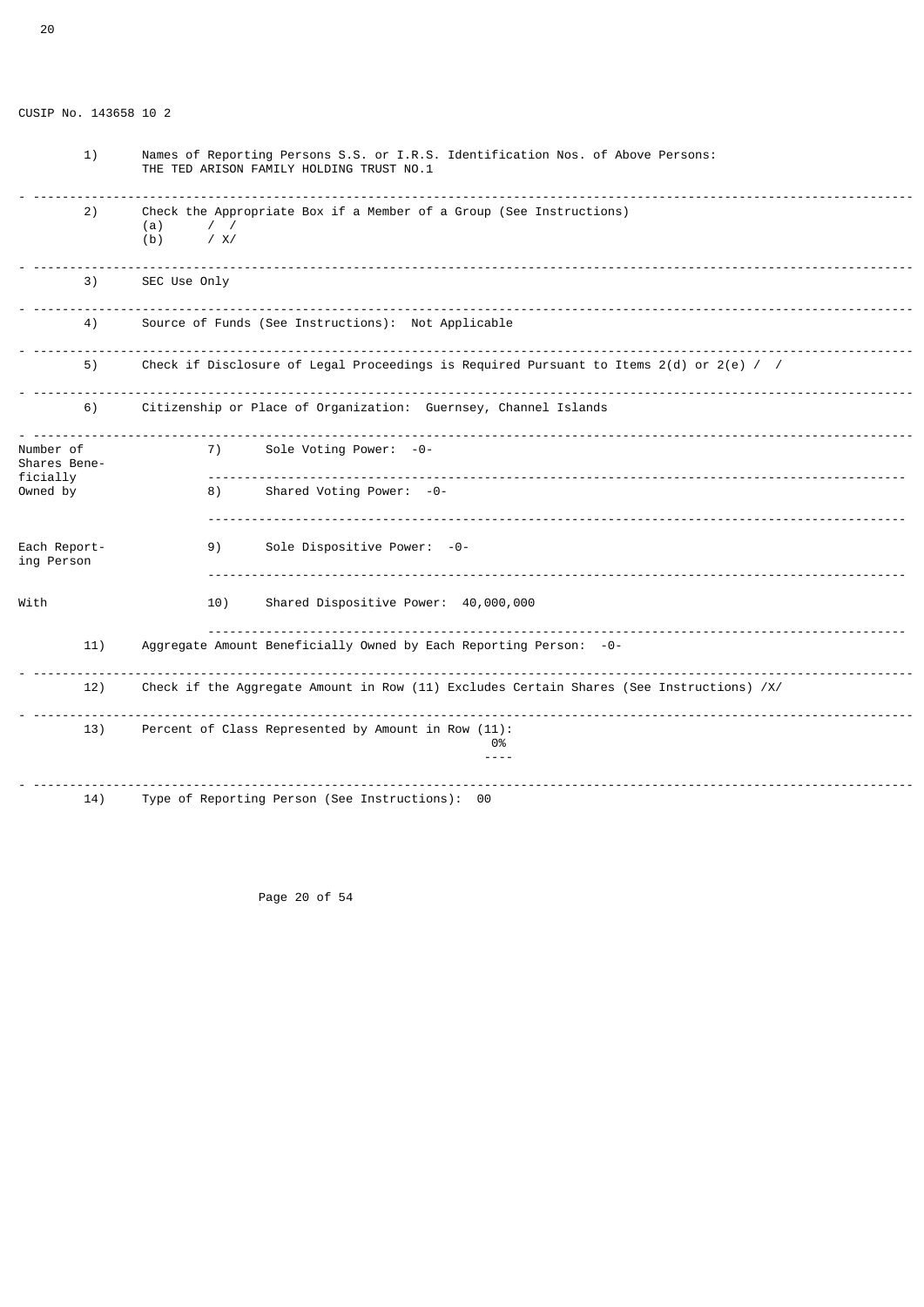| 1)                                    | Names of Reporting Persons S.S. or I.R.S. Identification Nos. of Above Persons:<br>THE TED ARISON FAMILY HOLDING TRUST NO. 2 |  |
|---------------------------------------|------------------------------------------------------------------------------------------------------------------------------|--|
| 2)                                    | Check the Appropriate Box if a Member of a Group (See Instructions)<br>(a)<br>$\prime$ /<br>/ X/<br>(b)                      |  |
| 3)                                    | SEC Use Only                                                                                                                 |  |
| 4)                                    | Source of Funds (See Instructions): Not Applicable                                                                           |  |
| 5)                                    | Check if Disclosure of Legal Proceedings is Required Pursuant to Items $2(d)$ or $2(e)$ / /                                  |  |
| 6)                                    | Citizenship or Place of Organization: Guernsey, Channel Islands                                                              |  |
| Number of<br>Shares Bene-<br>ficially | <u>.</u><br>Sole Voting Power: -0-<br>7)                                                                                     |  |
| Owned by                              | Shared Voting Power: -0-<br>8)                                                                                               |  |
| Each Report-<br>ing Person            | Sole Dispositive Power: -0-<br>9)                                                                                            |  |
| With                                  | Shared Dispositive Power: 4,700,000<br>10)                                                                                   |  |
| 11)                                   | Aggregate Amount Beneficially Owned by Each Reporting Person: -0-                                                            |  |
| 12)                                   | Check if the Aggregate Amount in Row (11) Excludes Certain Shares (See Instructions) /X/                                     |  |
| 13)                                   | Percent of Class Represented by Amount in Row (11):<br>0%                                                                    |  |
| 14)                                   | Type of Reporting Person (See Instructions): 00                                                                              |  |

Page 21 of 54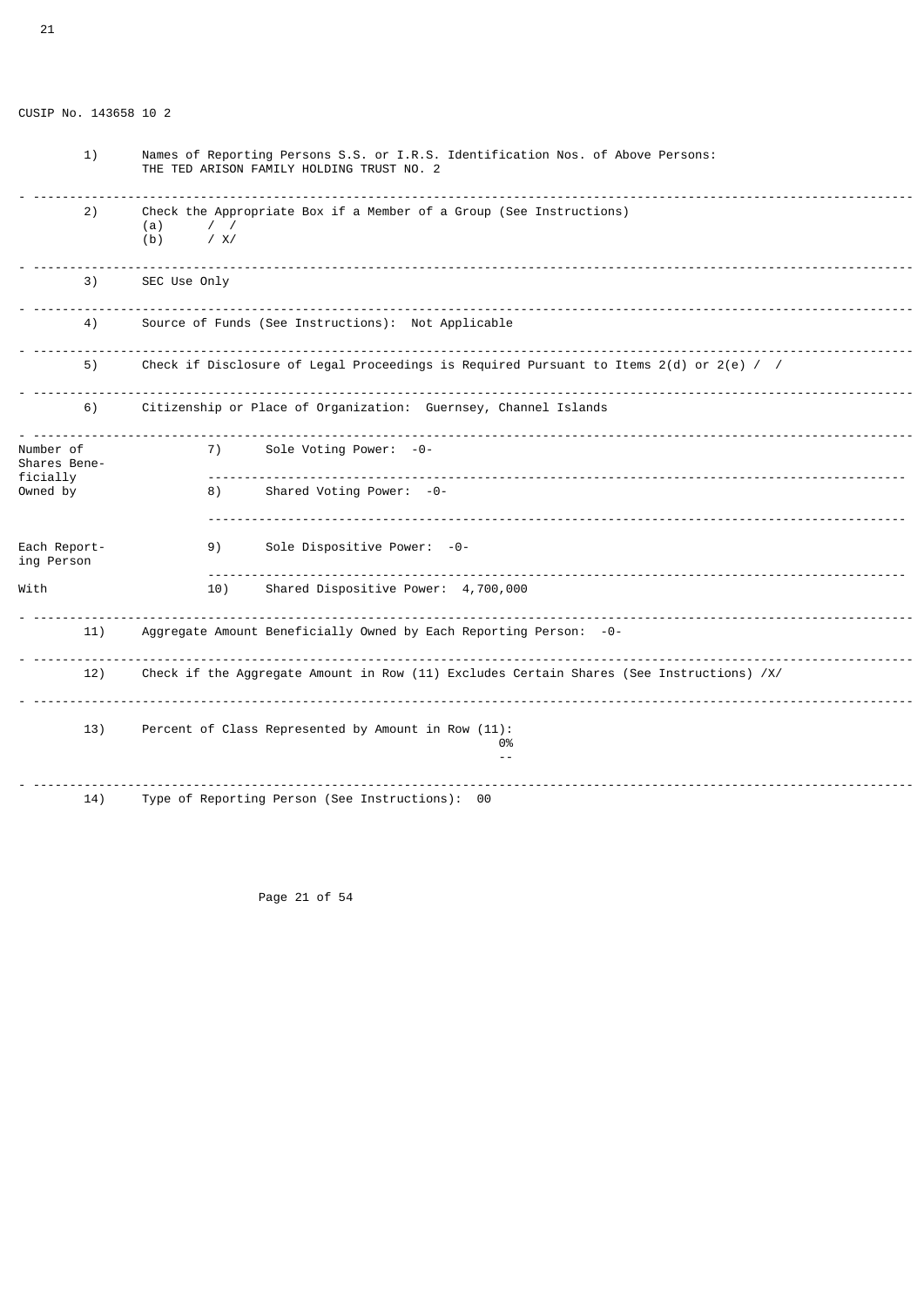The joint statement on Schedule 13D dated December 18, 1987, as amended and restated by Amendment No. 11 dated October 19, 1993 of TAMMS Investment Company, Limited Partnership, TAMMS Management Corporation, Ted Arison, M. Micky Arison, the Michael Arison Continued Trust, the Continued Trust for Micky Arison, the Continued Trust for Shari Arison Dorsman, the Shari Arison Irrevocable Guernsey Trust, the Marilyn B. Arison Irrevocable Delaware Trust, Andrew H. Weinstein, TAF Management Company, the Ted Arison 1992 Irrevocable Trust for Micky, the Ted Arison 1992 Irrevocable Trust for Shari, the Ted Arison 1992 Irrevocable Trust for Lin No. 2, A.H.W. Limited, the Ted Arison Charitable Trust and the Arison Foundation, Inc. is hereby amended as follows:

# Item 2. **IDENTIFY 2.** Identity and Background.

 Item 2, paragraph (a) is hereby amended by deletion thereof in its entirety and the substitution thereof of the following:

 (a) This statement is filed by (i) TAMMS Investment Company, Limited Partnership, Partnership, a Delaware limited partnership ("TAMMS L.P.") with respect to shares of Class A Common Stock held by it; (ii) TAMMS Management Corporation, a Delaware corporation ("TAMMS Corp.") with respect to shares of Class A Common Stock beneficially owned by it; (iii) Ted Arison with respect

Page 22 of 54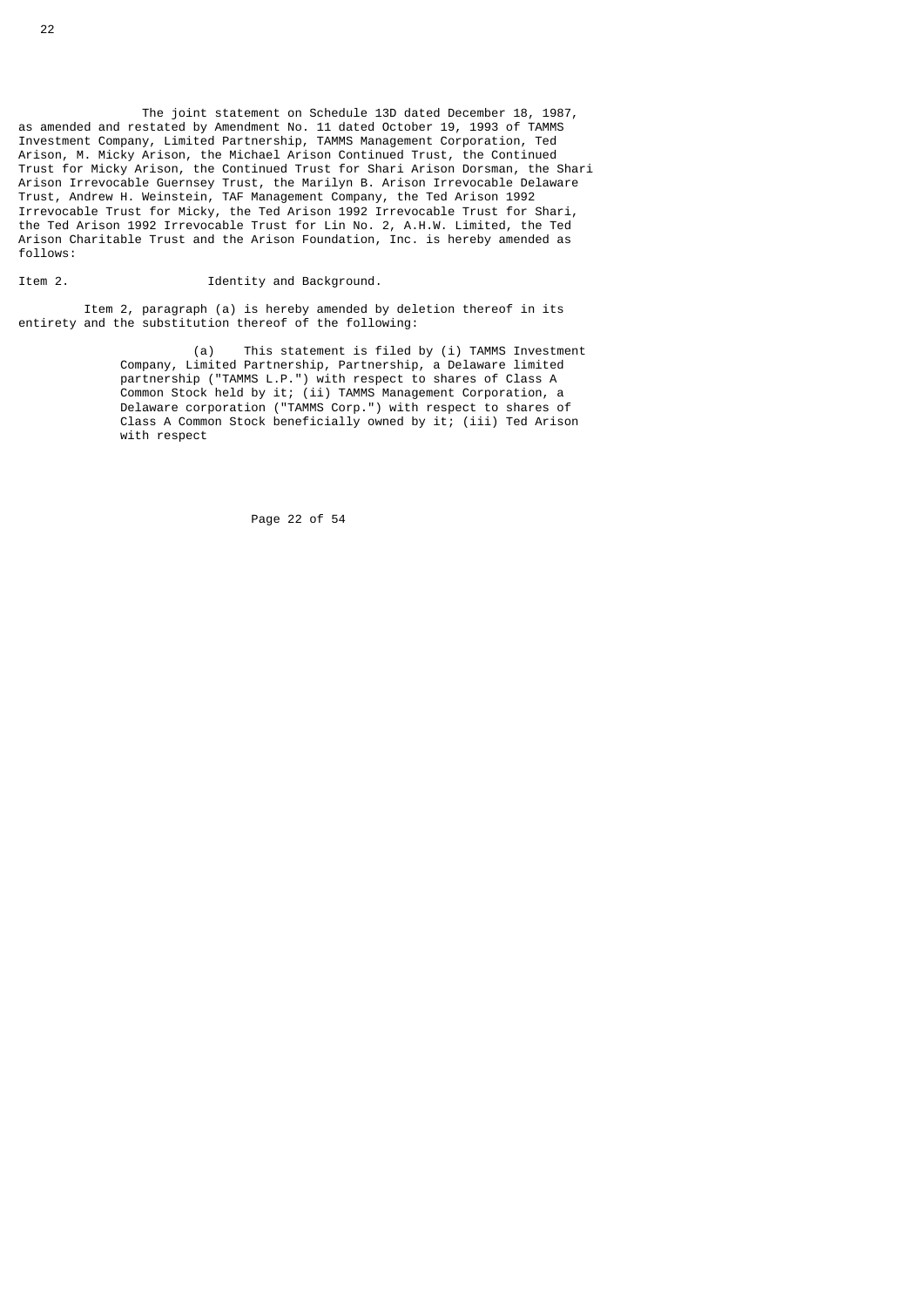to shares of Class A Common Stock held or beneficially owned by him; (iv) the Continued Trust for Michael Arison, a Delaware trust (the "Michael Arison Continued Trust") with respect to shares of Class A Common Stock held by it; (v) the Continued Trust for Micky Arison, a Delaware trust (the "Micky Arison Continued Trust") with respect to shares of Class A Common Stock held by it; (vi) the Continued Trust for Shari Arison Dorsman, a Delaware trust (the "Shari Arison Continued Trust") with respect to shares of Class A Common Stock held by it; (vii) the Shari Arison Irrevocable Guernsey Trust, a Guernsey trust, with respect to shares of Class A Common Stock held by it (the "Shari Arison Guernsey Trust"); (viii) the Marilyn B. Arison Irrevocable Delaware Trust, a Delaware trust (the "Marilyn Arison Delaware Trust"), with respect to shares of Class A Common Stock held by it; (ix) A.H.W. Limited with respect to shares of Class A Common Stock beneficially owned by it; (x) Andrew H. Weinstein with respect to shares of Class A Common Stock beneficially owned by him; (xi) TAF Management Company, a Delaware corporation ("TAF Management"), with respect to shares of Class A Common Stock beneficially owned by it; (xii) the Ted Arison 1992 Irrevocable Trust for Micky

Page 23 of 54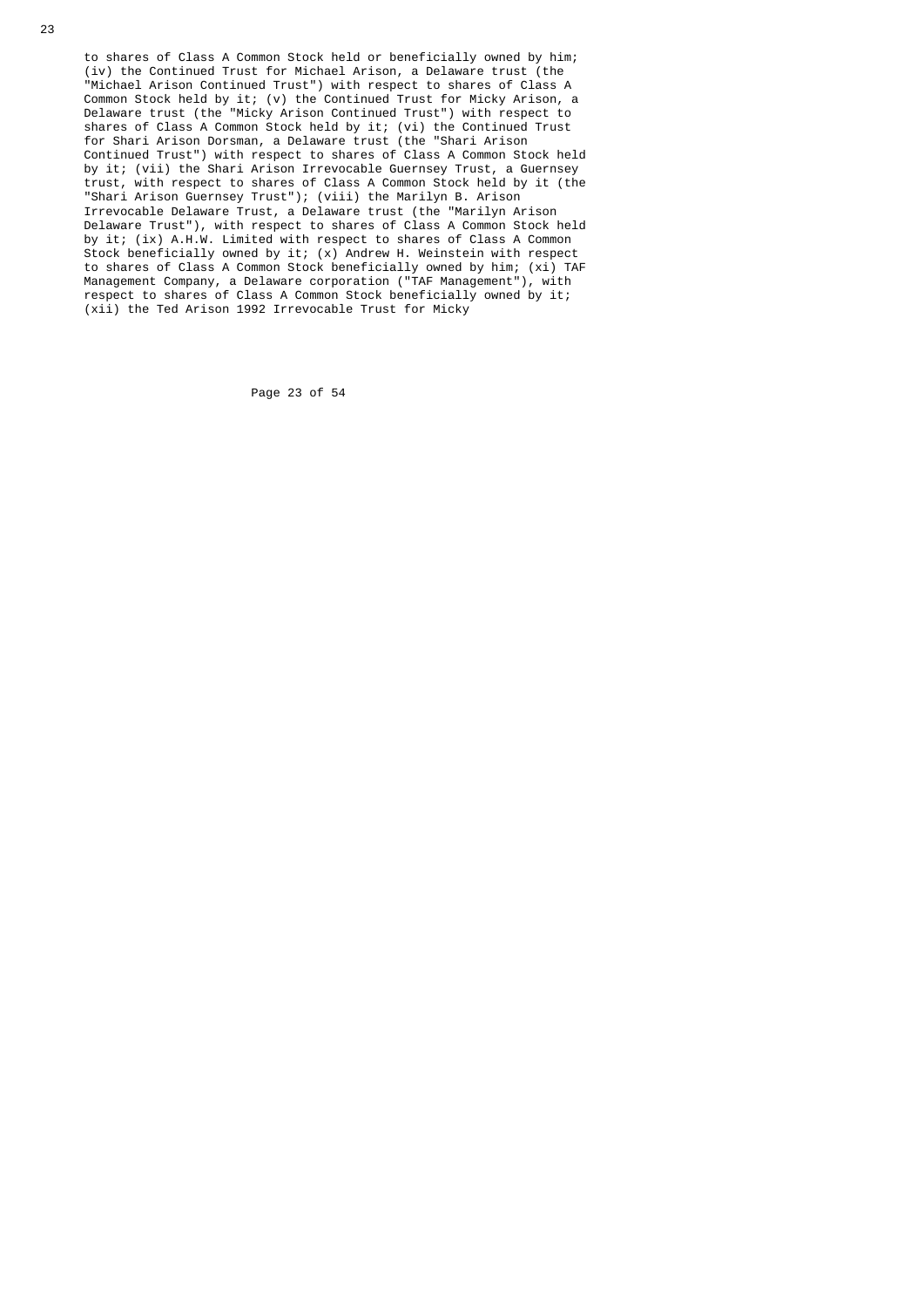(the "Micky Arison Jersey Trust") with respect to shares of Class A Common Stock held by it; (xiii) the Ted Arison 1992 Irrevocable Trust for Shari (the "Shari Arison Jersey Trust") with respect to shares of Class A Common Stock held by it; (xiv) the Ted Arison 1992 Irrevocable Trust for Lin No. 2 (the "Marilyn Arison Jersey Trust") with respect to shares of Class A Common Stock held by it; (xv) the Ted Arison Charitable Trust (the "Jersey Charitable Trust"; and collectively with the Micky Arison Jersey Trust, the Shari Arison Jersey Trust and the Marilyn Arison Jersey Trust, the "Jersey Trusts"); (xvi) M. Micky Arison with respect to shares of Class A Common Stock held by or beneficially owned by him; (xvii) the Arison Foundation, Inc. (the "Foundation"), a private foundation for the benefit of certain charities with respect to shares of Class A Common Stock held by it; (xviii) The Ted Arison Family Holding Trust No. 1 with respect to shares of Class Common Stock held by it ("Holding Trust No. 1") and (xix) The Ted Arison Family Holding Trust No. 2 with respect to shares of Class A Common Stock held by it ("Holding Trust No. 2", and collectively with Holding Trust No.1, the "Holding Trusts") (such entities and persons being sometimes hereinafter referred to as the

Page 24 of 54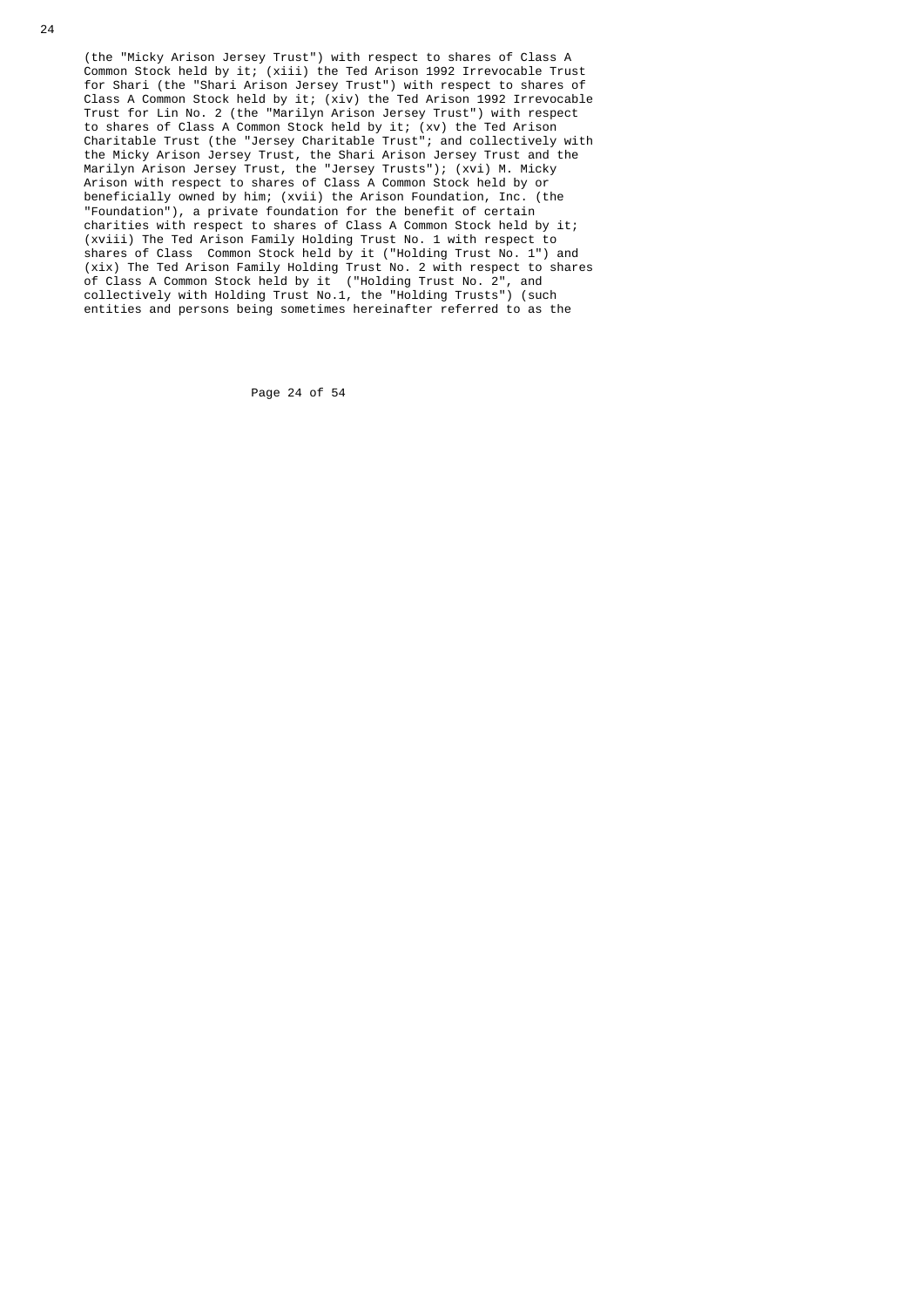"Reporting Persons"). M. Micky Arison, Ted Arison's son, is the Chairman, Chief Executive Officer and a Director of the Issuer, President and Treasurer of TAMMS Corp., the beneficiary of the Micky Arison Continued Trust and the Micky Arison Jersey Trust and a beneficiary of the Holding Trusts. Shari Arison, Ted Arison's daughter, is President of the Foundation, the beneficiary of the Shari Arison Guernsey Trust, the Shari Arison Continued Trust, the Shari Arison Jersey Trust, and a beneficiary of the Holding Trusts. The Foundation is directed by six trustees, a majority of whom are affiliates of Mr. Ted Arison. Michael Arison, the beneficiary of the Michael Arison Continued Trust, is the son of Ted Arison. Marilyn Arison, the wife of Ted Arison, is the beneficiary of the Marilyn Arison Delaware Trust, the Marilyn Arison Jersey Trust and a beneficiary of the Holding Trusts. Andrew H. Weinstein is an officer and sole shareholder of TAF Management, the corporate trustee of the Michael Arison Continued Trust, the Shari Arison Continued Trust, the Micky Arison Continued Trust, and the Marilyn Arison Delaware Trust and is the sole shareholder of A.H.W. Limited, the corporate trustee of the Shari Arison Guernsey Trust. Mr. Weinstein is an attorney at the law firm of

Page 25 of 54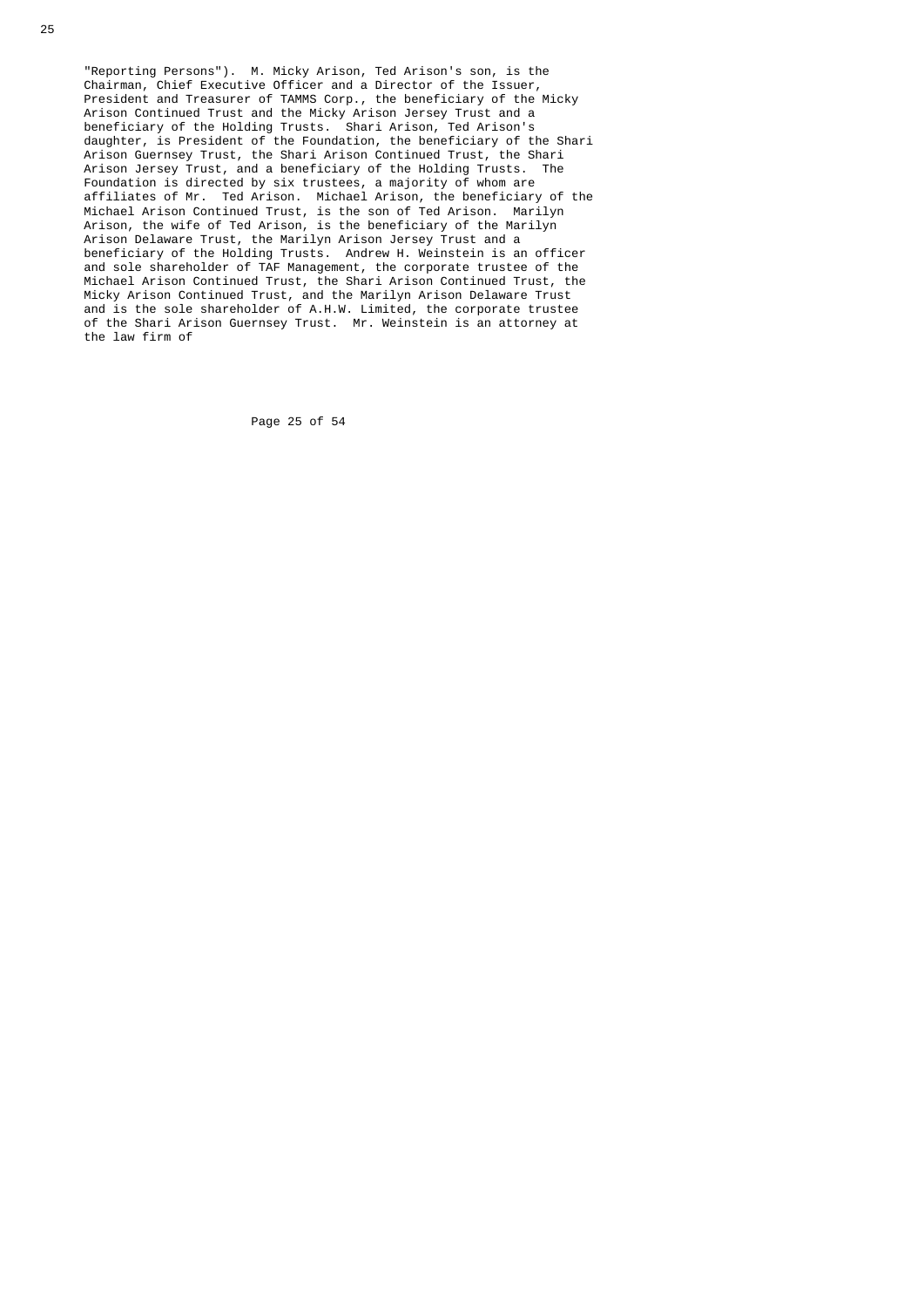Holland & Knight, Miami, Florida. TAF Management is a Delaware corporation, whose principal purpose is to serve as trustee for certain trusts established for the benefit of members of the Arison family. A.H.W. Limited is a Guernsey corporation, the principal business of which is to serve as an executor or trustee company. The Royal Bank of Scotland Trust Company (Jersey) Limited, trustee for the Jersey Trusts, is a company organized under the laws of Jersey, Channel Islands. Baring Brothers (Guernsey) Limited, trustee for the Holding Trusts, is a company organized under the laws of Guernsey, Channel Islands, the principal business of which is banking and providing executor or trustee company services.

 Item 2, paragraph (c) is further amended by the addition thereto of the following:

 (xviii) The Ted Arison Family Holding Trust No. 1 is a Guernsey trust established for the benefit of members of the family of Ted Arison. The address of the trust is c/o Baring Brothers (Guernsey) Limited, Arnold House, St. Julian's Avenue, St. Peter Port, Guernsey, Channel Islands. The sole trustee of the trust is Baring Brothers (Guernsey) Ltd., a Guernsey, Channel

Page 26 of 54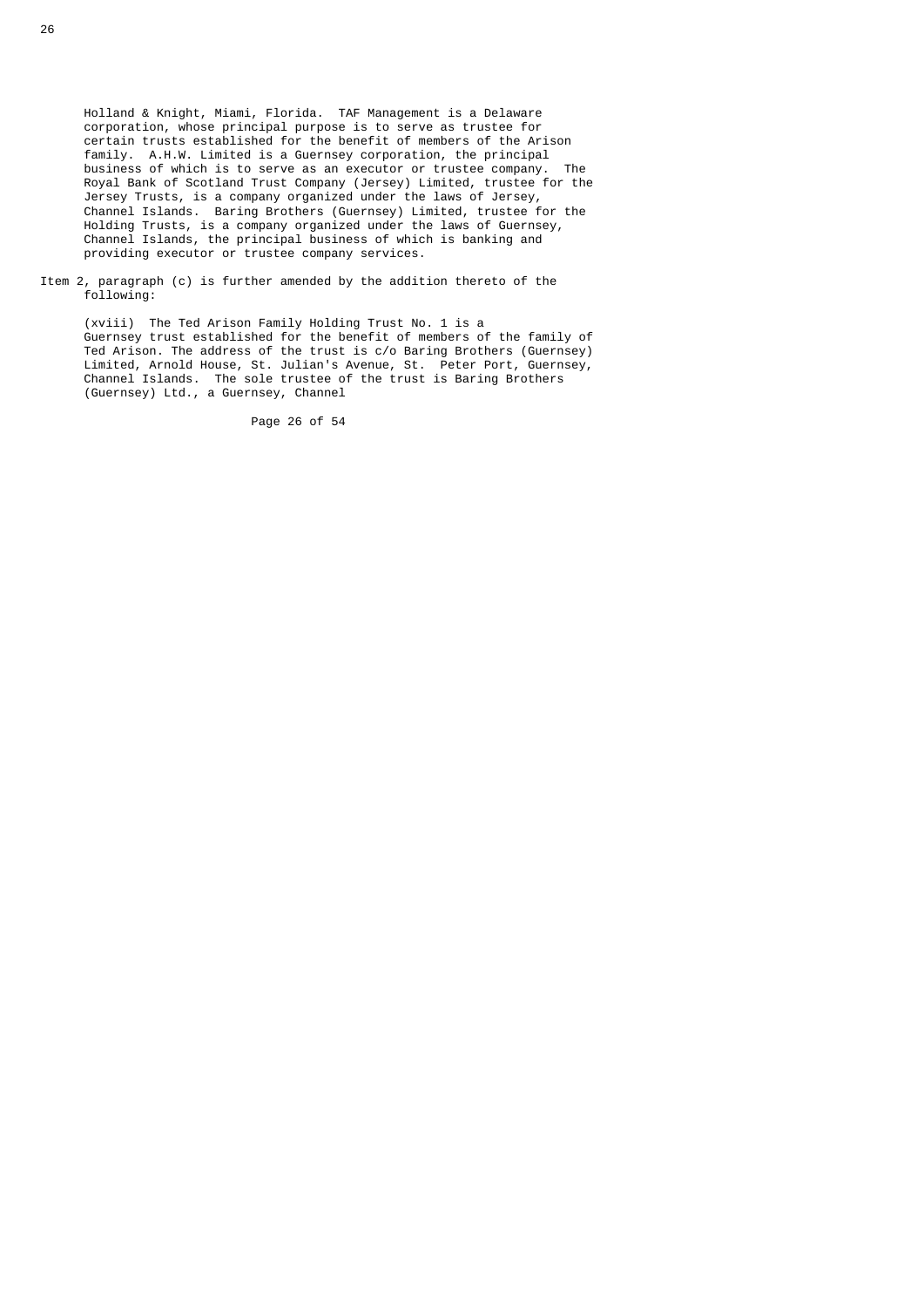Islands corporation whose principal business of which is banking and providing executor or trustee company services ("Baring Brothers"). The address of Baring Brothers is Arnold House, St. Julian's Avenue, St. Peter Port, Guernsey, Channel Islands.

 (xix) The Ted Arison Family Holding Trust No. 2 is a Guernsey trust established for the benefit of members of the family of Ted Arison. The address of the trust is c/o Baring Brothers (Guernsey) Ltd., Arnold House, St. Julian's Avenue, St. Peter Port, Guernsey, Channel Islands. The sole trustee of the trust is Baring Brothers.

Item 3. Source and Amount of Funds or Other Consideration.

Item 3 is hereby amended by the addition thereto of the following:

 Since the last report, the Reporting Persons have restructured their aggregate holdings of Class A Common Stock with respect to 44,700,000 shares of Class A Common Stock. This was accomplished by the transfer by Ted Arison of 40,000,000 shares of Class A Common Stock to Holding Trust No. 1 and 4,700,000 shares of Class A Common Stock to

Page 27 of 54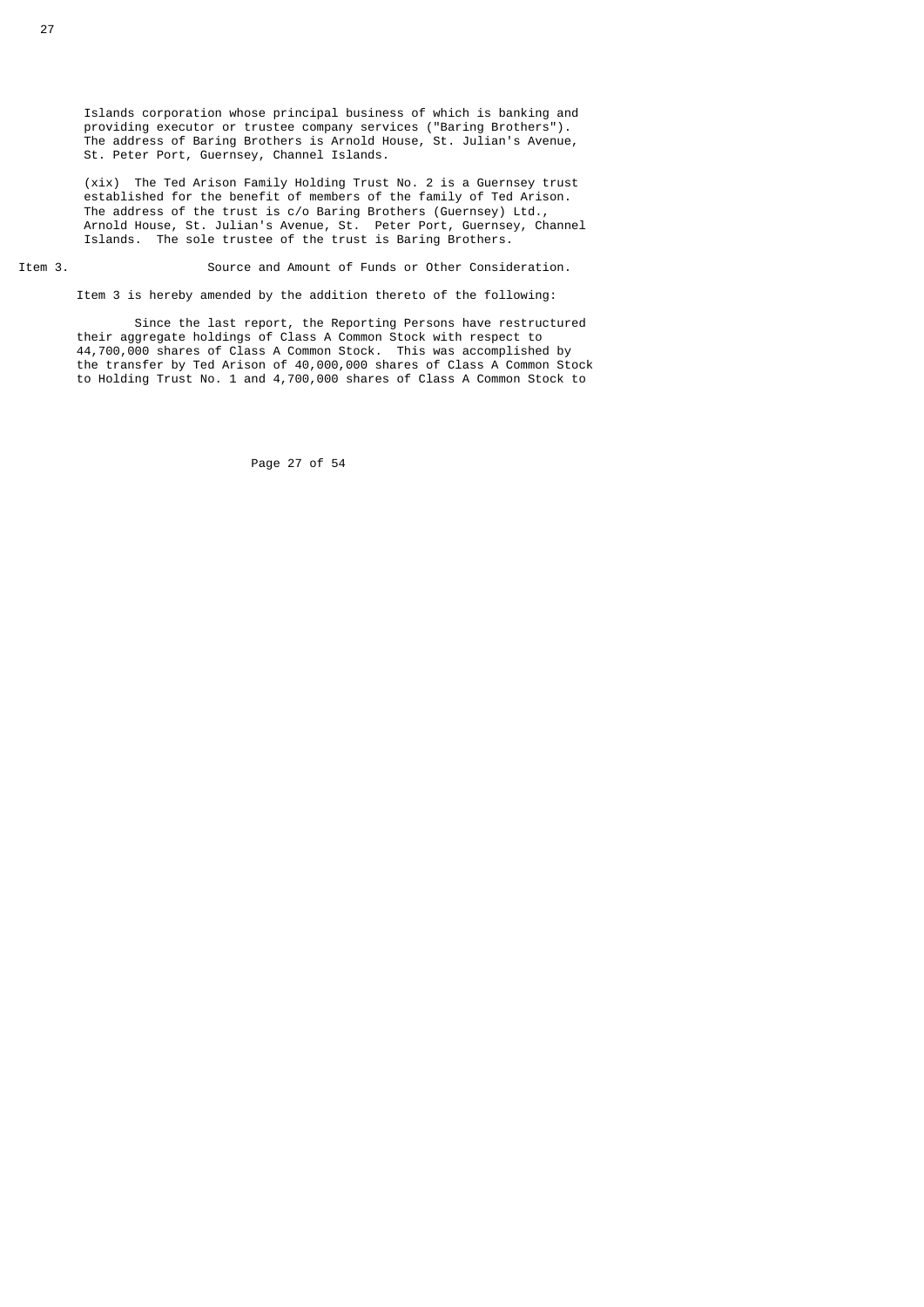Holding Trust No. 2. No consideration was paid in conection with the foregoing transfers.

Item 4. Contraction of Transaction.

Item 4 is hereby amended by the addition thereto of the following:

 Effective December 22, 1993, Ted Arison contributed 40,000,000 shares of Class A Common Stock to Holding Trust No. 1 and 4,700,000 shares of Class A Common Stock to Holding Trust No. 2. The foregoing transactions were effected for certain investment and estate planning purposes and are hereinafter referred to as the "December 1993 Transfers."

Item 5. Interest in Securities of the Issuer.

Item 5 is hereby amended by the addition thereto of the following:

 Following the December 1993 Transfers, Ted Arison beneficially owns an aggregate of 8,461,047 shares of Class A Common Stock (approximately 7.4% of the total number of shares of Class A Common Stock reported in the Issuer's Quarterly Report on Form 10-Q for the quarter ended August 31, 1993, to be outstanding at August 31, 1993), 8,200,000 of which he holds directly and 261,047 of which he owns beneficially by virtue of

Page 28 of 54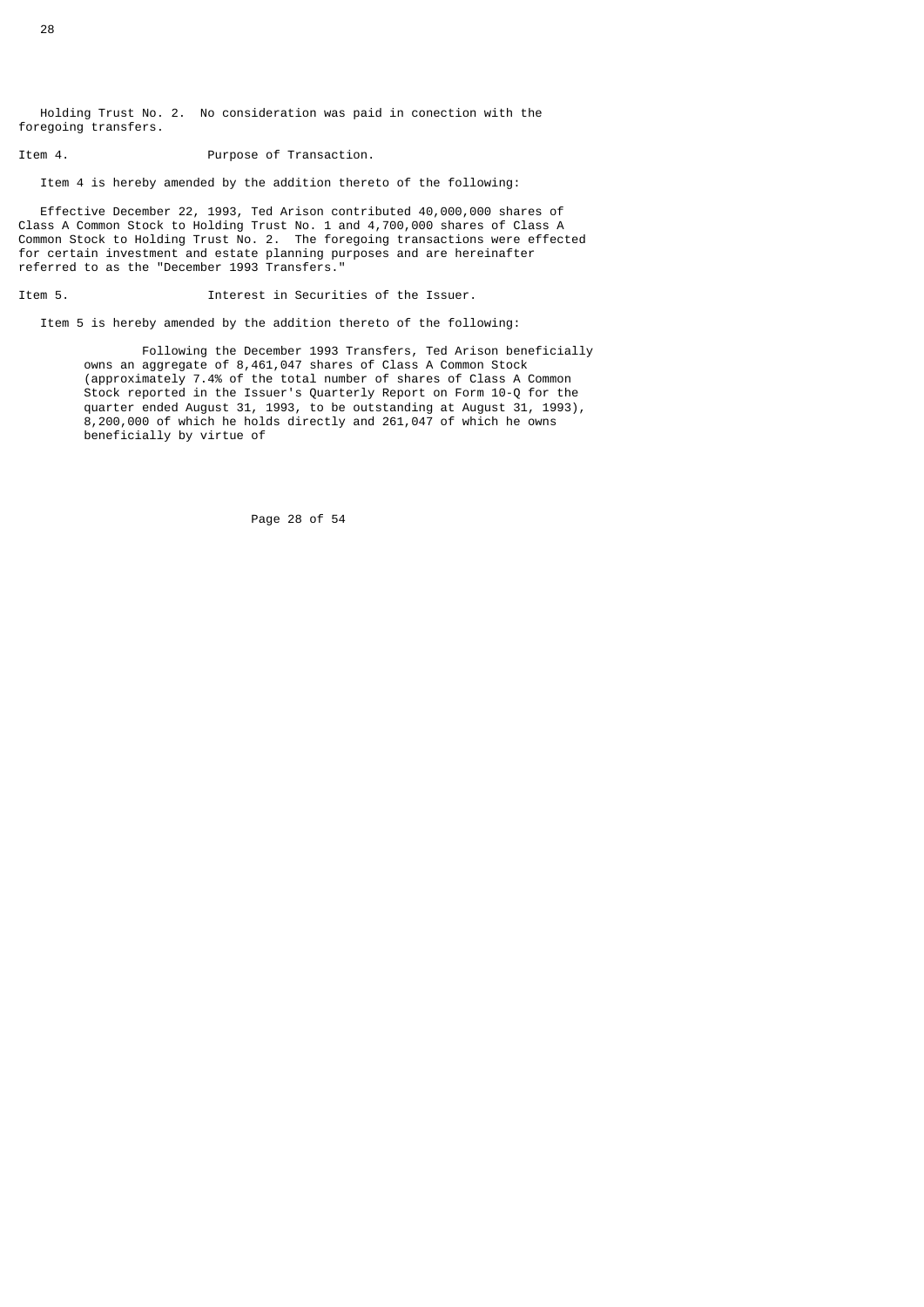his interest in TAMMS L.P. Ted Arison has sole voting and dispositive power over the 8,200,000 shares of Class A Common Stock that he holds directly. Ted Arison may be deemed to share dispositive power over the 261,047 shares of Class A Common Stock he beneficially owns through TAMMS L.P. Because of his controlling interest in TAMMS L.P. (through TAMMS Corp.), Ted Arison may be deemed to own beneficially all the 1,681,658 shares of Class A Common Stock beneficially owned by TAMMS L.P.; however, Ted Arison disclaims beneficial ownership of 1,420,611 of such shares which have not been shown herein as being beneficially owned by him and which are beneficially owned by the other partners of TAMMS L.P. (other than TAMMS Corp.) Due to his status as sole shareholder of TAMMS Corp., the Managing General Partner of TAMMS L.P., Ted Arison may be deemed to have shared dispositive power over the 1,000,000 shares of Class A Common Stock owned by the Michael Arison Continued Trust, the 1,000,000 shares of Class A Common Stock held by the Micky Arison Continued Trust, the 1,000,000 shares of Class A Common Stock held by the Shari Arison Continued Trust, the 1,250,000 shares of Class A Common Stock held by the Marilyn Arison Delaware Trust and the

Page 29 of 54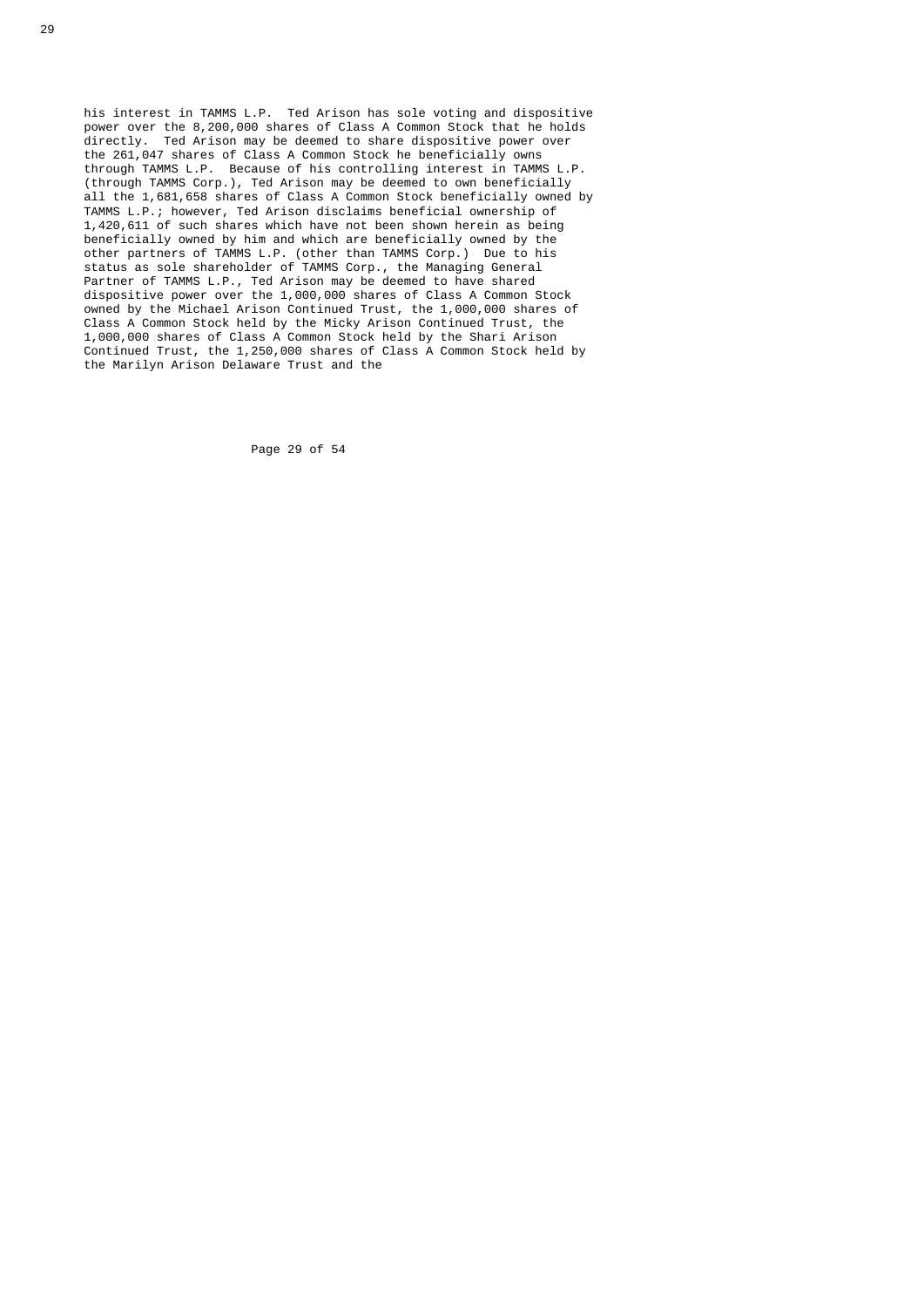1,500,000 shares of Class A Common Stock owned by the Shari Arison Guernsey Trust, all of which are subject to the 1992 Letter Agreements. Ted Arison disclaims beneficial ownership of such 5,750,000 aggregate shares of Class A Common Stock and such shares are not shown herein as beneficially owned by Ted Arison. Ted Arison may also be deemed to have shared dispositive power over the 3,900,000 aggregate shares of Class A Common Stock held by the Jersey Trusts and the 44,700,000 aggregate shares of Class A Common Stock held by the Holding Trusts; however, Mr. Arison disclaims beneficial ownership of such shares which have not been shown herein as being beneficially owned by him.

 Micky Arison beneficially owns an aggregate of 1,625,677 shares of Class A Common Stock (approximately 1.4% of the total number of shares of Class A Common Stock reported in the Issuer's Quarterly Report on Form 10-Q for the quarter ended August 31, 1993, as outstanding on August 31, 1993), 1,300,000 of which he holds directly and 325,677 of which he owns beneficially by virtue of his interest in TAMMS L.P. Micky Arison has sole voting power with respect to 46,000,000 shares of Class A Common Stock and sole dispositive power with respect to 1,300,000 shares of

Page 30 of 54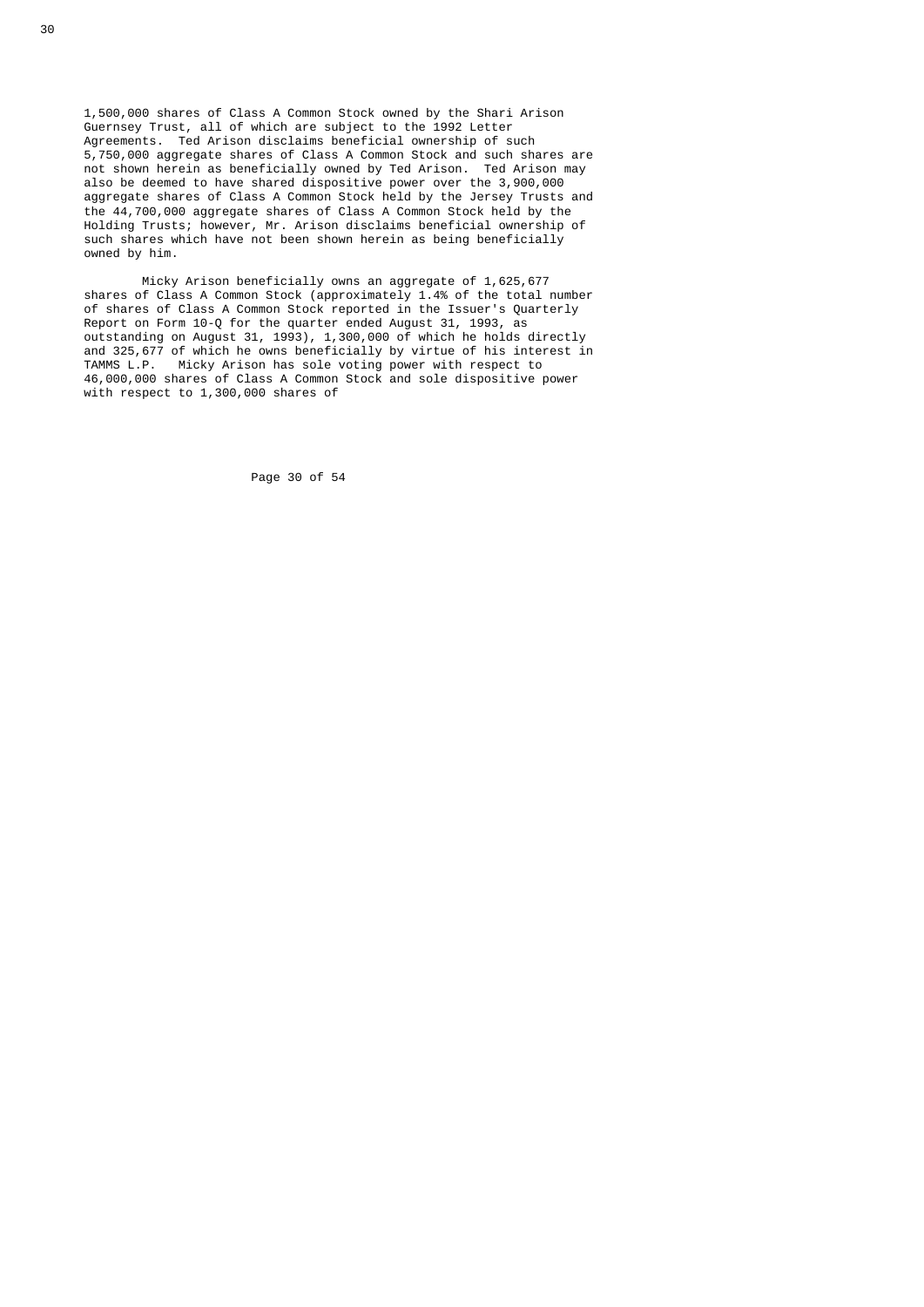Class A Common Stock. Micky Arison may be deemed to share voting power over 4,581,658 shares of Class A Common Stock and to share dispositive power over 55,031,658 shares of Class A Common Stock.

 Micky Arison has sole voting power with respect to 1,300,000 shares of Class A Common Stock he holds directly and 44,700,000 shares of Class A Common Stock held by the Holding Trusts. Mr. Arison has sole dispositive power with respect to the 1,300,000 shares of Class A Common Stock he holds directly.

 Because of his status as President and Treasurer of TAMMS Corp., Micky Arison may be deemed to share voting and dispositive power with respect to, and beneficially own all of the 1,681,658 shares of Class A Common Stock beneficially owned by TAMMS L.P. Following the execution of the 1992 Letter Agreements, Micky Arison may be deemed to have shared dispositive power over the 1,000,000 shares of Class A Common Stock owned by the Michael Arison Continued Trust, the 1,500,000 shares of Class A Common Stock owned by the Shari Arison Guernsey Trust, the 1,000,000 shares of Class A Common Stock held by the Continued Trust for

Page 31 of 54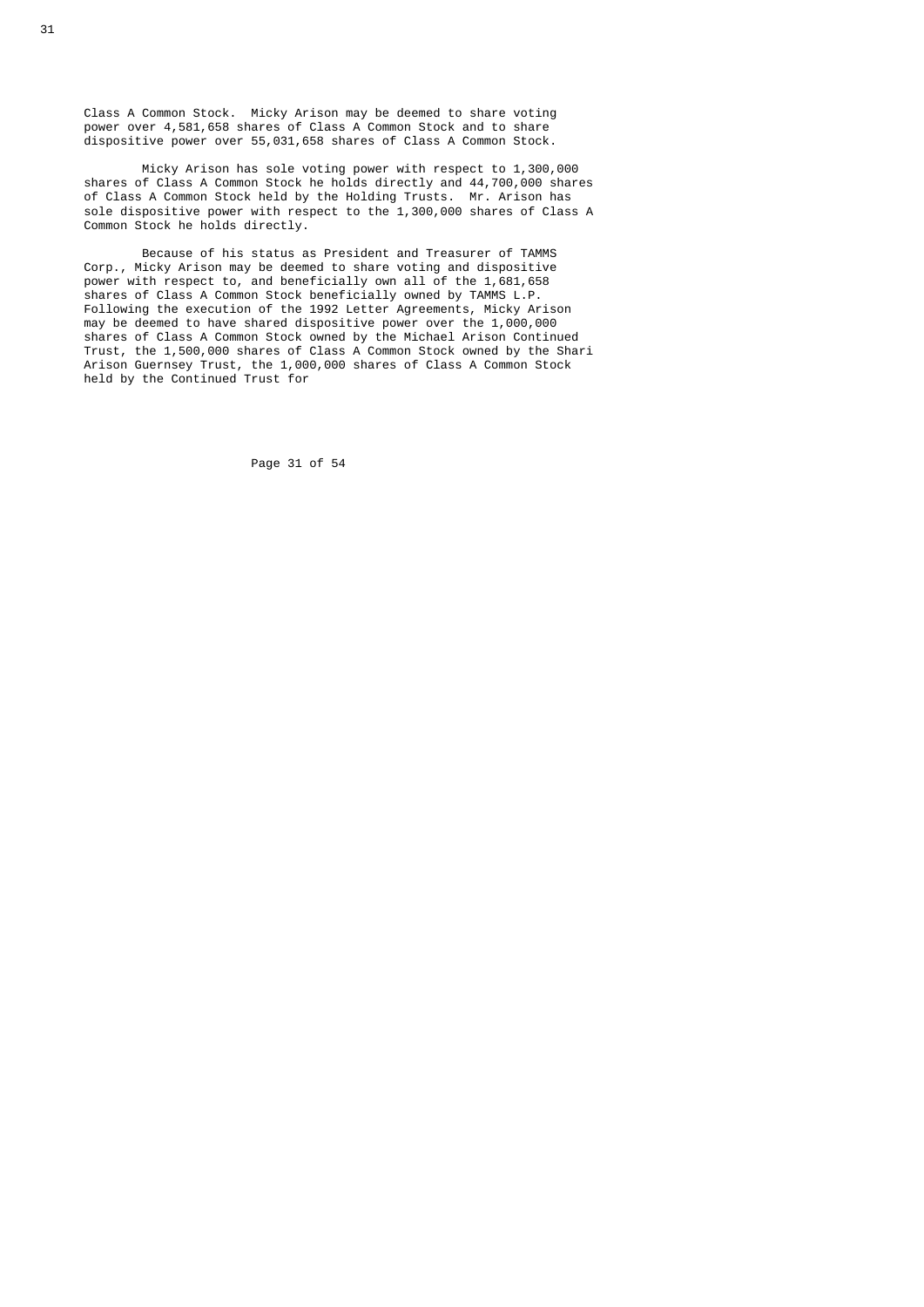Shari Arison, the 1,250,000 shares of Class A Common Stock held by the Marilyn B. Arison Trust and the 1,000,000 shares of Class A Common Stock held by the Continued Trust for Micky Arison. Micky Arison also has shared voting and dispositive power over the aggregate 2,900,000 shares of Class A Common Stock held by the Micky Arison Jersey Trust, the Shari Arison Jersey Trust and the Marilyn Arison Jersey Trust. Micky Arison disclaims beneficial ownership of (i) 1,355,981 of the 1,681,658 shares of Class A Common Stock owned by TAMMS L.P. which are beneficially owned by the other limited partners of TAMMS L.P., (ii) the aggregate of 5,750,000 shares of Class A Common Stock which are the subject of the 1992 Letter Agreements, (iii) the aggregate of 2,900,000 shares of Class A Common Stock held by the Micky Arison Jersey Trust, the Shari Arison Jersey Trust and the Marilyn Arison Jersey Trust and (iv) the aggregate of 44,700,000 shares of Class A Common Stock held by the Holding Trusts. All such disclaimed shares are not shown herein as beneficially owned by Micky Arison.

> Holding Trust No. 1 and Holding Trust No. 2 may be deemed to have shared dispositive powers over the 40,000,000 and 4,700,000 shares of Class A Common

> > Page 32 of 54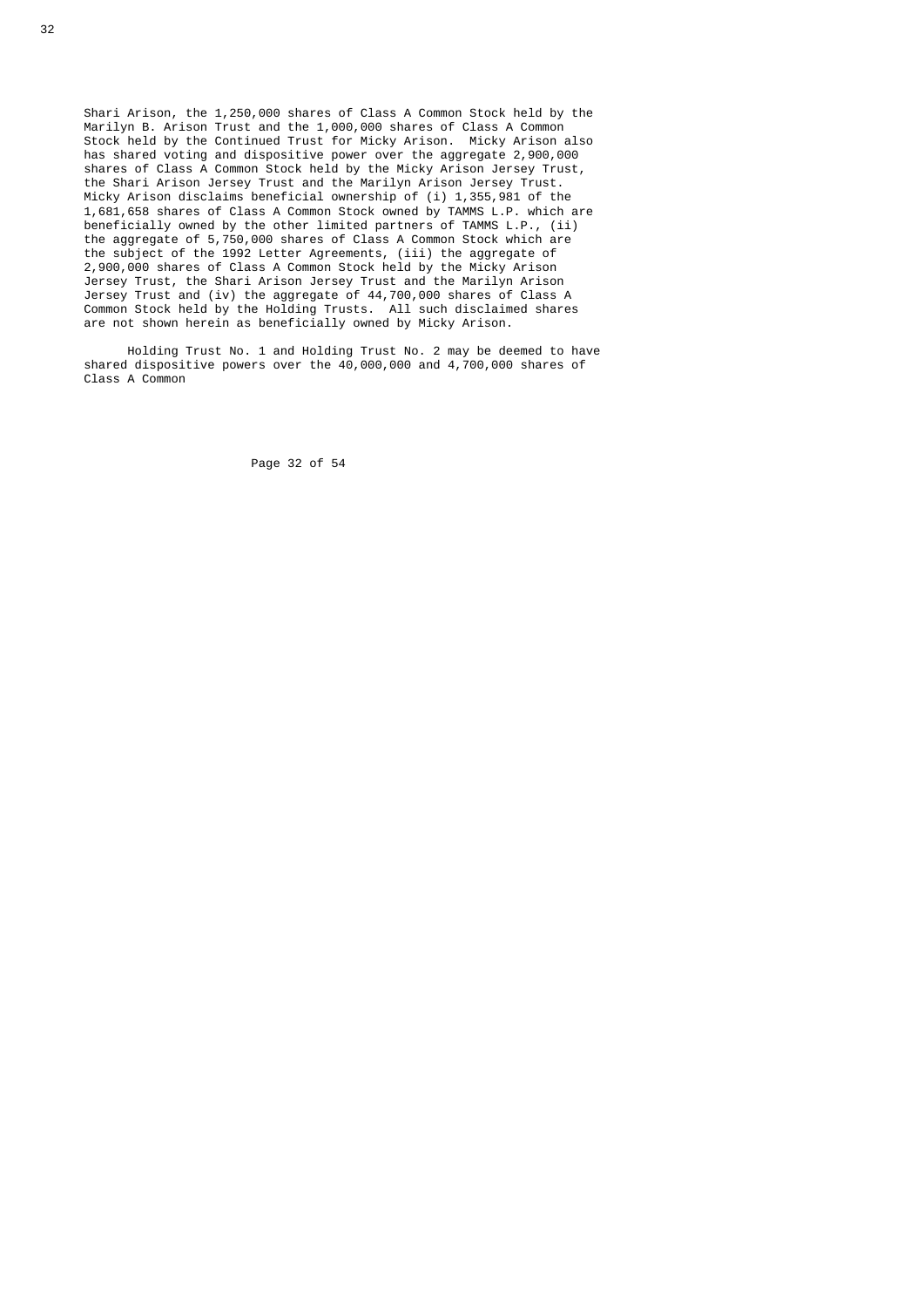Stock, respectively, held by such trusts. The Holding Trusts disclaim beneficial ownership of such 44,700,000 aggregate shares.

 Except as described above, the Reporting Persons have effected no transactions in shares of Class A Common Stock during the past 60 days.

Item 6. Contracts, Arrangements, Understanding or Relationships with Respect to Securities of the Issuer.

Item 6 is hereby amended by the addition thereto of the following:

 The governing instruments of the Holding Trusts provide that the trustees of such trusts may not sell or otherwise dispose of any securities of the Company held by the trusts without the prior written consent of Micky Arison. Such instruments also provide that the trustees of the Holding Trusts shall exercise any voting rights attached to securities of the Company held by the trusts at such time and in such manner as directed by Micky Arison and not otherwise.

> The governing instruments of the Holding Trusts also provide that Ted Arison may remove the shares of Class A Common Stock held by such trusts, provided that such shares of Class A Common Stock are replaced by Mr.

> > Page 33 of 54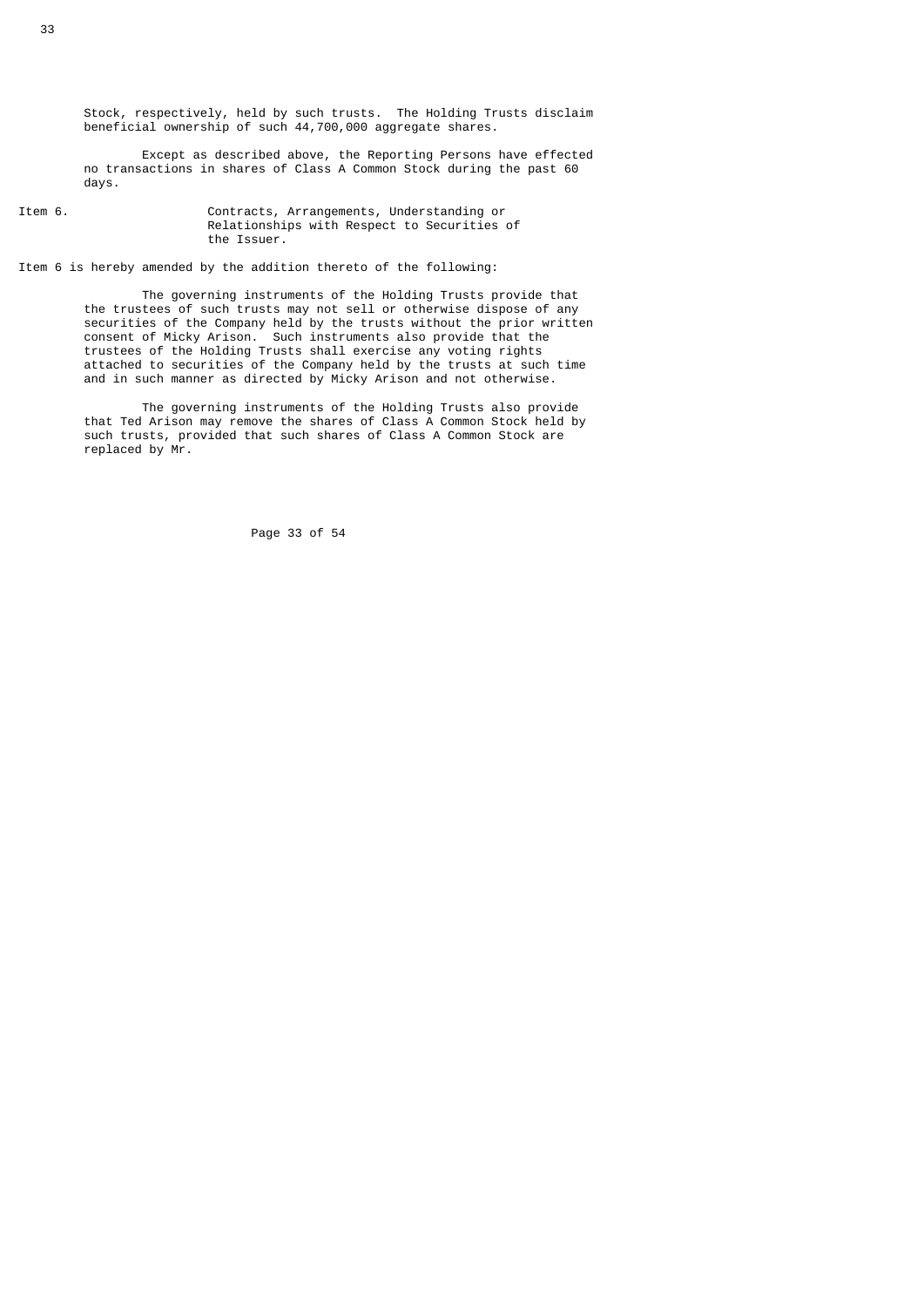Arison with assets of equal or greater value.

 On November 10, 1993, the Pledge Agreement between Ted Arison and Barnett Bank of South Florida was amended to reduce the number of shares of Class A Common Stock pledged by Ted Arison from 1,500,000 shares to 800,000 shares.

- Item 7. Material to be Filed as Exhibits.<br>Exhibit 13 Stock Pledge Agreement between Barnett Bank Stock Pledge Agreement between Barnett Bank of South Florida, N.A. and Ted Arison, as amended on November 10, 1993
- Exhibit 14 Joint Filing Agreement, dated as of January 19, 1994, among TAMMS L.P., TAMMS Corp., Ted Arison, the Michael Arison Continued Trust, the Shari Arison Continued Trust, the Marilyn Arison Delaware Trust, A.H.W. Limited, the Shari Arison Guernsey Trust, the Micky Arison Continued Trust, Andrew J. Weinstein, TAF Management, M. Micky Arison, the Micky Arison Jersey Trust, Shari Arison Jersey Trust, Marilyn Arison Jersey Trust, the Jersey Charitable Trust, the Foundation, Holding Trust No. 1 and Holding Trust No. 2.

Page 34 of 54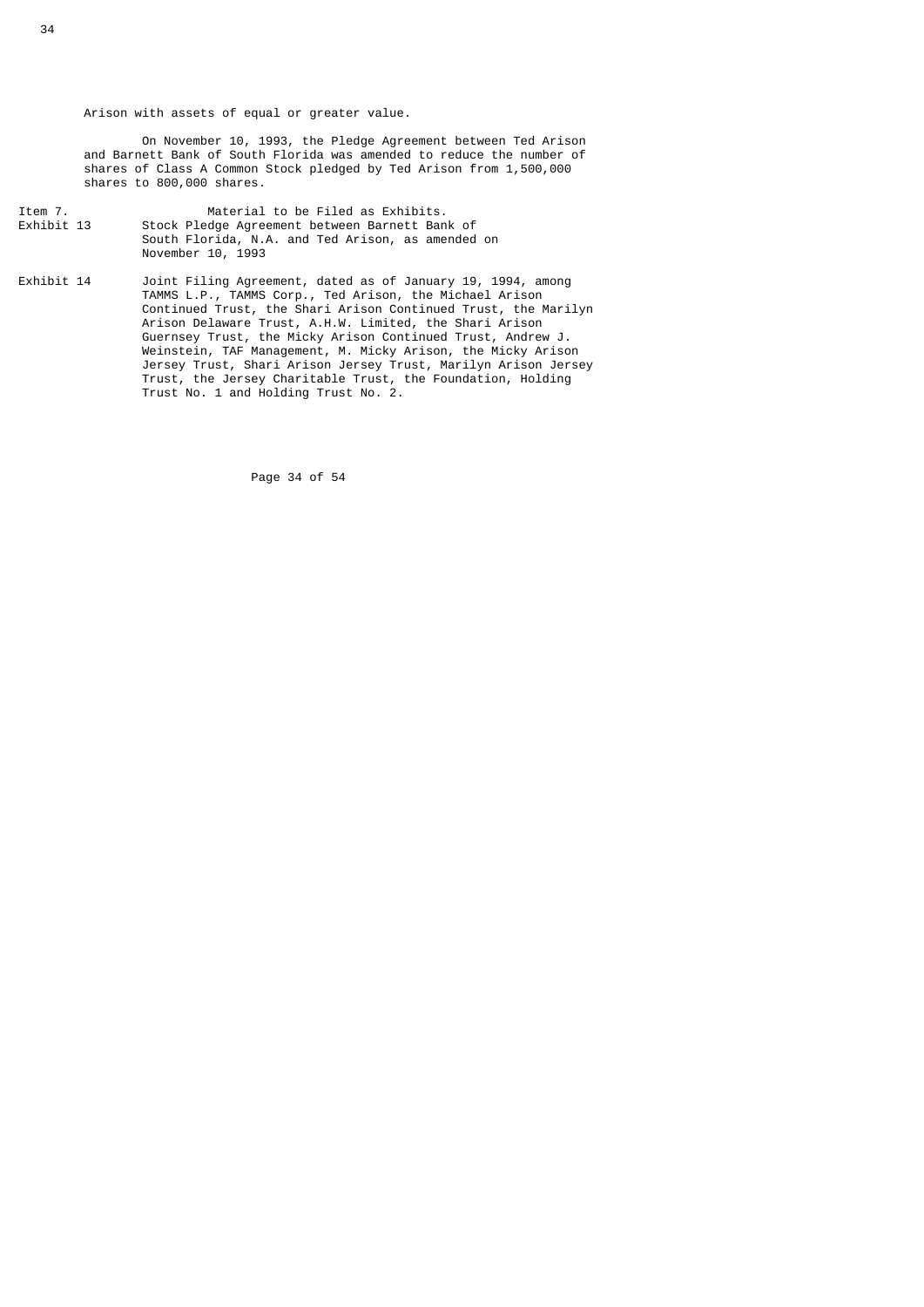Signatures

 After reasonable inquiry and to the best of our knowledge and belief, we certify that the information set forth in this statement is true, complete and correct. Date: January 19, 1994

SHARI ARISON IRREVOCABLE GUERNSEY TRUST, A.H.W. TAF MANAGEMENT COMPANY LIMITED, TRUSTEE

By: /s/ Jim C. Trott<br>--------------------------Director A.H.W.<br>Limited

MARILYN B. ARISON IRREVOC-MANAGEMENT COMPANY, TRUSTEE Shari Arison, President

By: /s/ Denison H. Hatch **TAMMS INVESTMENT COMPANY,**  ------------------------- LIMITED PARTNERSHIP Secretary and Treasurer

- By: /s/ Andrew H. Weinstein<br>-----------------------------
	- /s/ Andrew H. Weinstein ---------------------<br>Andrew H. Weinstein

By: /s/ Denison H. Hatch<br>--------------------------Secretary and Treasurer

# ARISON FOUNDATION, INC.

- By: /s/ Shari Arison<br>---------------------------ABLE DELAWARE TRUST, TAF -------------------------
	-
- By: TAMMS MANAGEMENT CORPORATION<br>A.H.W. LIMITED CORPORATION Managing German Managing General **Partner**
- By: /s/ Micky Arison<br>------------------------- ------------------------- Micky Arison, President

## TAMMS MANAGEMENT CORPORATION

 By: /s/ Micky Arison ------------------------- Micky Arison, President

> /s/ Ted Arison ------------------------- Ted Arison

> /s/ Micky Arison ------------------------- Micky Arison

Page 35 of 54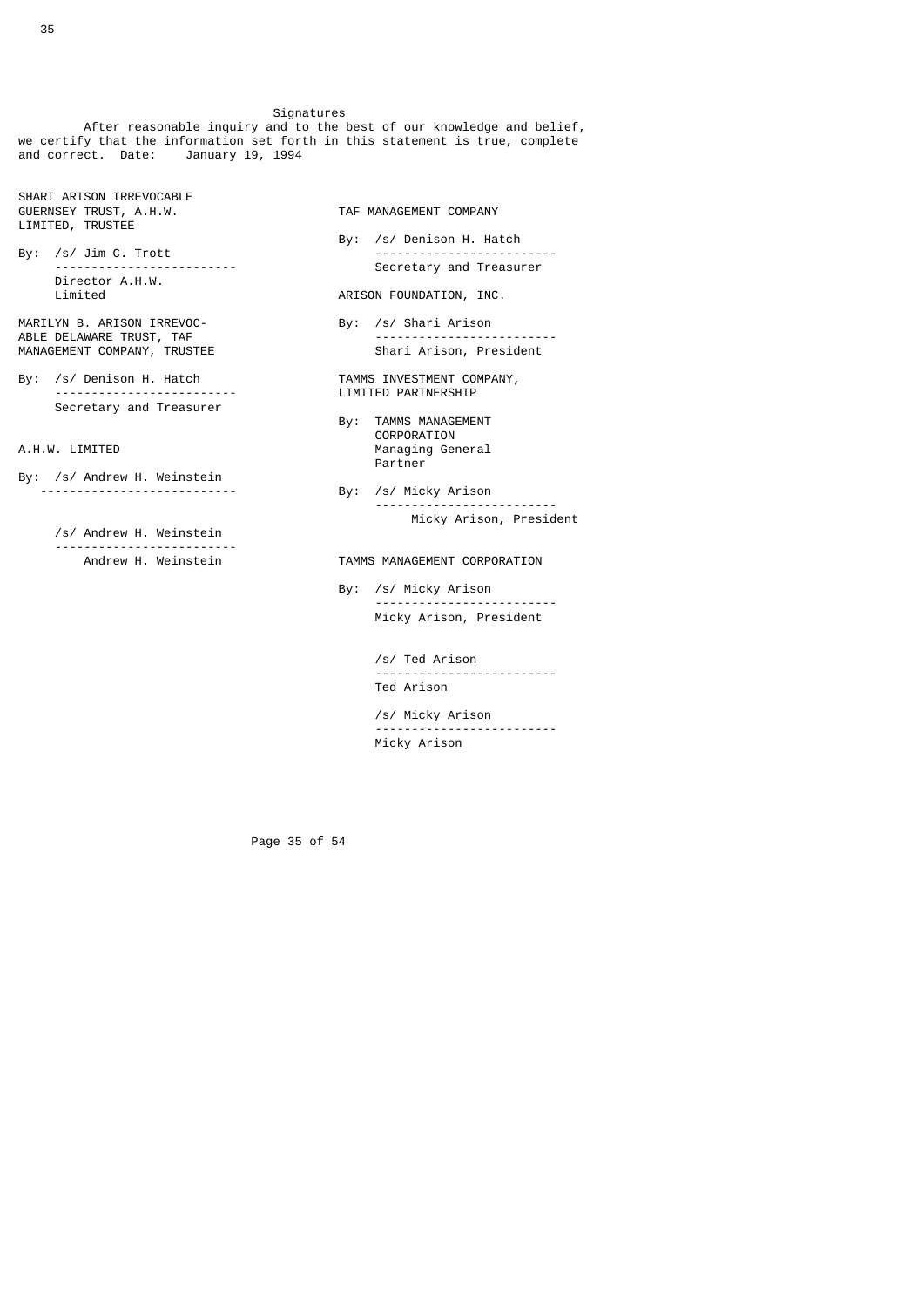CONTINUED TRUST FOR MICHAEL ARISON, TAF MANAGEMENT COMPANY, TRUSTEE By: /s/ Denison H. Hatch ----------------------- Secretary and Treasurer CONTINUED TRUST FOR MICKY ARISON, TAF MANAGEMENT COMPANY, TRUSTEE By: /s/ Dension H. Hatch ---------------------- Secretary and Treasurer CONTINUED TRUST FOR SHARI ARISON DORSMAN, TAF MANAGEMENT COMPANY, TRUSTEE By: /s/ Denison H. Hatch ----------------------- Secretary and Treasurer THE TED ARISON 1992 IRREVOCABLE TRUST FOR MICKY, THE ROYAL BANK OF SCOTLAND TRUST COMPANY (JERSEY) LTD., TRUSTEE By: /s/ Michael Curtis/Denize -------------------------- Jane Ward -------------------------- THE TED ARISON 1992 IRREVOCABLE TRUST FOR SHARI, THE ROYAL BANK OF SCOTLAND TRUST COMPANY (JERSEY) LTD., TRUSTEE By: /s/ Michael Curtis/Denize -------------------------- Jane Ward -------------------------- THE TED ARISON 1992 IRREVOCABLE TRUST FOR LIN NO. 2, THE ROYAL BANK OF SCOTLAND TRUST COMPANY (JERSEY) LTD., TRUSTEE By: /s/ Michael Curtis/Denize -------------------------- Jane Ward --------------------------

Page 36 of 54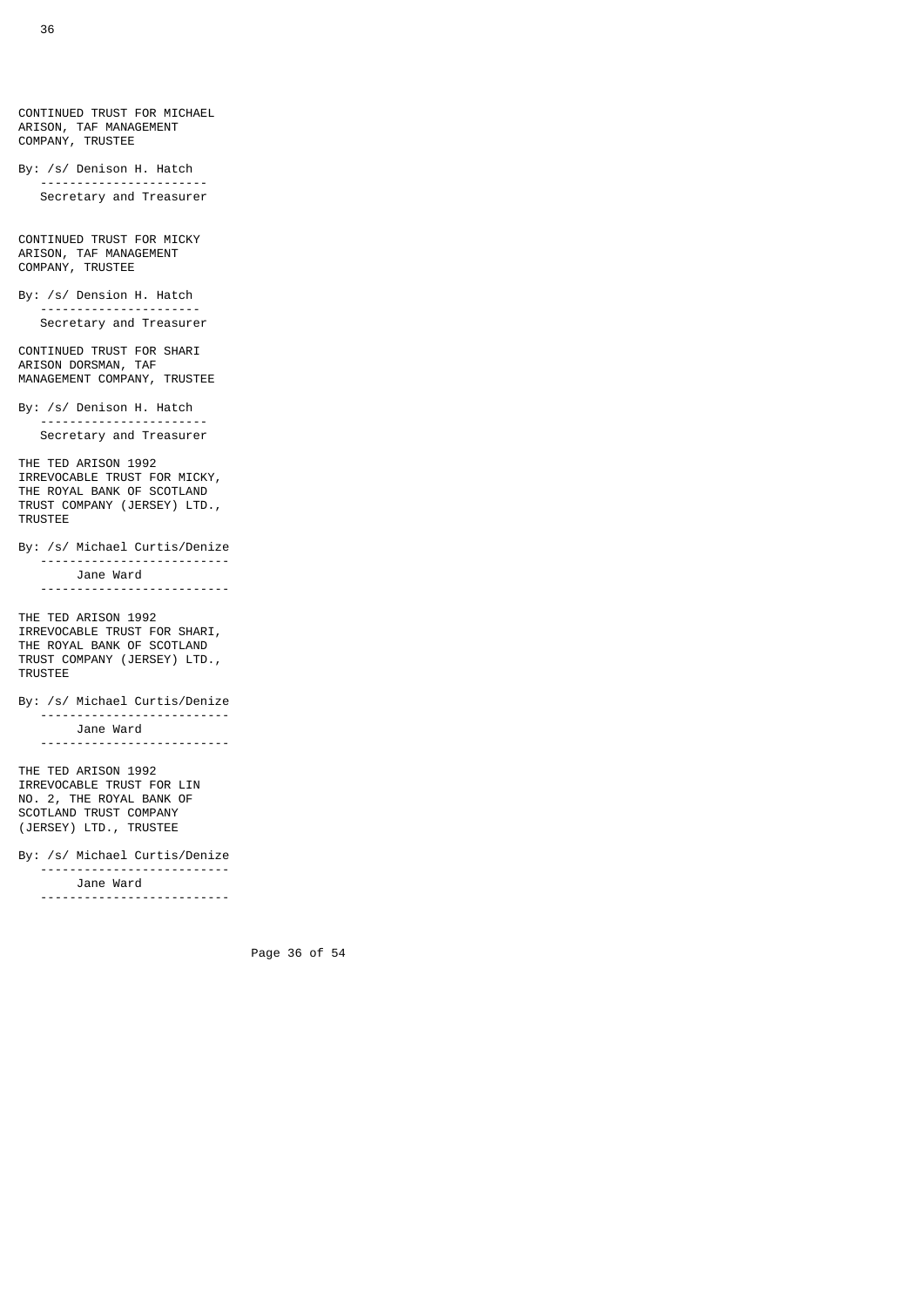THE TED ARISON CHARITABLE TRUST, THE ROYAL BANK OF SCOTLAND TRUST COMPANY (JERSEY) LTD., TRUSTEE

By: /s/ Michael Curtis/Dealize

 -------------------------- Jane Ward --------------------------

THE TED ARISON FAMILY HOLDING TRUST NO. 1, BARING BROTHERS (GUERNSEY) LIMITED, TRUSTEE

By: /s/ Jim C. Trott --------------------------

THE TED ARISON FAMILY HOLDING TRUST NO. 2, BARING BROTHERS (GUERNSEY) LIMITED, TRUSTEE

By: /s/ Jim C. Trott --------------------------

Page 37 of 54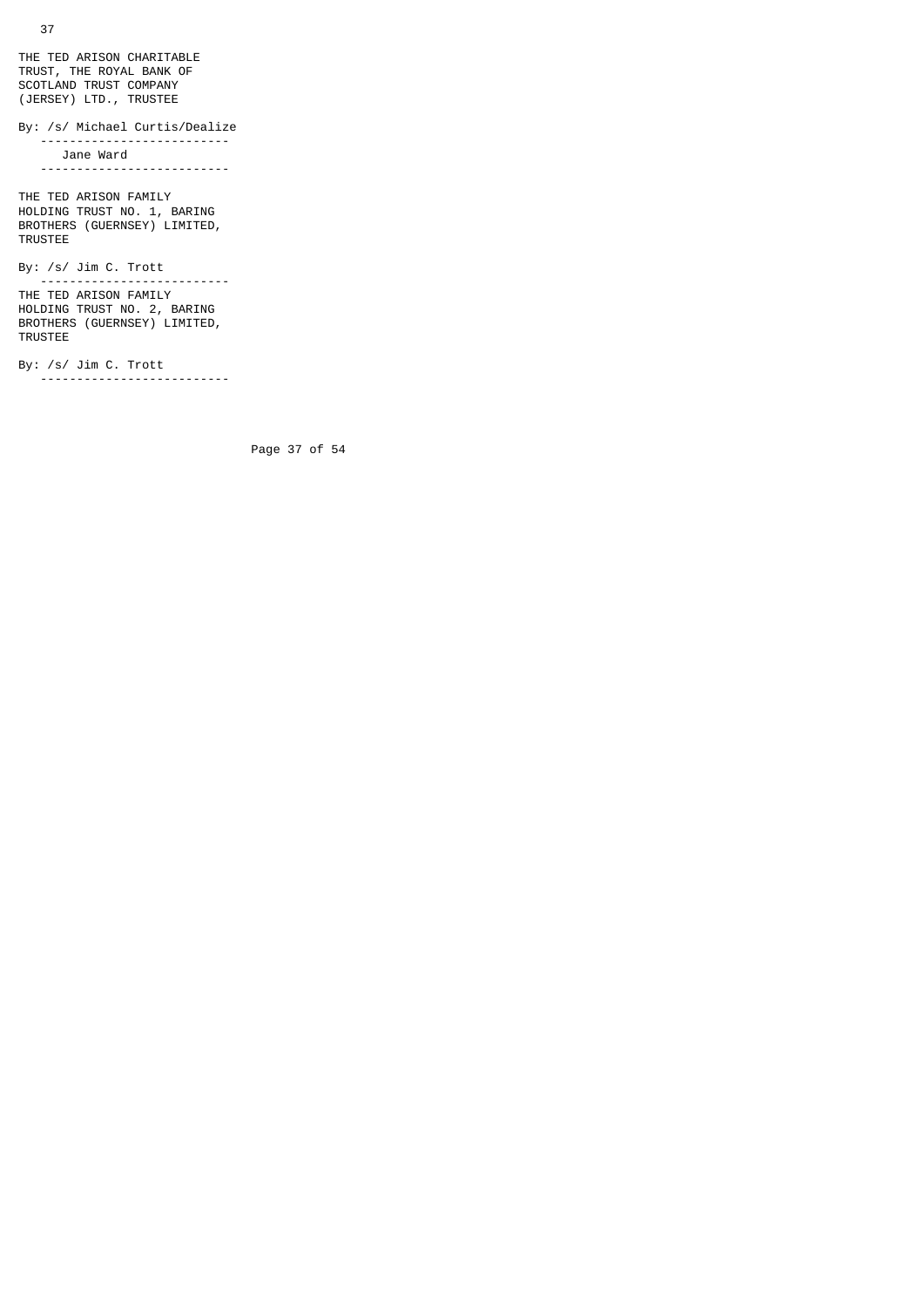# EXHIBIT 99(a)<br>JOINT FILING AGREEMENT JOINT FILING AGREEMENT

 In accordance with Rule 13d-1(f) under the Securities Exchange Act of 1934, as amended, the persons named below agree to the joint filing on behalf of each of them of an amendment or amendments to a statement on Schedule 13D dated December 18, 1987, as amended and restated on October 19, 1993. This Joint Filing Agreement shall be included as an Exhibit to such joint filing. In evidence thereof, each of the undersigned, being duly authorized, hereby executed this Agreement this 19th day of January, 1994.

| SHARI ARISON IRREVOCABLE<br>GUERNSEY TRUST, A.H.W. | TAMMS INVESTMENT COMPANY,<br><b>I TMTTED PARTNERSHTP</b> |  |
|----------------------------------------------------|----------------------------------------------------------|--|
| LIMITED, TRUSTEE                                   | By: TAMMS MANAGEMENT CORPORATION<br>Managing General     |  |
| By: /s/ Jim C. Trott                               | Partner                                                  |  |
|                                                    | By: /s/ Micky Arison                                     |  |
| MARILYN B. ARISON IRREVOCABLE                      | Micky Arison, President                                  |  |
| DELAWARE TRUST, TAF<br>MANAGEMENT COMPANY, TRUSTEE | TAMMS MANAGEMENT CORPORATION                             |  |
| By: /s/ Denison H. Hatch                           | By: /s/ Micky Arison                                     |  |
| Secretary and Treasurer                            | Micky Arison, President                                  |  |
| A.H.W. LIMITED                                     | /s/ Ted Arison                                           |  |
| By: /s/ Andrew H. Weinstein                        |                                                          |  |
|                                                    | Ted Arison                                               |  |
| /s/ Andrew H. Weinstein                            | /s/ Micky Arison                                         |  |
| Andrew H. Weinstein                                | Micky Arison                                             |  |
|                                                    |                                                          |  |

Page 38 of 54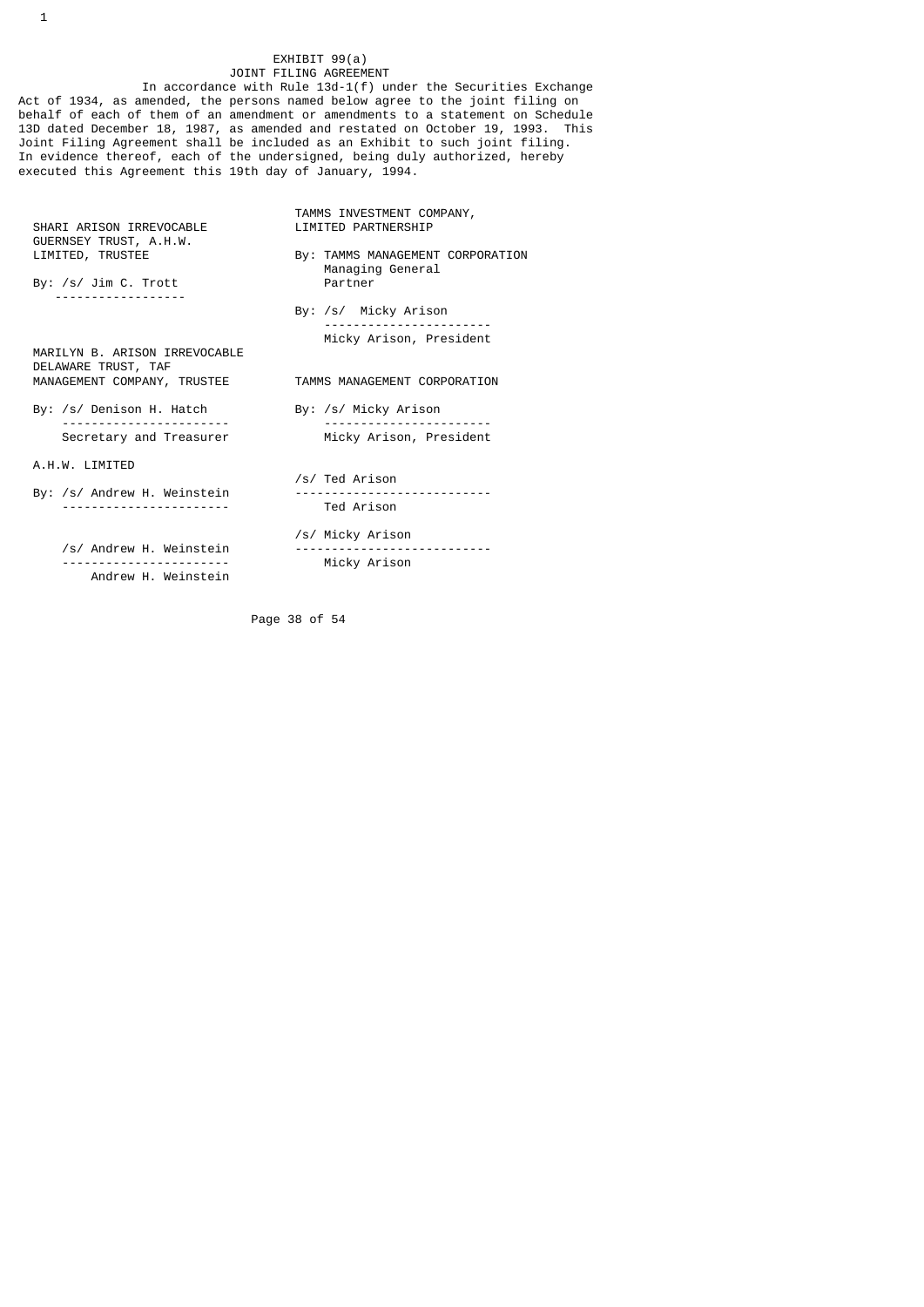By: /s/ Denison H. Hatch<br>------------------------Secretary and Treasurer

ARISON FOUNDATION, INC.

Shari Arison, President

CONTINUED TRUST FOR MICHAEL<br>TAF MANAGEMENT COMPANY COMPANY ARISON, TAF MANAGEMENT TAF MANAGEMENT COMPANY ARISON, TAF MANAGEMENT COMPANY, TRUSTEE By: /s/ Denison H. Hatch<br>-------------------------- Secretary and Treasurer CONTINUED TRUST FOR MICKY ARISON, TAF MANAGEMENT COMPANY, TRUSTEE By: /s/ Denison H. Hatch

 By: /s/ Shari Arison -------------------------- Secretary and Treasurer

CONTINUED TRUST FOR SHARI ARISON DORSMAN, TAF MANAGEMENT COMPANY, TRUSTEE

> By: /s/ Denison H. Hatch ------------------------- Secretary and Treasurer

 THE TED ARISON 1992 IRREVOCABLE TRUST FOR MICKY, THE ROYAL BANK OF SCOTLAND TRUST COMPANY (JERSEY) LTD., TRUSTEE

 By: /s/ Michael Curtis/Denize -------------------------- Jane Ward ---------

> THE TED ARISON 1992 IRREVOCABLE TRUST FOR SHARI, THE ROYAL BANK OF SCOTLAND TRUST COMPANY (JERSEY) LTD., TRUSTEE

 By: /s/ Michael Curtis/Denize -------------------------- Jane Ward ---------

 THE TED ARISON 1992 IRREVOCABLE TRUST FOR LIN NO. 2, THE ROYAL BANK OF SCOTLAND TRUST COMPANY (JERSEY) LTD., TRUSTEE

 By: /s/ Michael Curtis/Denize -------------------------- Jane Ward ---------

Page 39 of 54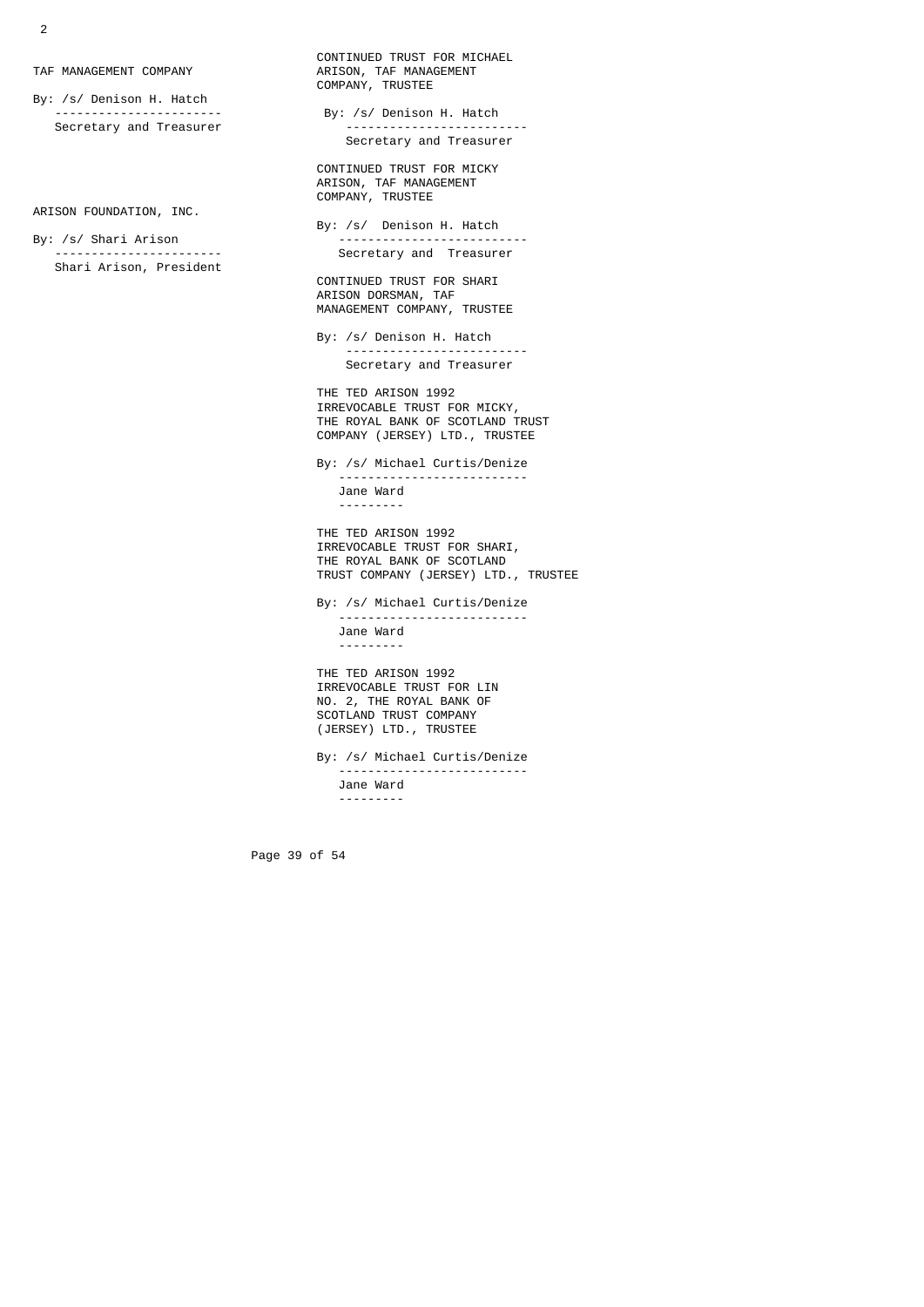3 THE TED ARISON CHARITABLE TRUST, THE ROYAL BANK OF SCOTLAND TRUST COMPANY (JERSEY) LTD., TRUSTEE By: /s/ Michael Curtis/Denize -------------------------- Jane Ward --------- THE TED ARISON FAMILY HOLDING TRUST NO. 1, BARING BROTHERS (GUERNSEY) LIMITED, TRUSTEE By: /s/ Jim C. Trott -------------------------- THE TED ARISON FAMILY HOLDING TRUST NO. 2, BARING BROTHERS (GUERNSEY) LIMITED, TRUSTEE

 By: /s/ Jim C. Trott --------------------------

Page 40 of 54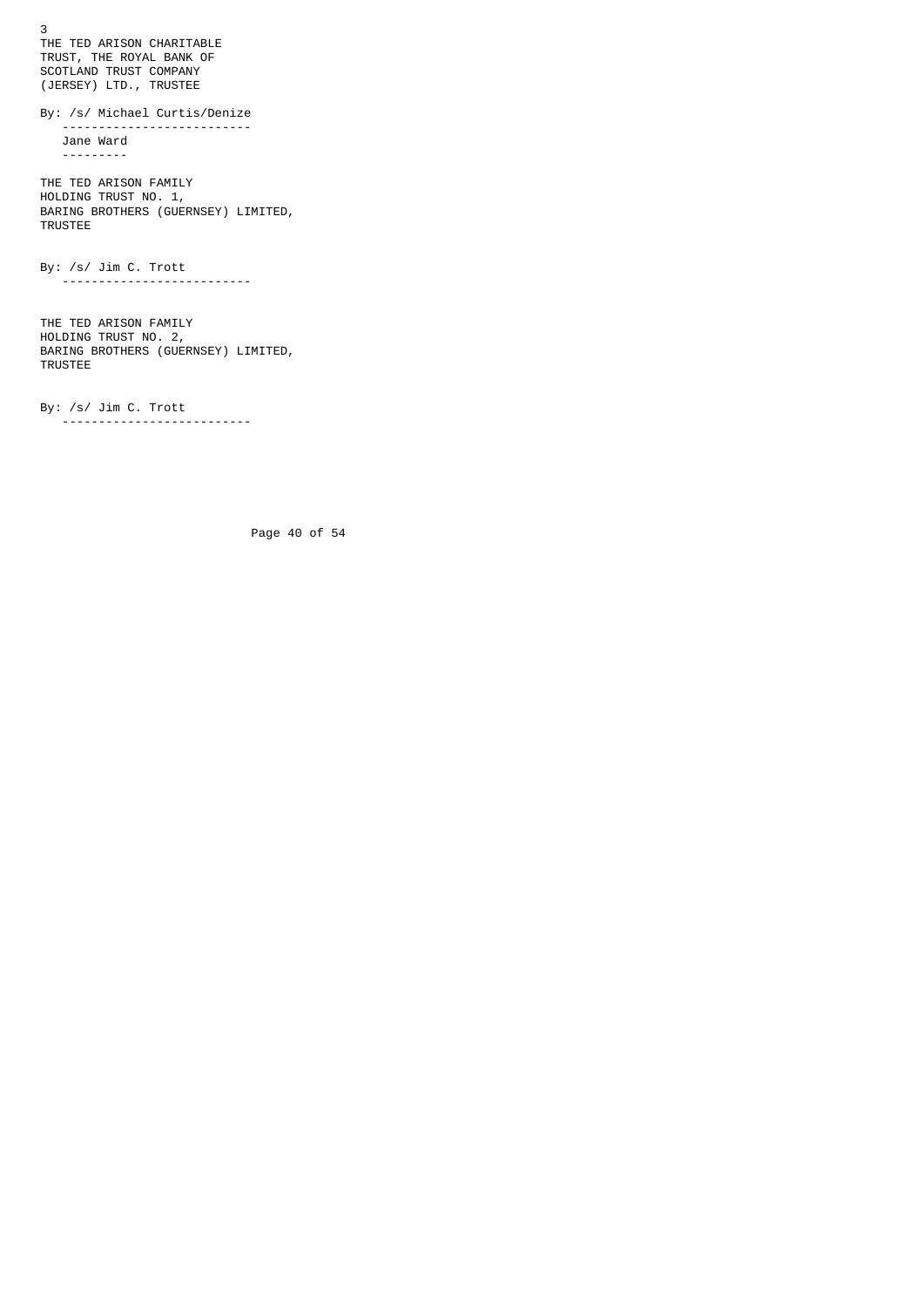STOCK PLEDGE AGREEMENT BETWEEN BARNETT BANK OF SOUTH FLORIDA, N.A. AND TED ARISON, AS AMENDED ON NOVEMBER 10, 1993

Page 41 of 54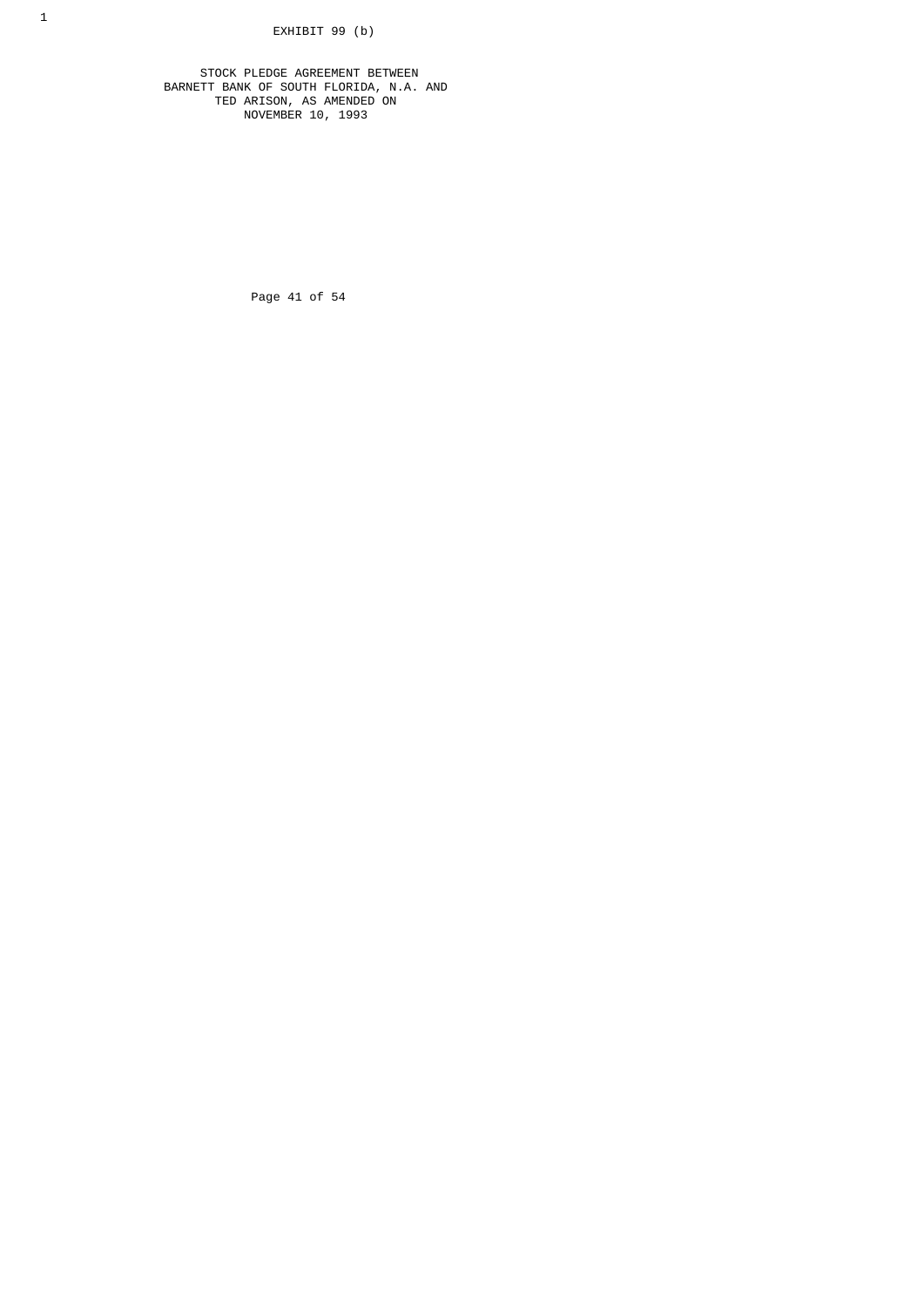This STOCK PLEDGE AGREEMENT is made and entered into as of January 15, 1993, by and between BARNETT BANK OF SOUTH FLORIDA, N.A., a national banking association ("Lender"), and TED ARISON ("Pledgor"), and is amended as of November 10, 1993.

### WITNESSETH:

 WHEREAS, Pledgor is the owner of 800,000 shares (the "Pledged Securities") of the common stock of Carnival Cruise Lines, Inc., a Panamanian corporation ("Carnival Cruise Lines"), represented by stock certificate number CCA 12830; and

 WHEREAS, in order to secure the Limited Recourse Guarantee of even date herewith given by Pledgor to Lender (the "Guarantee"), Pledgor has agreed to pledge to Lender as collateral all of the Pledged Securities;

 NOW, THEREFORE, in consideration of the premises and of the mutual covenants herein contained, and in the Guarantee, and other good and valuable consideration, the receipt and adequacy of which are hereby acknowledged, the parties, intending to be legally bound, agree as follows:

 I. Definitions. Capitalized terms used herein which are defined in that certain Credit Agreement dated as of August 4, 1989 between Lender and Carnival Air Lines, Inc., as amended through the date hereof pursuant to Amendments No. 1, No. 2 and No. 3, shall have the meanings assigned to them therein, unless the context otherwise requires or unless otherwise defined herein.

 II. Pledge. As security for the due and punctual payment and performance of all of the Pledgor's obligations and liabilities under the Guarantee (collectively, the "Obligations"), the Pledgor hereby pledges, hypothecates, assigns, transfers, sets over, and delivers unto Lender, and hereby grants to Lender a security interest in and to the following:

> (i) The Pledged Securities and the certificates representing the Pledged Securities, and all cash, proceeds, securities, dividends and other property

> > Page 42 of 54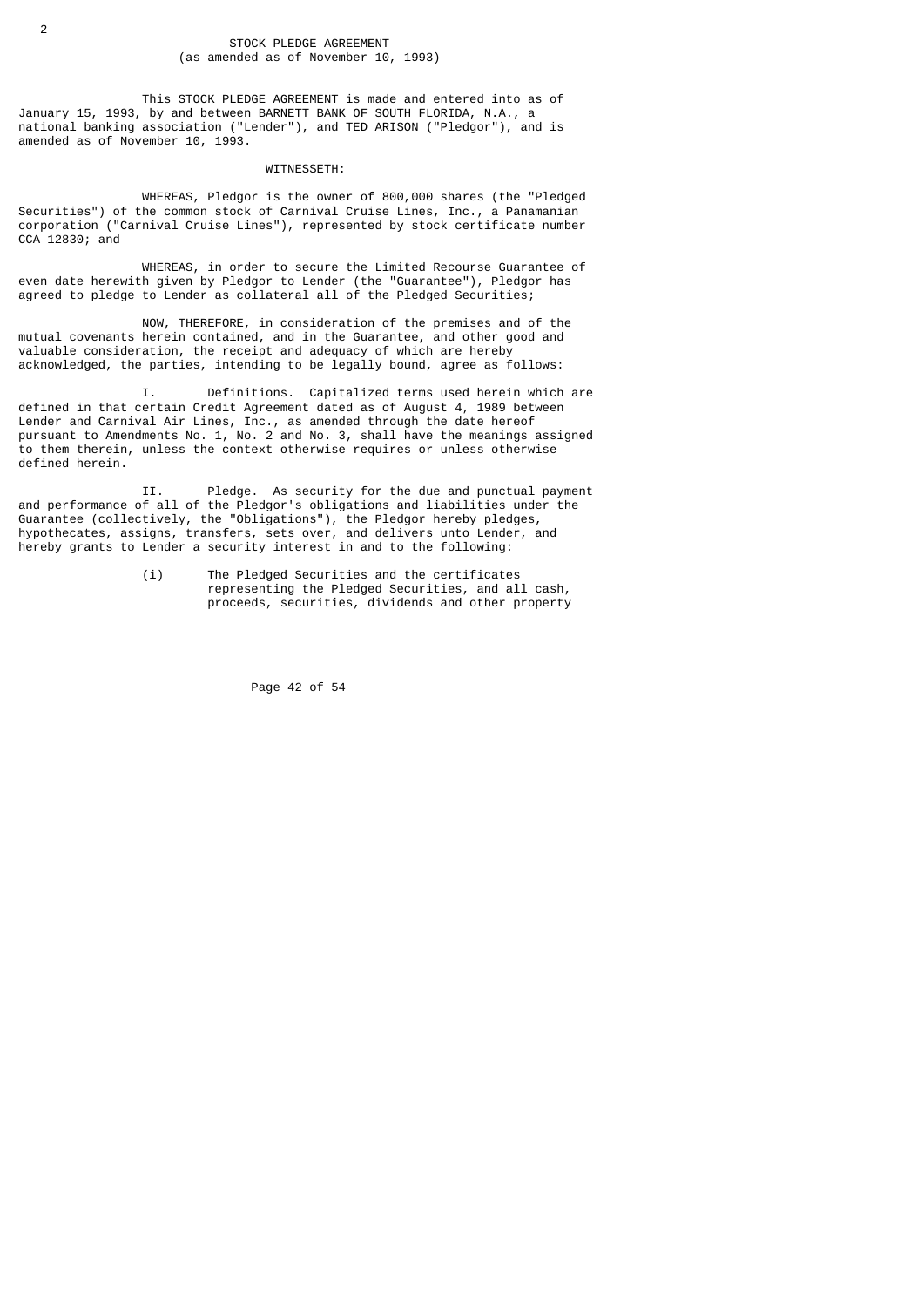- at any time and from time to time received, receivable or otherwise distributed in respect of or in exchange for any or all of the Pledged Securities (except as otherwise provided in Section  $4(a)(ii)$ , below); and
- (ii) All securities hereafter delivered or issued in substitution for or in addition to any of the Pledged Securities, all certificates and instruments representing or evidencing such securities, together with the interest coupons, if any, attached thereto, all cash, proceeds, securities, interests, dividends and other property at any time and from time to time received or otherwise distributed in respect of or in exchange for any or all thereof. (All such Pledged Securities, certificates, interest coupons, cash, proceeds, securities, interest, dividends and other property being herein collectively called the "Pledged Stock Collateral").

TO HAVE AND TO HOLD the Pledged Stock Collateral, together with all rights, titles, interest, privileges and preferences appertaining or incidental thereto, unto the Lender, its successors and assigns, forever, subject, however, to the terms, covenants and conditions hereinafter set forth.

 III. Transfer of Certificates. The original certificates representing all Pledged Stock Collateral shall be held by the Lender. The Pledgor shall deliver to the Lender all original certificates representing the Pledged Stock Collateral issued in the name of the Pledgor, endorsed or assigned in blank (or accompanied by stock powers or other instruments of transfer requested by Lender, duly executed and delivered by Pledgor) in favor of the Lender. The Lender may, upon delivery of the appropriate Pledged Stock Collateral to Carnival Cruise Lines or its agent (or other issuer thereof), exchange the certificates representing the Pledged Stock Collateral for certificates of smaller or larger denominations for any purpose consistent with the terms of this Pledge Agreement.

IV. Voting Rights; Dividends.

 (a) Unless and until there is an "Event of Default" (as defined in Section 5, below):

(i) The Pledgor shall be entitled to exercise any

Page 43 of 54

3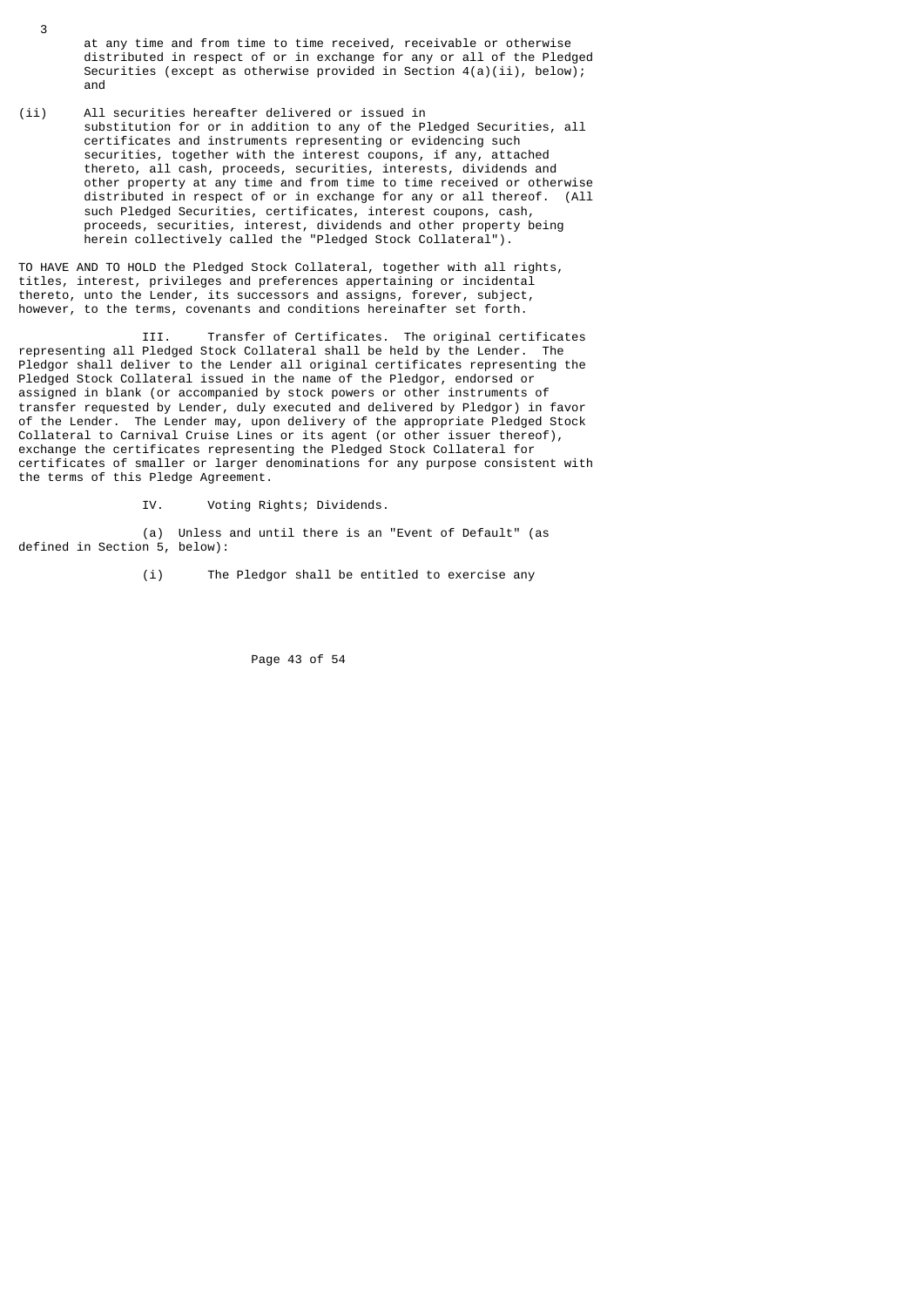and all voting and/or consensual rights and powers relating or pertaining to the Pledged Stock Collateral or any part thereof, provided, however, that no vote shall be cast or consent, waiver or ratification given or action taken which would be inconsistent with any of the provisions of the Operative Documents, or which would involve any violation of any such provisions.

4

- (ii) The Pledgor shall be entitled to receive and retain any and all ordinary cash dividends and interest payable on the Pledged Stock Collateral, but any and all stock and/or liquidating dividends, distributions in property, returns of capital or other distributions made on or in respect of the Pledged Stock Collateral, whether resulting from a subdivision, combination or reclassification of the outstanding capital stock of an issuer thereof or received in exchange for Pledged Stock Collateral or any part thereof, or as a result of any merger, consolidation, acquisition or other exchange of assets to which any such issuer may be a party or otherwise, and any and all cash and other property received in payment of the principal of or in redemption of or in exchange for any Pledged Stock Collateral (either at maturity, upon call for redemption or otherwise), shall be and become part of the collateral pledged by the Pledgor hereunder and, if received by the Pledgor, shall be received in trust for the benefit of the Lender or its assigns and shall forthwith be delivered to the Lender (accompanied by proper instruments of assignment and/or stock and/or bond powers executed by the Pledgor in accordance with the Lender's instructions) to be applied as a payment or prepayment of any of the Obligations secured by this Agreement as provided in Section 6(a), below.
- (iii) The Lender shall execute and deliver (or cause to be executed and delivered) to the Pledgor all such proxies, powers of attorney, dividend orders, interest coupons and other instruments as the Pledgor may request for the purpose of

Page 44 of 54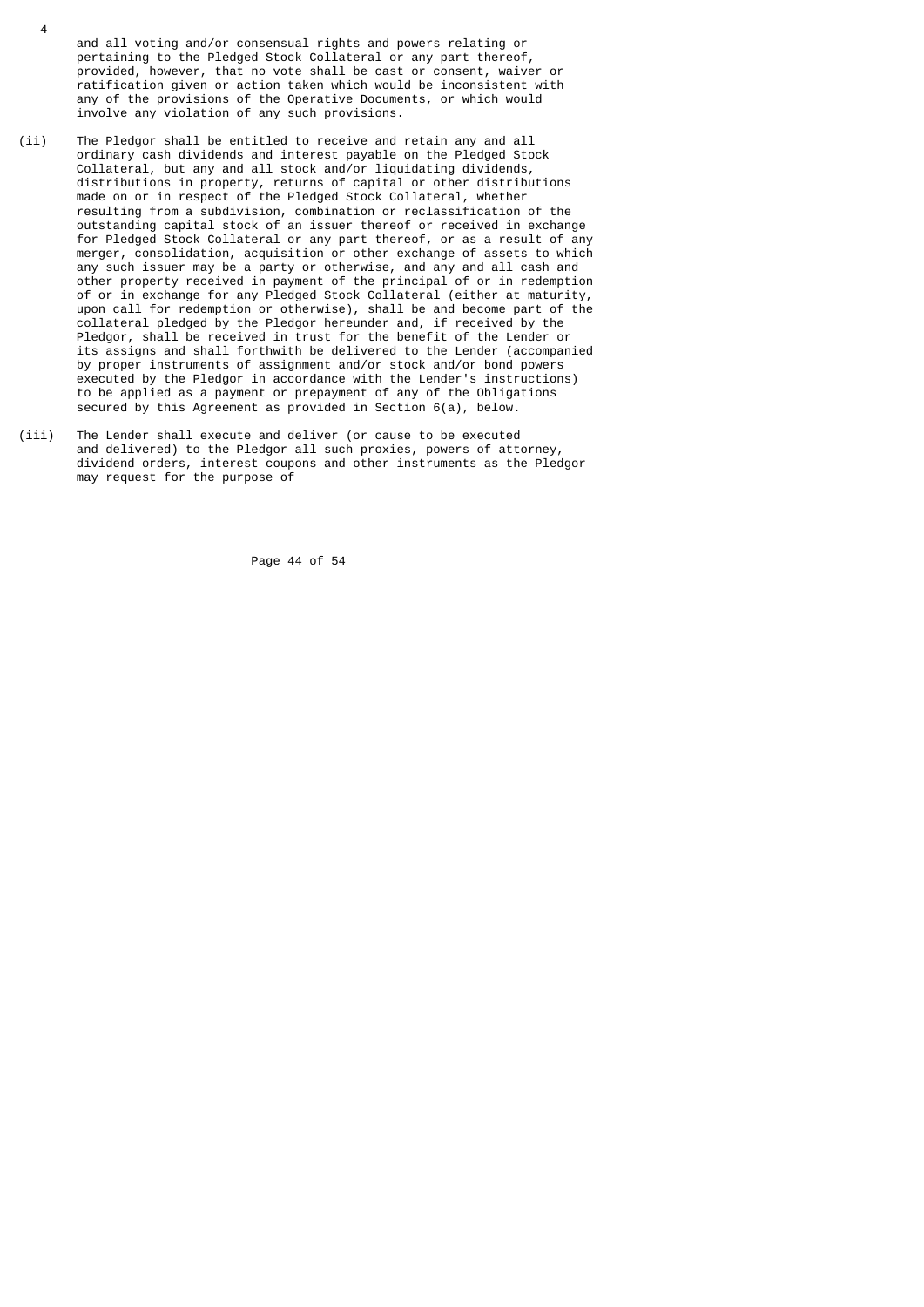enabling the Pledgor to exercise the voting and/or consensual rights and powers which he is entitled to exercise pursuant to subparagraph (i) above and/or to receive the dividends and/or interest payments which he is authorized to receive and retain pursuant to subparagraph (ii) above.

 (b) Upon the occurrence and during the continuance of an Event of Default, all rights of the Pledgor to exercise the voting and/or consensual rights and powers which he is entitled to exercise pursuant to Section  $4(a)(i)$  hereof and/or to receive the dividends and interest payments which he is authorized to receive and retain pursuant to Section  $4(a)(ii)$ hereof shall cease, and all such rights shall thereupon become vested in the Lender who shall have the sole and exclusive right and authority to exercise such voting and/or consensual rights and powers and/or to receive and retain the dividends and/or interest payments which the Pledgor would otherwise be authorized to retain pursuant to Section  $4(a)(ii)$  hereof. Any and all money and other property paid over to or received by the Lender pursuant to the provisions of this paragraph (b) or pursuant to the exercise by Lender of the voting and/or consensual rights and powers shall be applied by Lender in accordance with the provisions of Section 6(a) of this Agreement. Upon the occurrence and during the continuance of an Event of Default, the Lender may transfer into its name, or into the name of its nominee, any or all shares of the Pledged Stock Collateral.

Events of Default. Pledgor shall be in default and an "Event of Default" shall be deemed to have occurred under this Agreement (i) if Pledgor shall breach or default under any agreement, representation, warranty or covenant set forth in this Agreement, (ii) upon the occurrence of any event of default under the Credit Agreement or any other Operative Document, (iii) upon the occurrence of any event of default under any promissory note, loan agreement, security agreement or other agreement between Lender and New World Symphony, Inc., now existing or hereafter in effect, or (iv) upon the occurrence of any event of default under the Guarantee.

 VI. Remedies upon Default. If any Event of Default shall have occurred and be continuing, then, in addition to exercising any rights and remedies as a secured party under the Uniform Commercial Code in effect in the State of Florida (subject to the limitation as to dollar amount provided for in the Guarantee in connection with a default with respect to the

Page 45 of 54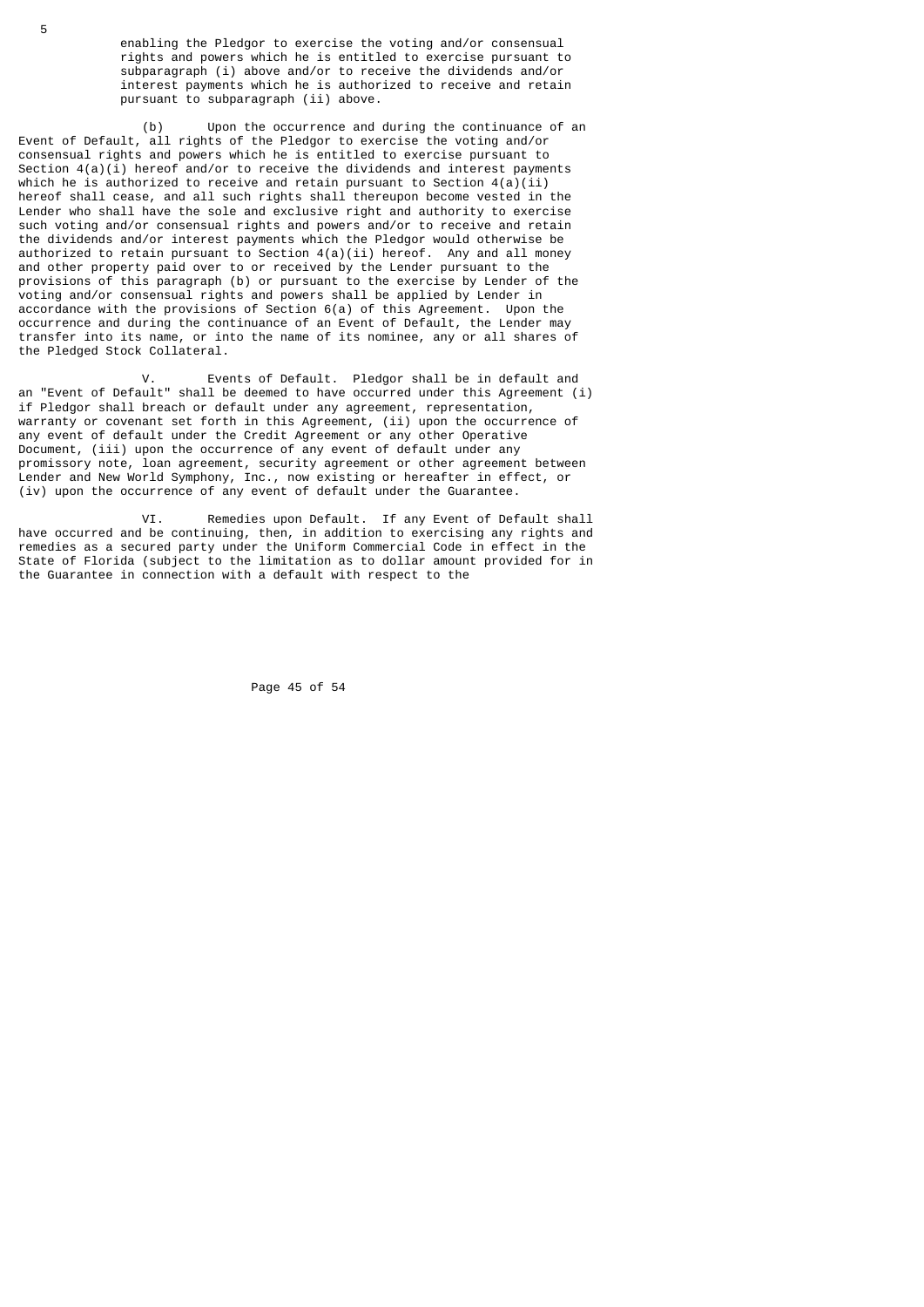# New World Symphony, Inc. loans), the Lender may:

6

 (a) apply the cash (if any) then held by it as collateral hereunder, first, to the payment of all costs of collection (including attorneys' fees and disbursements) incurred in enforcing Lender's rights under any of the loan documents referred to in the Guarantee, the Guarantee and this Agreement (collectively, the "Documents"); second, to the payment of interest accrued and unpaid under any of the Documents, in such order of priority as Lender may elect in its sole discretion, to and including the date of such application; third, to the payment or prepayment of principal under any of the Documents, in such order of priority as Lender may elect in its sole discretion; and fourth to the payment of all other amounts then owing to the Lender under the terms of any of the Documents, in such order of priority as Lender may elect in its sole discretion, and

 (b) if there shall be no such cash or the cash so applied shall be insufficient to pay in full all the Obligations of the Pledgor to the Lender, upon 10 days' prior notice to Pledgor, take any action with respect to the Pledged Stock Collateral, including, without limitation, sell the Pledged Stock Collateral, or any part thereof, at any public or private sale or at any broker's board or on any securities exchange, for cash, upon credit or for future delivery, as the Lender shall deem appropriate. The Lender shall be authorized at any such sale (if it deems it advisable to do so) to restrict the prospective bidders or purchasers to persons who will represent and agree that they are purchasing the Pledged Stock Collateral for their own account for investment and not with a view to the distribution or sale thereof, and upon consummation of any such sale the Lender shall have the right to assign, transfer and deliver to the purchaser or purchasers thereof the Pledged Stock Collateral so sold, free and clear from any claims or rights of Pledgor. Further, it shall be deemed commercially reasonable for the Lender to impose sufficient conditions on any such sale so as to preclude the necessity of registration of the Pledged Stock Collateral under the Securities Act of 1933, as amended (the "Act"). Each such purchaser at any such sale shall hold the property sold absolutely, free from any claim or right on the part of the Pledgor, and the Pledgor hereby waives (to the extent permitted by law) all rights of redemption, stay and/or appraisal which he now has or may at any time in the future have under any rule of law or statute now existing or hereafter enacted. The Lender shall give the Pledgor at least 10 days' written notice in the manner specified for notices under this Agreement of the Lender's intention to make any such public or private sale or

Page 46 of 54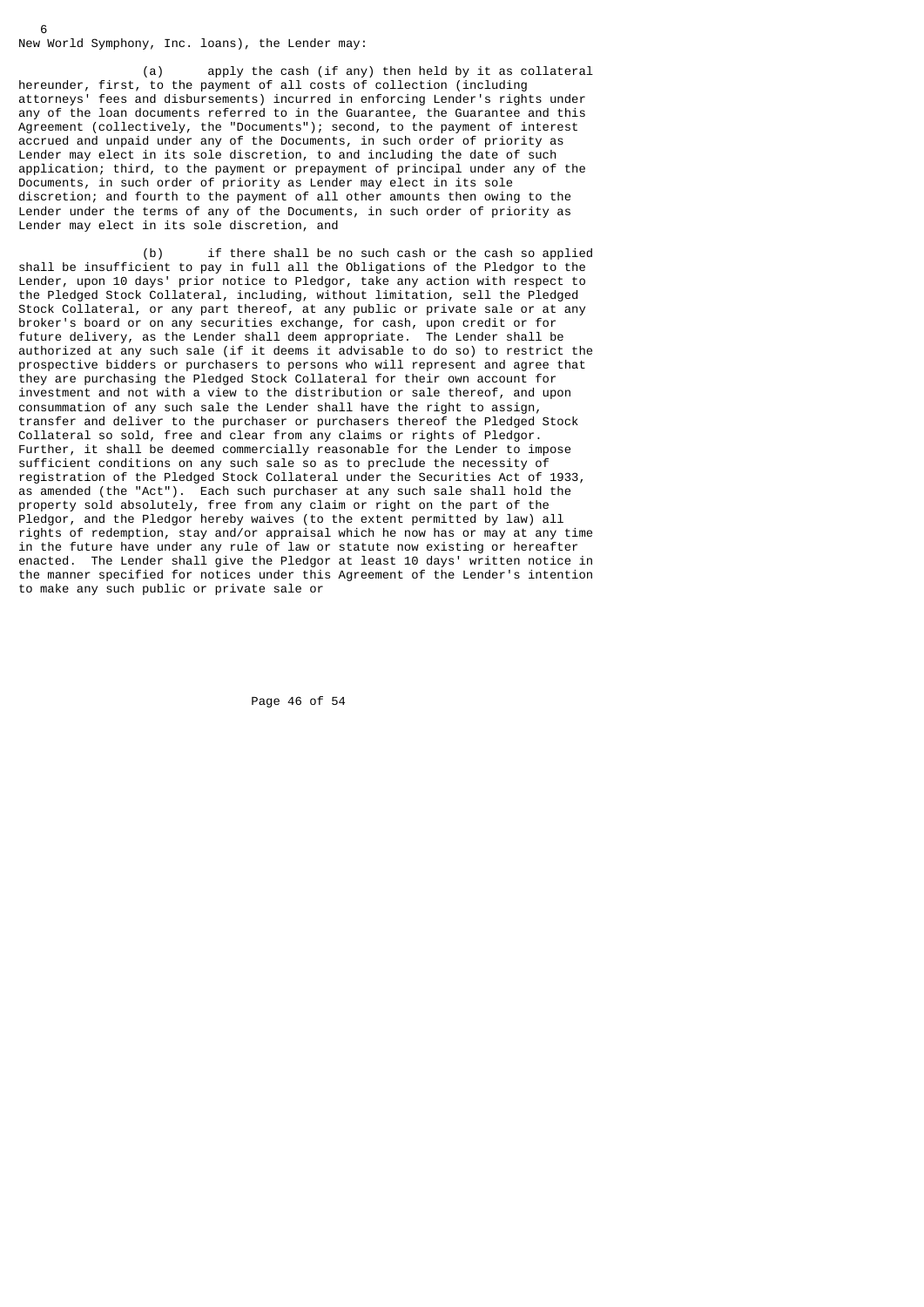sales at any broker's board or on any such securities exchange, and the Pledgor agrees that such notice of sale will be commercially reasonable notice to it. Such notice, in case of public sale, shall state the time and place fixed for such sale, and, in the case of sale at a broker's board or exchange at which such sale is to be made, the day on which the Pledged Stock Collateral, or portion thereof, will first be offered for sale at such board or exchange. Any such public sale shall be held at such time or times within ordinary business hours and at such place or places, as the Lender may fix in the notice of such sale. At any such sale, the Pledged Stock Collateral, or portion thereof, to be sold may be sold in one lot as an entirety or in separate parcels, as the<br>Lender may (in its sole and absolute discretion) determine. The Lender shall Lender may (in its sole and absolute discretion) determine. not be obligated to make any sale of Pledged Stock Collateral if it shall determine not to do so, regardless of the fact that notice of sale of Pledged Stock Collateral may have been given. The Lender may, without notice or publication, adjourn any public or private sale or cause the same to be adjourned from time to time by announcement at the time and place fixed for sale, and such sale may, without further notice, be made at the time and place to which the same was so adjourned. In case sale of all or any part of the Pledged Stock Collateral is made on credit or for future delivery, the Pledged Stock Collateral so sold may be retained by the Lender until the sale price is paid by the purchaser or purchasers thereof, but neither the Lender nor any other holder of the Note or the assignee of any of the Lender's rights, shall incur any liability in case any such purchaser or purchasers shall fail to take up and pay for the Pledged Stock Collateral so sold and, in the case of such failure, such Pledged Stock Collateral may be sold again upon like notice. As an alternative to exercising the power of sale herein conferred upon it, the Lender may proceed by a suit or suits at law or in equity to foreclose this Agreement and to sell the Pledged Stock Collateral, or any portion thereof, pursuant to a judgment or decree of a court or courts of competent jurisdiction.

7

 (c) If Lender determines to exercise its right to sell all or any of the Pledged Securities and, if in the opinion of the Lender it is advisable, to have such Pledged Securities registered under the provisions of the Act, Pledgor agrees, at Pledgor's own expense, to execute and deliver and use Pledgor's best efforts to cause Carnival Cruise Lines (and the directors and officers of Carnival Cruise Lines) to execute and deliver, all such instruments and documents, and to do or cause to be done all other such acts and things as may be necessary or, in the opinion of Lender, advisable to register such Pledged Securities

Page 47 of 54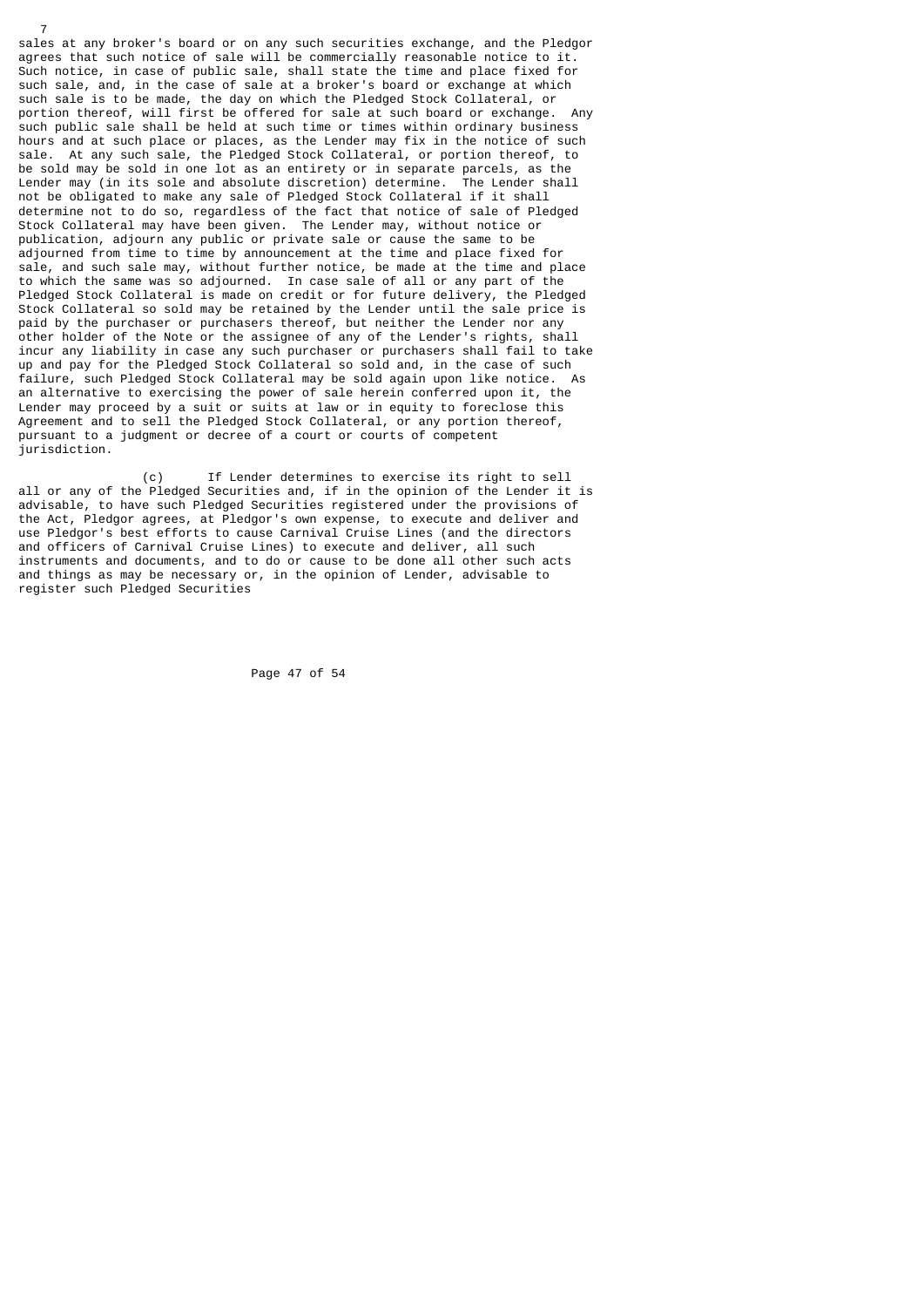under the provisions of the Act, and Pledgor will use Pledgor's best efforts to cause the registration statement relating thereto to become effective and to remain effective for such period as prospectuses are required by law to be furnished, and to make all amendments thereto and/or to the related prospectus which, in the opinion of Lender, are necessary or desirable, all in conformity with the requirements of the Act and the rules and regulations of the Securities and Exchange Commission ("SEC") applicable thereto; to use Pledgor's best efforts to qualify such Pledged Securities under state Blue Sky or securities laws and to obtain the approval of any governmental authority to the sale of such Pledged Securities, all as reasonably requested by Lender; and, at the request of Lender, to indemnify and hold harmless and use Pledgor's best efforts to cause Carnival Cruise Lines to agree to indemnify, defend and hold harmless Lender from and against any loss, liability, claim, damage and expense (and reasonable attorneys' fees incurred in connection therewith) under the Act or otherwise insofar as such loss, liability, claim, damage or expense arises out of or is based upon any untrue statement or alleged untrue statement of a material fact contained in such registration statement or prospectus or in any preliminary prospectus or any amendment or supplement thereto, or arises out of or is based upon any omission or alleged omission to state therein a material fact required to be stated or necessary to make the statements therein not misleading, the indemnification of Lender to remain operative regardless of any investigation made by or on behalf of Lender.

8

 (d) If Lender determines to exercise its right to sell all or any of the Pledged Securities, upon written request, Pledgor will from time to time furnish to Lender all such information as Lender may request in order to determine the number of shares of Pledged Securities which may be sold by Pledgor as exempt transactions under Section 4(4) of the Act and Rule 144 thereunder, as the same are from time to time amended.

 (e) Pledgor agrees that, following an Event of Default, he will not sell any other securities of Carnival Cruise Lines which he holds until Lender has sold or otherwise disposed of the Pledged Securities. If the Pledged Securities or any part thereof is sold in a private sale by Lender, Pledgor will not sell any other securities of Carnival Cruise Lines which would violate any provision of Rule 144 and/or Rule 144A, including the regulations regarding aggregation.

 VII. Application of Proceeds of Sale. The proceeds of sale of Pledged Stock Collateral sold pursuant to Section 6

Page 48 of 54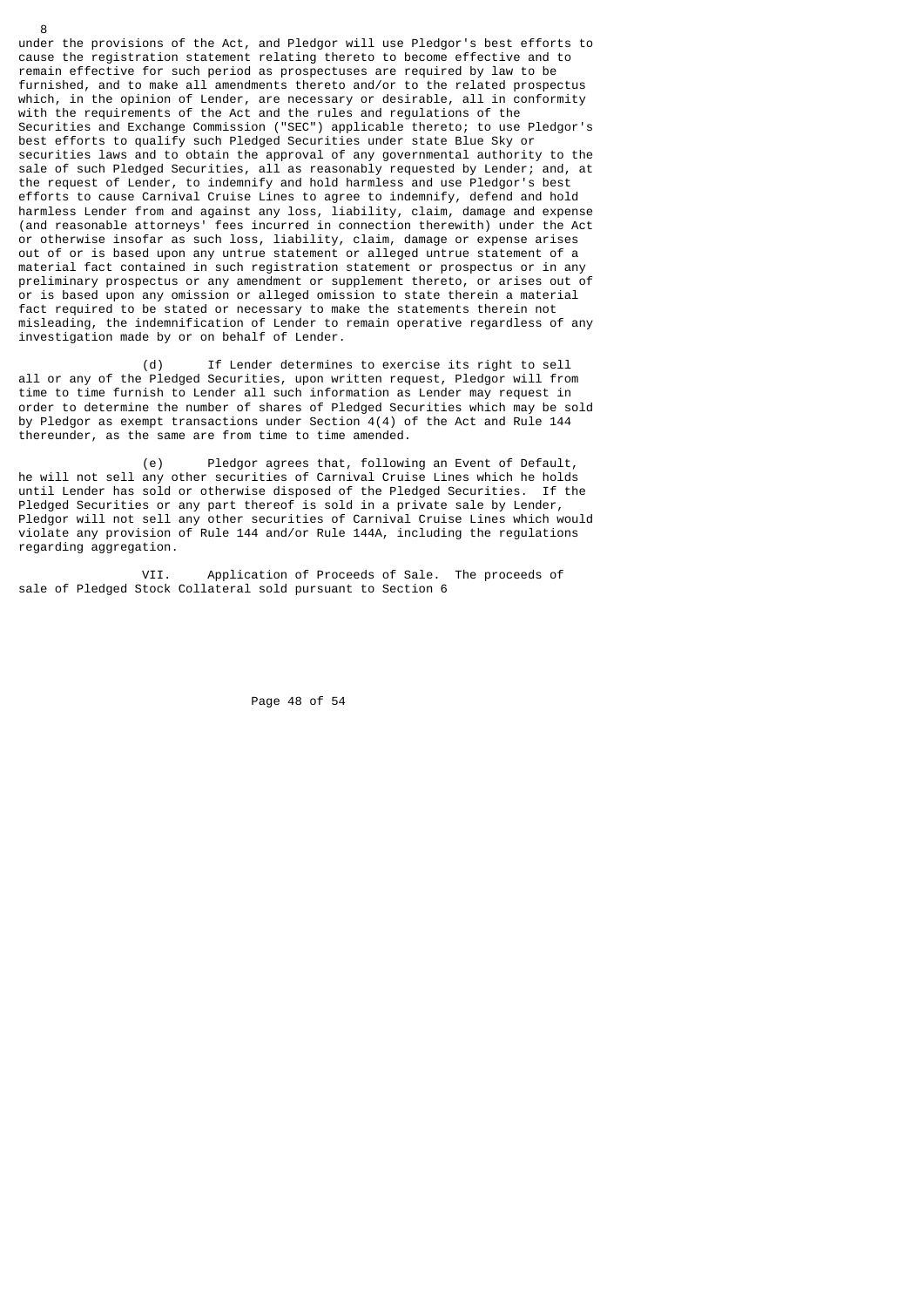hereof shall be applied by the Lender as follows:

9

 First: in the manner provided in paragraph (a) of Section 6 hereof; and

 Second: the balance (if any) of such proceeds shall remain as Pledged Stock Collateral subject to the terms and conditions of this Agreement, in the event any of the Obligations remain outstanding and not in default, or, the balance (if any) of such proceeds shall be paid to Pledgor, or as a court of competent jurisdiction may direct.

 VIII. Pledgor's Obligations Not Affected. The obligations of the Pledgor under this Agreement shall remain in full force and effect without regard to, and shall not be impaired or affected by: (a) any amendment or modification of or addition or supplement to any loan or any assignment or transfer of any thereof; (b) any exercise or non-exercise by the Lender of any right, remedy, power or privilege under or in respect of any documents or any assignment or transfer of any thereof, or any waiver of any such right, remedy, power or privilege; (c) any waiver, consent, extension, indulgence or other action or inaction in respect of any documents or any assignment or transfer of any thereof; or (d) any bankruptcy, insolvency, reorganization, arrangement, readjustment, composition, liquidation, or the like, of the Pledgor; whether or not the Lender shall have notice or knowledge of any of the foregoing. The Pledgor hereby waives notice of any extensions of credit, loans, advances or other financial assistance by the Lender to Carnival Air Lines, Inc. under the Operative Documents or under any other agreement, note, document or instrument now or at any time or times hereafter executed by Carnival Air Lines, Inc., or by New World Symphony, Inc., and delivered to the Lender. The Pledgor further waives presentment and demand for payment of any of the Obligations, protest and notice of dishonor or default with respect to the Obligations, and all other notices to which the Pledgor might otherwise be entitled except as herein otherwise expressly provided.

 IX. Transfer of Pledged Stock Collateral. Pledgor covenants and agrees not to sell, transfer (by gift or otherwise), assign, pledge or further encumber any of the Pledged Stock Collateral, or execute any agreement providing for any of the foregoing, without the express prior written consent of the Lender as to (i) the terms of the transaction, and (ii) the documents evidencing the transaction. Lender may withhold or condition its consent in its sole and absolute discretion. All

Page 49 of 54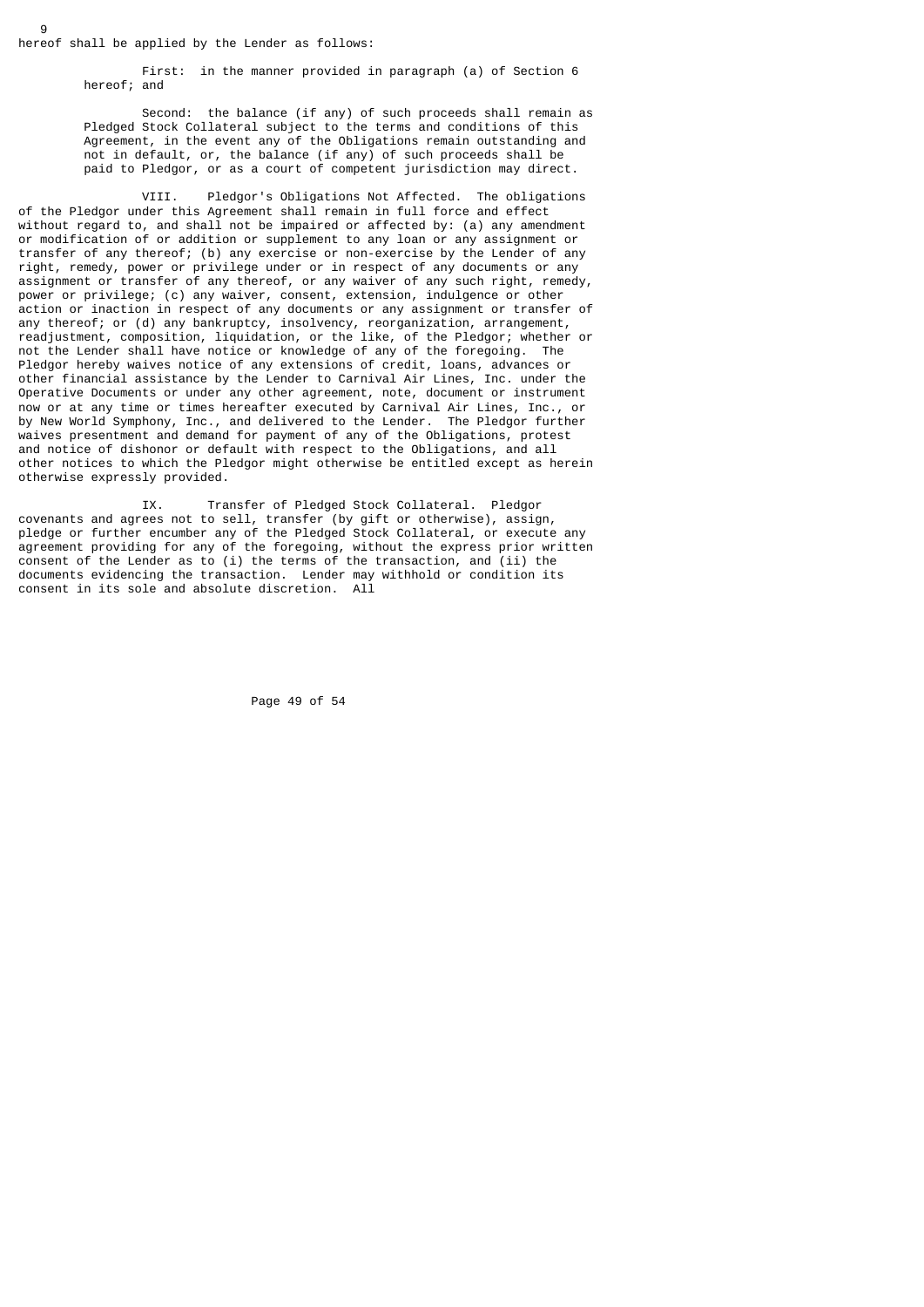proceeds of any such transaction (whether or not consented to by Lender) shall be paid directly to Lender as Pledged Stock Collateral hereunder, and if delivered to Pledgor, shall be received by Pledgor in trust for Lender's benefit and immediately delivered to Lender in the exact form delivered to Pledgor (with appropriate endorsements and instruments of assignment in favor of Lender) to be held and applied as Pledged Stock Collateral under this Agreement.

 X. Authority of Lender. The Lender shall have and be entitled to exercise all such powers hereunder as are specifically delegated to the Lender by the terms hereof, together with such powers as are reasonably incidental thereto. The Lender may execute any of its duties hereunder by or through agents or employees and shall be entitled to retain counsel and to act in reliance upon the advice of such counsel (whether written or oral) concerning all matters pertaining to its duties hereunder. Neither the Lender, nor any director, officer or employee of the Lender, shall be liable for any action taken or omitted to be taken by it or them hereunder in connection herewith, except for its or their own negligence or willful misconduct. After an Event of Default hereunder the Pledgor shall be liable to reimburse the Lender, on demand, for all expenses incurred by the Lender in connection with the administration and enforcement of this Pledge Agreement and agrees to indemnify and hold harmless the Lender against any and all liability incurred by the Lender hereunder or in connection herewith, unless such liability shall be due to willful misconduct on the part of the Lender.

 XI. Lender Appointed Attorney-in-Fact. The Pledgor hereby appoints the Lender as the Pledgor's attorney-in- fact upon the occurrence of any Event of Default hereunder, taking any action and executing any instrument which the Lender may deem necessary or advisable to accomplish the purposes hereof, which appointment is irrevocable and coupled with an interest. Without limiting the generality of the foregoing, upon an Event of Default hereunder, the Lender shall have the right and power to receive, endorse and collect all checks and other orders for the payment of money made payable to the Pledgor representing any dividend, interest payment or other distribution payable or distributable after the occurrence of any Event of Default in respect of the Pledged Stock Collateral or any part thereof and to settle or compromise any claims relating thereto and to give full discharge for the same.

XII. Representations, Warranties and Covenants of

Page 50 of 54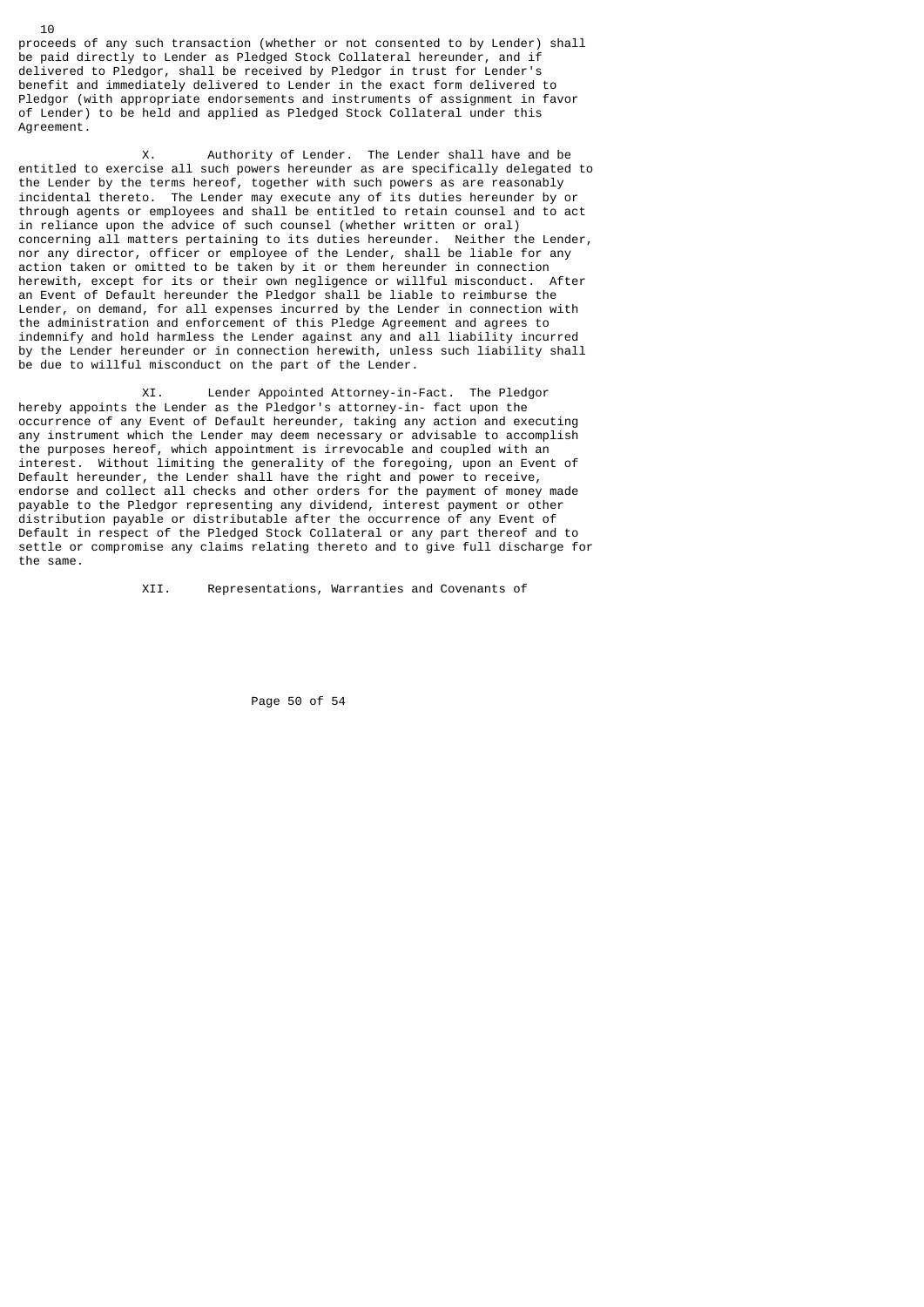11 Pledgor. Pledgor represents and warrants to Lender, and covenants with Lender that:

 (a) The Pledged Stock Collateral has been duly authorized, validly issued and is fully paid and non-assessable, and Pledgor owns the Pledged Securities and will continue to own the Pledged Stock Collateral absolutely, free and clear of any proxies, voting trusts, liens, encumbrances or adverse claims whatsoever, except for the first priority lien granted to Lender under this Agreement, and there are no restrictions upon the voting rights or upon the transfer of the Pledged Securities other than as may appear on the certificates evidencing the Pledged Securities and as set forth herein.

 (b) The Pledgor has good right and lawful authority to pledge, mortgage, assign, transfer, deliver, deposit, set over and confirm unto the Lender the Pledged Stock Collateral as provided herein and will warrant and defend the title thereto, and the lien thereon, conveyed to the Lender by this Agreement against all claims of all persons and will maintain and preserve such lien.

 (c) This Agreement, and all agreements and documents executed by Pledgor relating hereto, are the valid and binding obligations of Pledgor, enforceable in accordance with their terms, and the execution, delivery and performance hereof and thereof does not violate or conflict with any contract, agreement, understanding, judgment, order or writ applicable to Pledgor or the Pledged Securities.

 XIII. No Waiver; Cumulative Remedies. No failure on the part of the Lender to exercise, and no delay in exercising any right, power, privilege or remedy hereunder, shall operate as a waiver thereof, nor shall any single or partial exercise of any such right, power, privilege or remedy of the Lender preclude any other or further exercise thereof or the exercise of any other right, power, privilege or remedy. All remedies hereunder are cumulative and are not exclusive of any other remedies provided herein or by law.

 XIV. Termination. This Pledge Agreement shall terminate when all Obligations secured hereby have been fully paid and performed, at which time the Lender shall reassign and redeliver (or cause to be reassigned and redelivered) to the Pledgor, or to such person or persons as the Pledgor shall designate, such of the Pledged Stock Collateral (if any) as shall not have been sold or otherwise applied by the Lender pursuant to

Page 51 of 54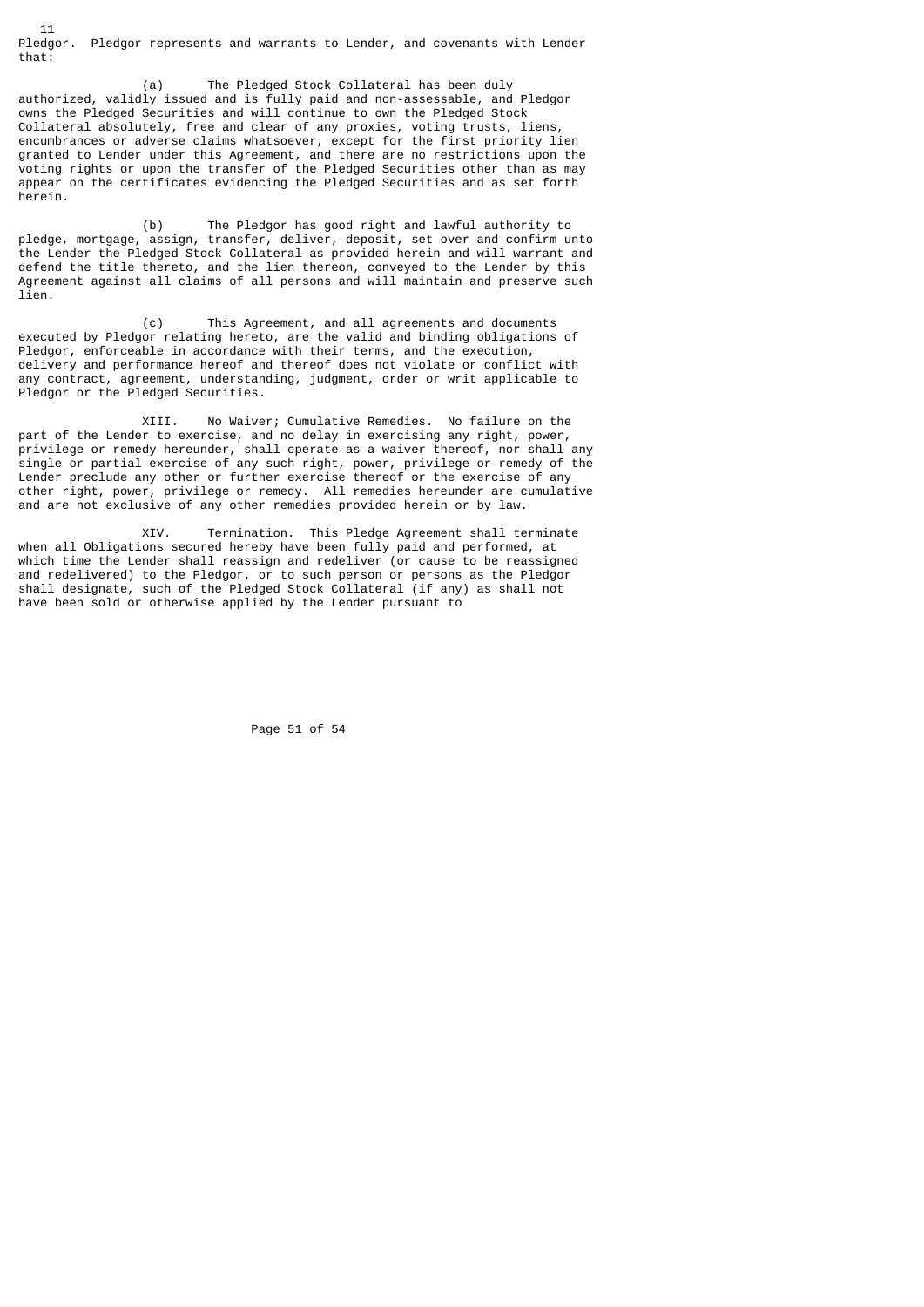the terms hereof and shall still be held hereunder, together with appropriate instruments of reassignment and release. Any such reassignment shall be without recourse against or express or implied representation or warranty by the Lender.

 XV. Assignment. Lender may assign, participate or transfer any instrument evidencing all or any part of the Obligations as provided in, and in accordance with, the terms of the loan documents with Carnival Air Lines, Inc. or New World Symphony, Inc., and the holder of such instruments shall nevertheless be entitled to the benefits of this Agreement.

XVI. Miscellaneous.

 (a) This Agreement shall be binding upon Pledgor and his heirs and personal representatives, and shall inure to the benefit of, and be enforceable by, Lender and its successors and assigns. None of the terms or provisions of this Agreement may be waived, altered, modified or amended, except in writing duly signed by Lender and Pledgor.

 (b) The Pledgor will do all such acts, and will furnish to the Lender all such financing statements, certificates, opinions and other documents, and will do or cause to be done all such other things, as the Lender may reasonably request from time to time in order to give full effect to this Agreement and to secure the rights of the Lender hereunder.

 (c) The use of any gender herein shall include all genders. The singular shall include the plural and vice versa.

 (d) The section titles contained in this Agreement are and shall be without substantive meaning or content of any kind whatsoever.

 XVII. Notices. All notices, demands and other communications required or which may be given or served upon Pledgor or Lender shall be given in the manner provided therefor in the Credit Agreement, except

if to Pledgor, at:

 Ted Arison Carnival Place 3655 N.W. 87th Avenue Miami, Florida 33178-2428

Page 52 of 54

12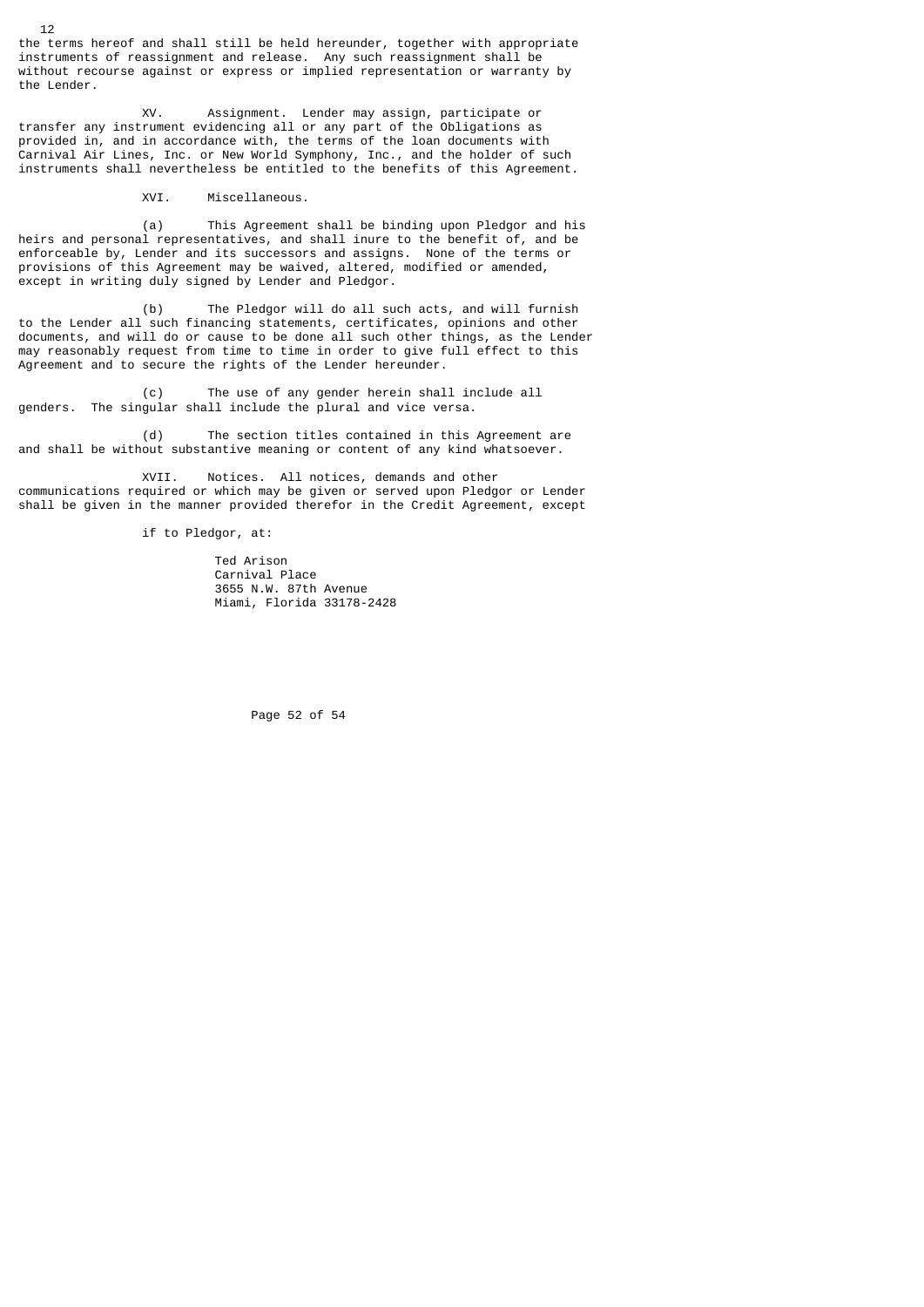Alan R. Twaits, Esq. Legal Department Carnival Place 3655 N.W. 87th Avenue Miami, Florida 33178-2428

 XVIII. Waiver of Jury Trial. UNLESS OTHERWISE REQUIRED BY LAW, NEITHER THE PLEDGOR NOR THE LENDER SHALL SEEK A JURY TRIAL ON ANY LAWSUIT, PROCEEDING, OR COUNTERCLAIM BASED UPON, OR ARISING OUT OF THIS GUARANTEE, OR THE RELATIONSHIP BETWEEN THE PLEDGOR AND LENDER. IF THE SUBJECT MATTER OF ANY SUCH LAWSUIT IS ONE IN WHICH THE WAIVER OF A JURY TRIAL IS PROHIBITED, NEITHER THE PLEDGOR NOR LENDER SHALL PRESENT AS A COUNTERCLAIM IN SUCH A LAWSUIT, ANY CLAIM ARISING OUT OF THIS GUARANTEE. FURTHERMORE, NEITHER THE PLEDGOR NOR LENDER SHALL SEEK TO CONSOLIDATE ANY SUCH ACTION IN WHICH A JURY TRIAL HAS BEEN WAIVED, WITH ANY SUCH ACTION IN WHICH A JURY TRIAL CANNOT BE WAIVED.

 XIX. Governing Law. In all respects, including all matters of construction, validity and performance, this Agreement and the obligations arising hereunder shall be governed by, and construed in accordance with, the laws of the State of Florida (exclusive of its choice-of-law principles) applicable to contracts made and performed in such state, and any applicable laws of the United States of America. Pledgor consents to personal jurisdiction before the Circuit Court in and for Dade County, Florida and any United States District Court sitting in Dade County, Florida. Pledgor waives any objection which he may now or hereafter have to the laying of venue in Dade County, Florida of any suit, action or proceeding arising out of or relating to this Agreement or the obligations created hereunder and further waives any claim that Dade County, Florida is not a convenient forum of any such suit, action or proceeding. Service of process on Pledgor in any action arising out of or relating to this Agreement shall be effective if mailed to Pledgor at Carnival Place, 3655 N.W. 87th Avenue, Miami, Florida 33178-2428.

Page 53 of 54